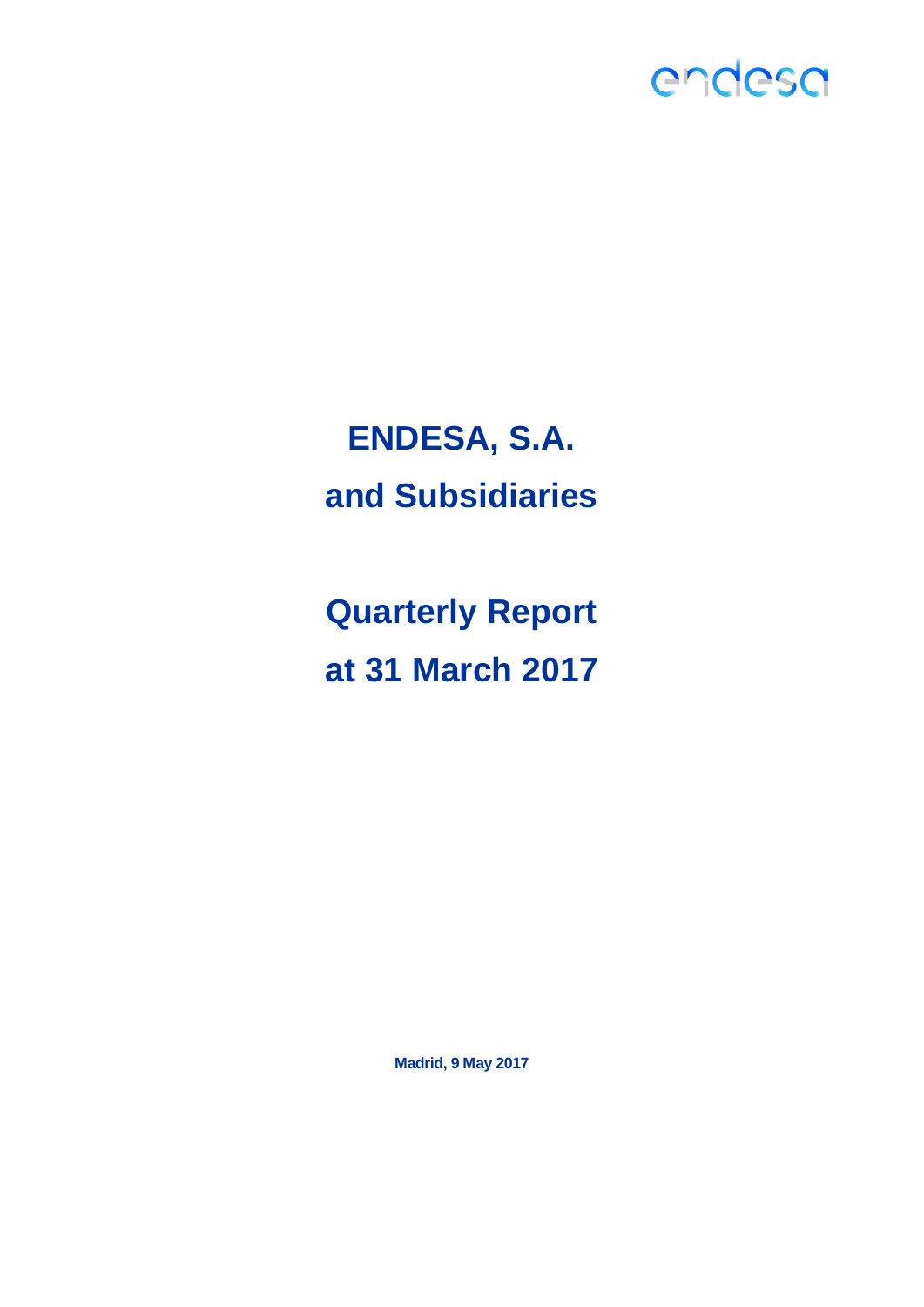- **Consolidated Financial Statements for the threemonth period ended 31 March 2017.**
- **Consolidated Management Report for the threemonth period ended 31 March 2017.**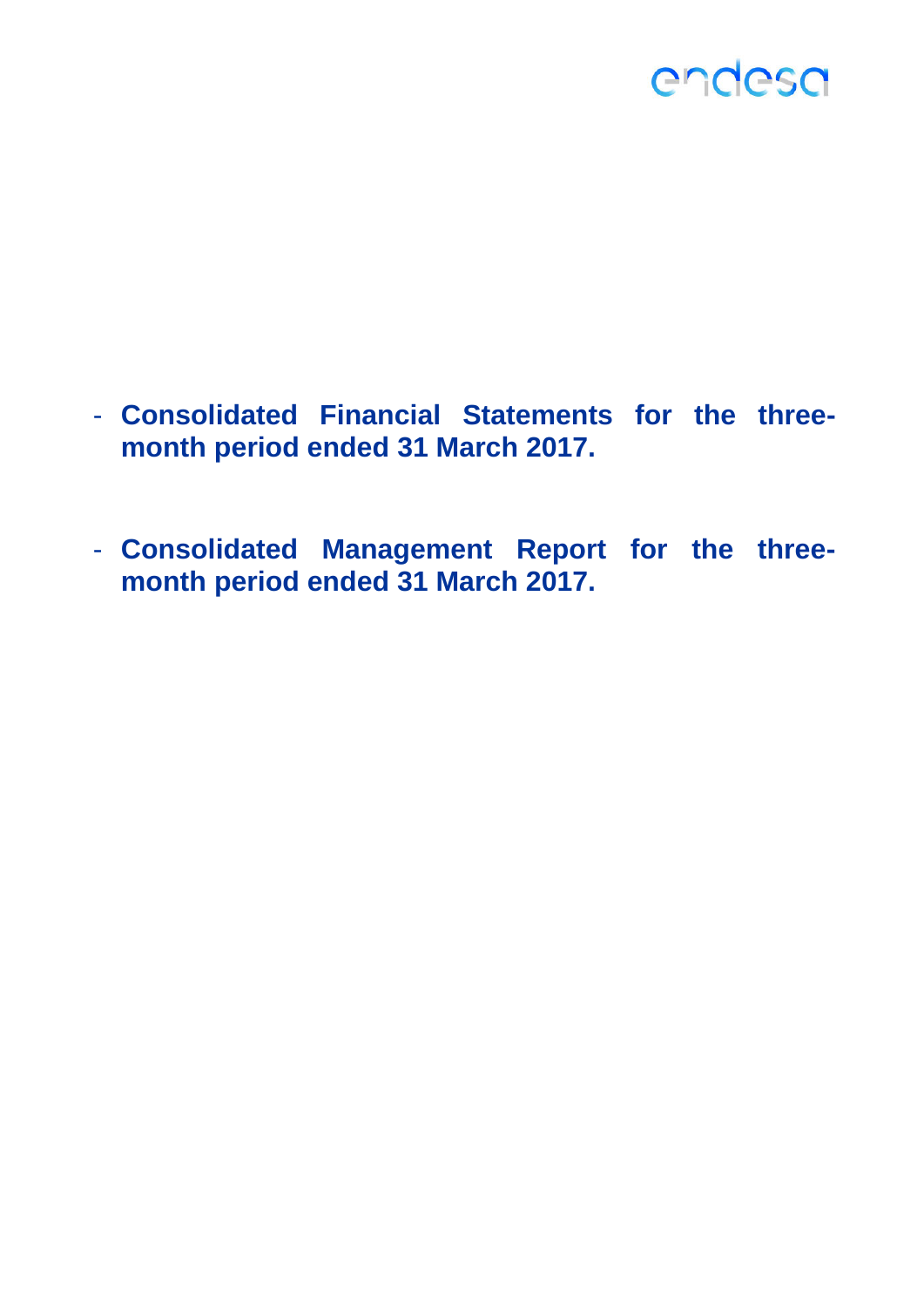## **ENDESA, S.A. and Subsidiaries**

# **Consolidated Financial Statements for the three-month period ended 31 March 2017**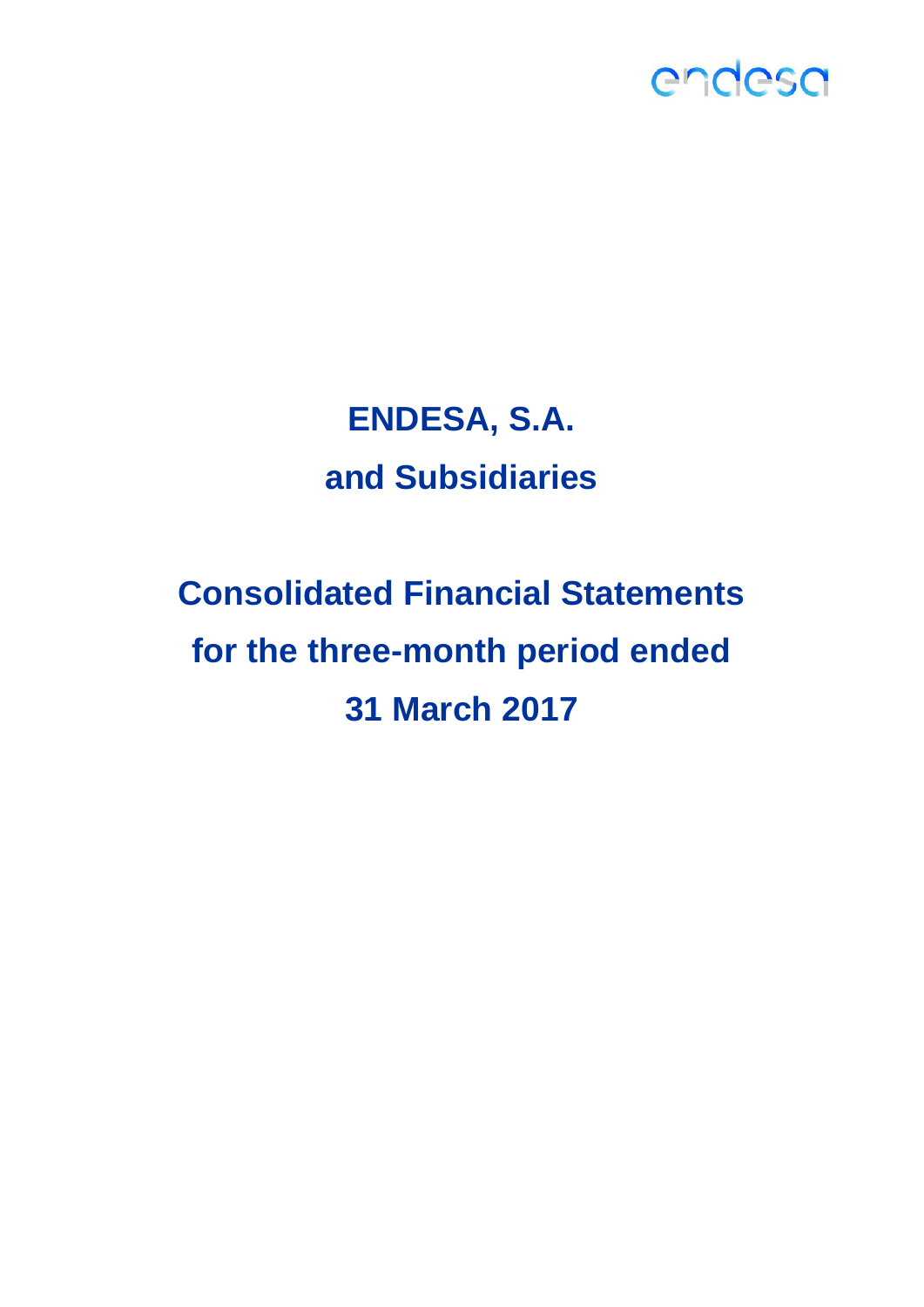## **CONSOLIDATED STATEMENTS OF FINANCIAL POSITION AT 31 MARCH 2017 AND 31 DECEMBER 2016**

*Million Euros*

*(\*) Unaudited*

| <b>ASSETS</b>                                                | $31.03.17$ (*) | 31.12.16 | <b>Change</b> |         |  |
|--------------------------------------------------------------|----------------|----------|---------------|---------|--|
| Non-current assets                                           | 25,576         | 25,529   | 47            | 0.2%    |  |
| Property, plant and equipment                                | 21,772         | 21,891   | (119)         | $-0.5%$ |  |
| Investment property                                          | 20             | 20       |               | 0.0%    |  |
| Intangible assets                                            | 1,176          | 1,172    | 4             | 0.3%    |  |
| Goodwill                                                     | 461            | 300      | 161           | 53.7%   |  |
| Investments accounted for using the equity method            | 222            | 208      | 14            | 6.7%    |  |
| Non-current financial assets                                 | 708            | 714      | (6)           | $-0.8%$ |  |
| Deferred tax assets                                          | 1,217          | 1,224    | (7            | $-0.6%$ |  |
| <b>Current assets</b>                                        | 5,323          | 5,435    | (112)         | $-2.1%$ |  |
| Inventories                                                  | 1,308          | 1,202    | 106           | 8.8%    |  |
| Trade and other receivables                                  | 3,254          | 3,452    | (198)         | $-5.7%$ |  |
| Current financial assets                                     | 363            | 363      |               | 0.0%    |  |
| Cash and cash equivalents                                    | 398            | 418      | (20)          | $-4.8%$ |  |
| Non-current assets held for sale and discontinued operations |                |          |               | n/a     |  |
| <b>TOTAL ASSETS</b>                                          | 30,899         | 30,964   | (65)          | $-0.2%$ |  |

| <b>EQUITY AND LIABILITIES</b>                                                                                      | $31.03.17$ (*) | 31.12.16 | <b>Change</b> |          |
|--------------------------------------------------------------------------------------------------------------------|----------------|----------|---------------|----------|
| <b>Equity</b>                                                                                                      | 9,337          | 9,088    | 249           | 2.7%     |
| Of the Parent Company                                                                                              | 9,198          | 8,952    | 246           | 2.7%     |
| Of non-controlling interests                                                                                       | 139            | 136      |               | 2.2%     |
| <b>Non-current liabilities</b>                                                                                     | 14,544         | 14,355   | 189           | 1.3%     |
| Deferred income                                                                                                    | 4,705          | 4,712    | (7)           | $-0.1%$  |
| Non-current provisions                                                                                             | 3,625          | 3,718    | (93)          | $-2.5%$  |
| Non-current interest-bearing loans and borrowings                                                                  | 4,524          | 4,223    | 301           | 7.1%     |
| Other non-current liabilities                                                                                      | 606            | 601      |               | 0.8%     |
| Deferred tax liabilities                                                                                           | 1,084          | 1,101    | (17)          | $-1.5%$  |
| <b>Current liabilities</b>                                                                                         | 7,018          | 7,521    | (503)         | $-6.7%$  |
| Current interest-bearing loans and borrowings                                                                      | 1,378          | 1,144    | 234           | 20.5%    |
| Current provisions                                                                                                 | 565            | 567      | (2)           | $-0.4%$  |
| Trade payables and other current liabilities                                                                       | 5,075          | 5,810    | (735)         | $-12.7%$ |
| Liabilities directly associated with non-current assets classified as held for<br>sale and discontinued operations |                |          |               | n/a      |
| <b>TOTAL EQUITY AND LIABILITIES</b>                                                                                | 30,899         | 30,964   | (65)          | $-0.2%$  |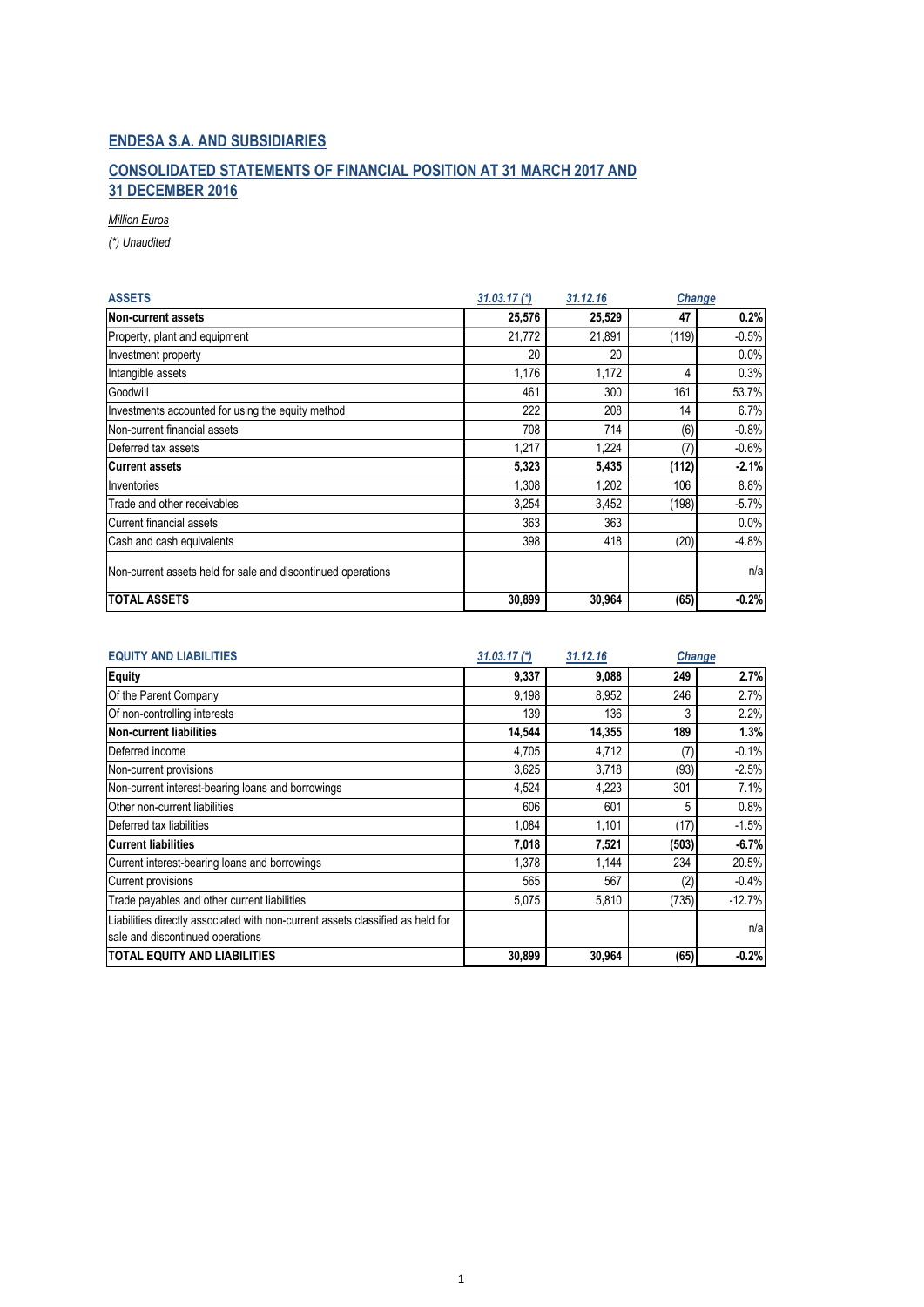## **ENDESA S.A. AND SUBSIDIARIES CONSOLIDATED INCOME STATEMENTS FOR THE THREE MONTHS ENDED 31 MARCH 2017 AND 2016**

*Million Euros*

|                                                                      | 31.03.17 | 31.03.16 | Change       |           |
|----------------------------------------------------------------------|----------|----------|--------------|-----------|
| <b>INCOME</b>                                                        | 5.223    | 4.878    | 345          | 7.1%      |
| Revenue                                                              | 5.120    | 4,636    | 484          | 10.4%     |
| Other operating revenues                                             | 103      | 242      | (139)        | $-57.4%$  |
| PROCUREMENTS AND SERVICES                                            | 3.987    | 3.568    | 419          | 11.7%     |
| Power purchased                                                      | 1,496    | 1,106    | 390          | 35.3%     |
| Cost of fuel consumed                                                | 511      | 337      | 174          | 51.6%     |
| Transmission costs                                                   | 1,502    | 1,553    | (51)         | $-3.3%$   |
| Other variable procurements and services                             | 478      | 572      | (94)         | $-16.4%$  |
| <b>CONTRIBUTION MARGIN</b>                                           | 1.236    | 1,310    | (74)         | $-5.6%$   |
| Self-constructed assets                                              | 32       | 23       | 9            | 39.1%     |
| Personnel expenses                                                   | 220      | 202      | 18           | 8.9%      |
| Other fixed operating expenses                                       | 346      | 330      | 16           | 4.8%      |
| <b>GROSS PROFIT FROM OPERATIONS (EBITDA)</b>                         | 702      | 801      | (99)         | $-12.4%$  |
| Depreciation and amortisation, and impairment losses                 | 362      | 333      | 29           | 8.7%      |
| PROFIT FROM OPERATIONS (EBIT)                                        | 340      | 468      | (128)        | $-27.4%$  |
| NET FINANCIAL PROFIT/(LOSS)                                          | (28)     | (51)     | 23           | $-45.1%$  |
| Financial income                                                     | 19       | 18       | $\mathbf{1}$ | 5.6%      |
| Financial expense                                                    | (47)     | (68)     | 21           | $-30.9%$  |
| Net exchange differences                                             |          | (1)      | $\mathbf{1}$ | $-100.0%$ |
| Net profit/(loss) of companies accounted for using the equity method | 15       | 28       | (13)         | $-46.4%$  |
| Gains/(losses) from other investments                                | (1)      | (1)      |              | 0.0%      |
| Gains/(losses) on disposal of assets                                 | (4)      | (5)      | 1            | $-20.0%$  |
| PROFIT/(LOSS) BEFORE TAX                                             | 322      | 439      | (117)        | $-26.7%$  |
| Income Tax Expense                                                   | 66       | 97       | (31)         | $-32.0%$  |
| PROFIT AFTER TAX FOR THE PERIOD FROM CONTINUING OPERATIONS           | 256      | 342      | (86)         | $-25.1%$  |
| PROFIT AFTER TAX FOR THE PERIOD FROM DISCONTINUED OPERATIONS         |          |          |              | n/a       |
| PROFIT FOR THE PERIOD                                                | 256      | 342      | (86)         | $-25.1%$  |
| Parent Company                                                       | 253      | 342      | (89)         | $-26.0%$  |
| Non-controlling interests                                            | 3        |          | 3            | n/a       |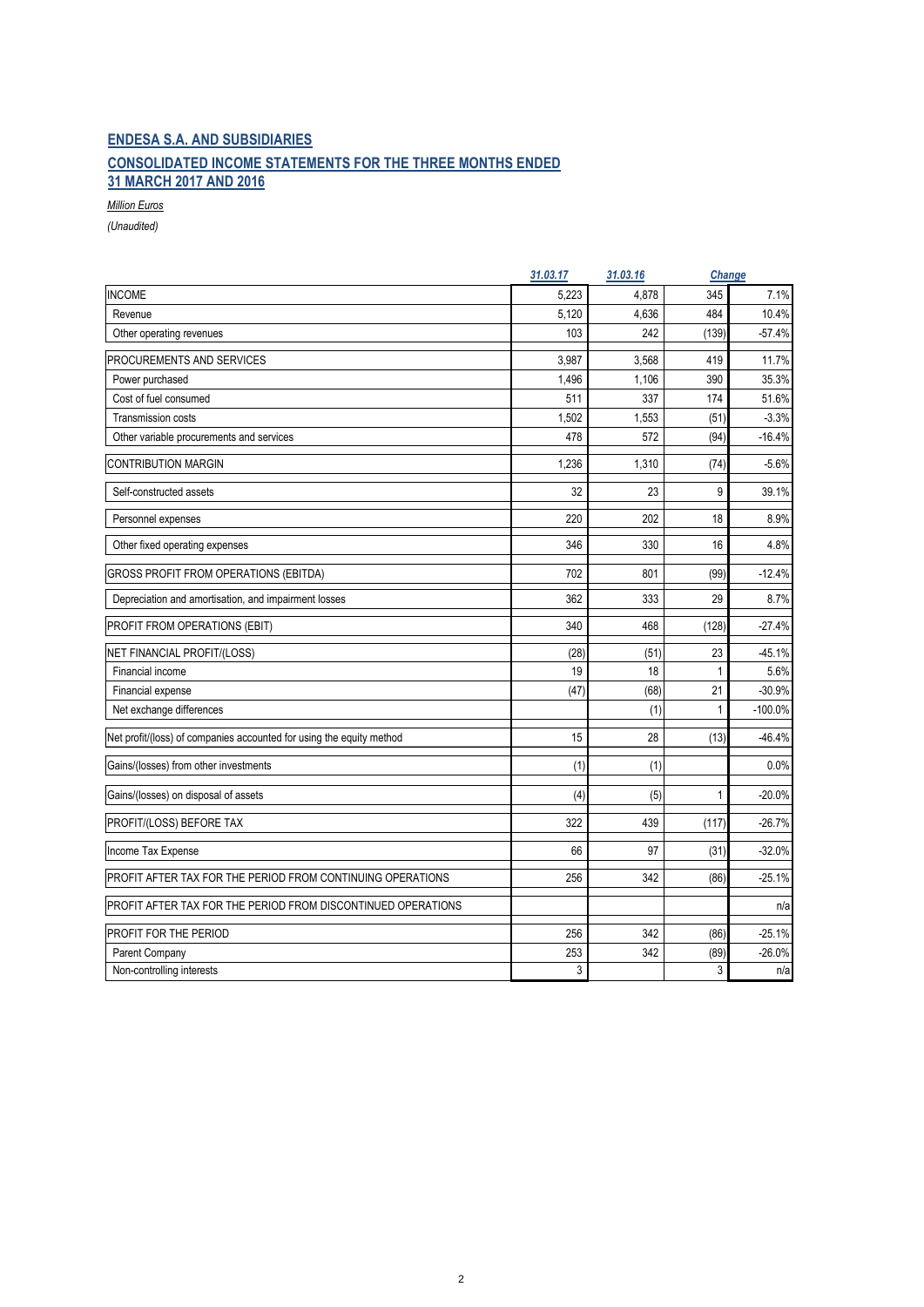## **CONSOLIDATED STATEMENTS OF CASH FLOWS FOR THE THREE MONTHS ENDED 31 MARCH 2017 AND 2016**

*Million Euros*

|                                                                           | 31.03.17       | 31.03.16 |
|---------------------------------------------------------------------------|----------------|----------|
| Profit before Tax                                                         | 322            | 439      |
| Adjustments for:                                                          | 351            | 368      |
| Depreciation and amortisation, and impairment losses                      | 362            | 333      |
| Other adjustments (net)                                                   | (11)           | 35       |
| Changes in working capital                                                | (149)          | (59)     |
| Other cash flows from/(used in) operating activities:                     | 12             | (83)     |
| Interest received                                                         | 16             | 5        |
| Dividends received                                                        | 1              |          |
| Interest paid                                                             | (14)           | (10)     |
| Income tax paid                                                           | 73             | 36       |
| Other receipts from and payments for operating activities                 | (64)           | (114)    |
| Net cash flows from operating activities                                  | 536            | 665      |
| Acquisitions of property, plant and equipment and intangible assets       | (339)          | (339)    |
| Proceeds from sale of property, plant and equipment and intangible assets | $\overline{2}$ |          |
| Purchase of investments in Group companies                                |                |          |
| Proceeds from sale of investments in Group companies                      |                |          |
| Purchase of other investments                                             | (38)           | (101)    |
| Proceeds from sale of other investments                                   | 3              | 20       |
| Cash flows from changes in the consolidation scope                        |                |          |
| Grants and other deferred income                                          | 16             | 15       |
| Net cash flows used in investing activities                               | (356)          | (405)    |
| Cash flows from equity Instruments                                        |                |          |
| Proceeds from borrowings, non-current                                     | 326            | 18       |
| Repayment of borrowings, non-current                                      | (6)            | (14)     |
| Net cash flows used in current borrowings                                 | 221            | 27       |
| Dividends of the Parent Company paid                                      | (741)          | (424)    |
| Payments to non-controlling interests                                     |                |          |
| Net cash flows used in financing activities                               | (200)          | (393)    |
| Total net cash flows                                                      | (20)           | (133)    |
| Effect of exchange rate fluctuations on cash and cash equivalents         |                |          |
| Net increase/(decrease) in cash and cash equivalents                      | (20)           | (133)    |
| Cash and cash equivalents at beginning of period                          | 418            | 346      |
| Cash and cash equivalents at end of period                                | 398            | 213      |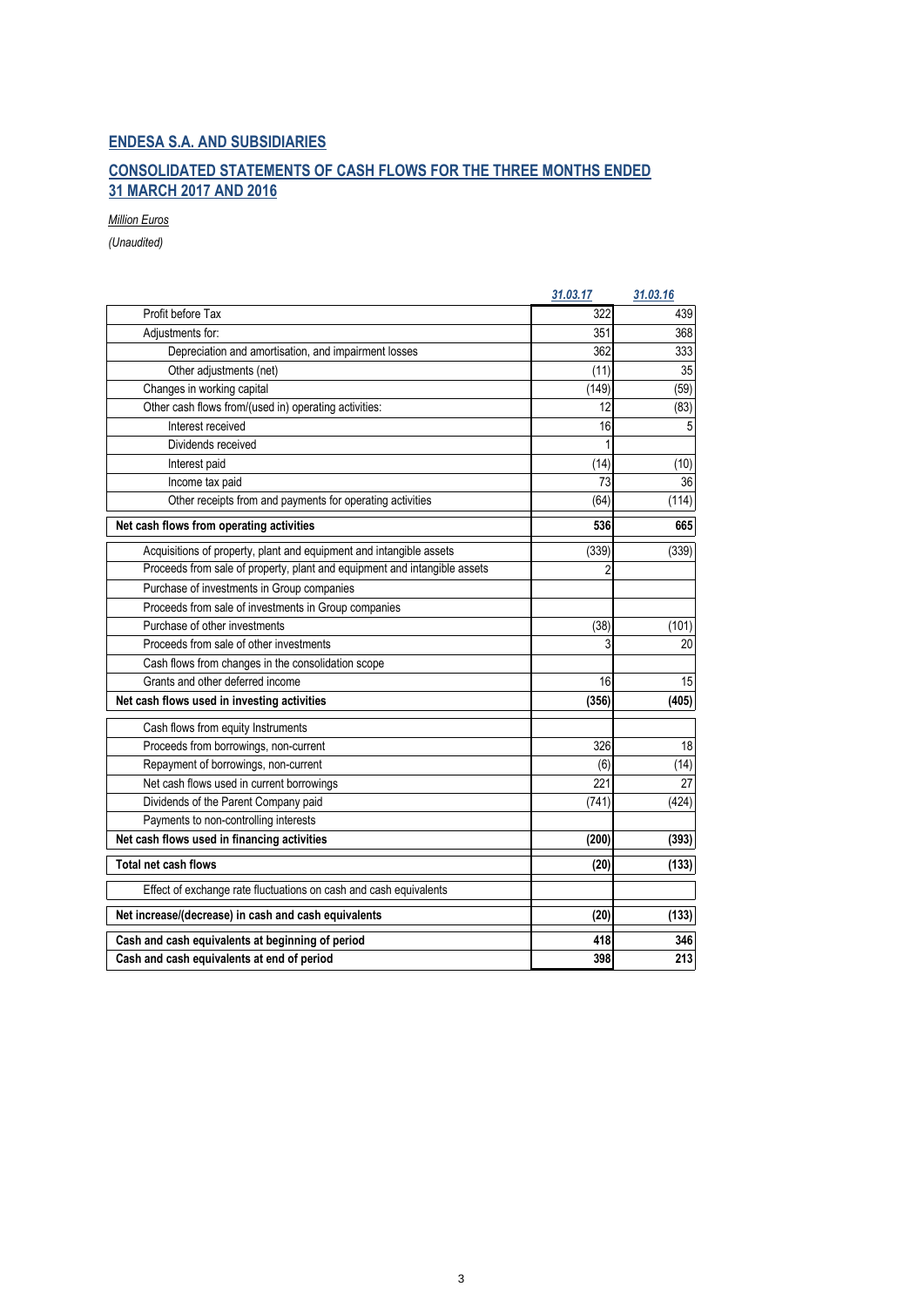#### **CONSOLIDATED STATEMENTS OF OTHER COMPREHENSIVE INCOME FOR THE THREE MONTHS ENDED 31 MARCH 2017 AND 2016**

*Million Euros*

|                                                                                                   |                          | 31.03.17                               |                |                          | 31.03.16                               |              |  |  |
|---------------------------------------------------------------------------------------------------|--------------------------|----------------------------------------|----------------|--------------------------|----------------------------------------|--------------|--|--|
|                                                                                                   | Of the Parent<br>Company | Of Non-Controlling<br><b>Interests</b> | <b>Total</b>   | Of the Parent<br>Company | Of Non-Controlling<br><b>Interests</b> | <b>Total</b> |  |  |
| <b>PROFIT FOR THE PERIOD</b>                                                                      | 253                      | 3 <sup>1</sup>                         | 256            | 342                      |                                        | 342          |  |  |
| <b>OTHER COMPREHENSIVE INCOME:</b>                                                                |                          |                                        |                |                          |                                        |              |  |  |
| INCOME AND EXPENSE RECOGNISED DIRECTLY IN EQUITY                                                  | 20                       |                                        | 20             | (16)                     |                                        | (16)         |  |  |
| Items that can be reclassified to profit or loss:                                                 | 20                       |                                        | 20             | (16)                     |                                        | (16)         |  |  |
| From revaluation/(reversal of revaluation) of property, plant and equipment and intangible assets |                          |                                        |                |                          |                                        |              |  |  |
| From measurement of financial instruments                                                         |                          |                                        |                |                          |                                        |              |  |  |
| Available-for-sale financial assets                                                               |                          |                                        |                |                          |                                        |              |  |  |
| Other income/(expenses)                                                                           |                          |                                        |                |                          |                                        |              |  |  |
| Cash flow hedges                                                                                  | 24                       |                                        | 24             | (19)                     |                                        | (19)         |  |  |
| <b>Translation differences</b>                                                                    |                          |                                        |                |                          |                                        |              |  |  |
| Companies accounted for using the equity method                                                   | $\overline{2}$           |                                        | $\overline{2}$ | (2)                      |                                        | (2)          |  |  |
| Other income and expenses recognised directly in equity                                           |                          |                                        |                |                          |                                        |              |  |  |
| Tax effect                                                                                        | (6)                      |                                        | (6)            | 5                        |                                        | 5            |  |  |
| Items not to be reclassified to profit or loss in subsequent periods:                             |                          |                                        |                |                          |                                        |              |  |  |
| From actuarial gains and losses and other adjustments                                             |                          |                                        |                |                          |                                        |              |  |  |
| Tax effect                                                                                        |                          |                                        |                |                          |                                        |              |  |  |
| AMOUNTS TRANSFERRED TO INCOME STATEMENT AND/OR INVESTMENTS                                        | (27)                     |                                        | (27)           | 15                       |                                        | 15           |  |  |
| From measurement of financial instruments                                                         |                          |                                        |                |                          |                                        |              |  |  |
| Available-for-sale financial assets                                                               |                          |                                        |                |                          |                                        |              |  |  |
| Other income/(expenses)                                                                           |                          |                                        |                |                          |                                        |              |  |  |
| Cash flow hedges                                                                                  | (38)                     |                                        | (38)           | 19                       |                                        | 19           |  |  |
| <b>Translation differences</b>                                                                    |                          |                                        |                |                          |                                        |              |  |  |
| Companies accounted for using the equity method                                                   |                          |                                        |                |                          |                                        |              |  |  |
| Other income and expenses recognised directly in equity                                           |                          |                                        |                |                          |                                        |              |  |  |
| Tax effect                                                                                        | 10                       |                                        | 10             | (5)                      |                                        | (5)          |  |  |
| <b>TOTAL COMPREHENSIVE INCOME</b>                                                                 | 246                      | 3 <sup>1</sup>                         | 249            | 341                      |                                        | 341          |  |  |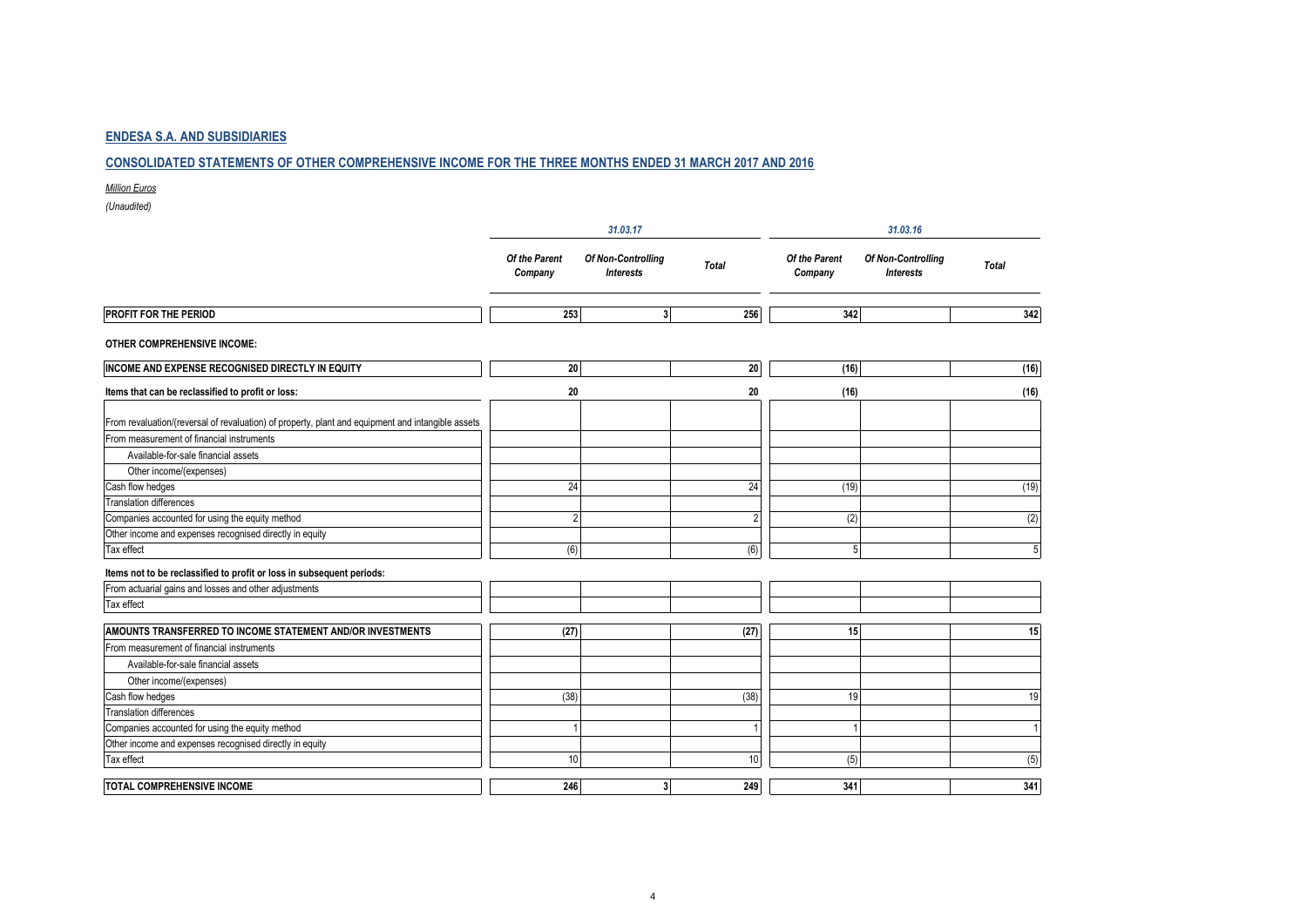### **CONSOLIDATED STATEMENT OF CHANGES IN EQUITY FOR THE THREE MONTHS ENDED 31 MARCH 2017**

*Million Euros*

|                                                                   | <b>Share Capital</b> | Share premium,<br><b>Reserves and interim</b><br>dividend | Treasury shares and own<br>equity instruments | Profit for the<br>period | Other equity instruments | Valuation<br>adjustments | Non-<br>Controlling<br>Interests | <b>Total equity</b> |
|-------------------------------------------------------------------|----------------------|-----------------------------------------------------------|-----------------------------------------------|--------------------------|--------------------------|--------------------------|----------------------------------|---------------------|
| BALANCE AT 1 JANUARY 2017                                         | 1,271                | 6,308                                                     |                                               | 1,411                    |                          | (38)                     | 136                              | 9,088               |
| Adjustments due to changes in accounting policies                 |                      |                                                           |                                               |                          |                          |                          |                                  |                     |
| Correction of errors                                              |                      |                                                           |                                               |                          |                          |                          |                                  |                     |
| ADJUSTED BALANCE AT 1 JANUARY 2017                                | 1,271                | 6,308                                                     |                                               | 1,411                    |                          | (38)                     | 136                              | 9,088               |
| <b>TOTAL COMPREHENSIVE INCOME</b>                                 |                      |                                                           |                                               | 253                      |                          | (7)                      | 3 <sup>1</sup>                   | 249                 |
| <b>TRANSACTIONS WITH SHAREHOLDERS OR OWNERS</b>                   |                      |                                                           |                                               |                          |                          |                          |                                  |                     |
| Capital increases/(reductions)                                    |                      |                                                           |                                               |                          |                          |                          |                                  |                     |
| Conversion of liabilities into equity                             |                      |                                                           |                                               |                          |                          |                          |                                  |                     |
| Dividends paid                                                    |                      |                                                           |                                               |                          |                          |                          |                                  |                     |
| Transactions with treasury shares or own equity instruments (net) |                      |                                                           |                                               |                          |                          |                          |                                  |                     |
| Increases/(reductions) due to business combinations               |                      |                                                           |                                               |                          |                          |                          |                                  |                     |
| Other transactions with shareholders and owners                   |                      |                                                           |                                               |                          |                          |                          |                                  |                     |
| <b>OTHER CHANGES IN EQUITY</b>                                    |                      | 1,411                                                     |                                               | (1, 411)                 |                          |                          |                                  |                     |
| Share-based payments                                              |                      |                                                           |                                               |                          |                          |                          |                                  |                     |
| Transfers between equity items                                    |                      | 1,411                                                     |                                               | (1, 411)                 |                          |                          |                                  |                     |
| Other changes                                                     |                      |                                                           |                                               |                          |                          |                          |                                  |                     |
| BALANCE AT 31 MARCH 2017                                          | 1,271                | 7,719                                                     |                                               | 253                      |                          | (45)                     | 139                              | 9,337               |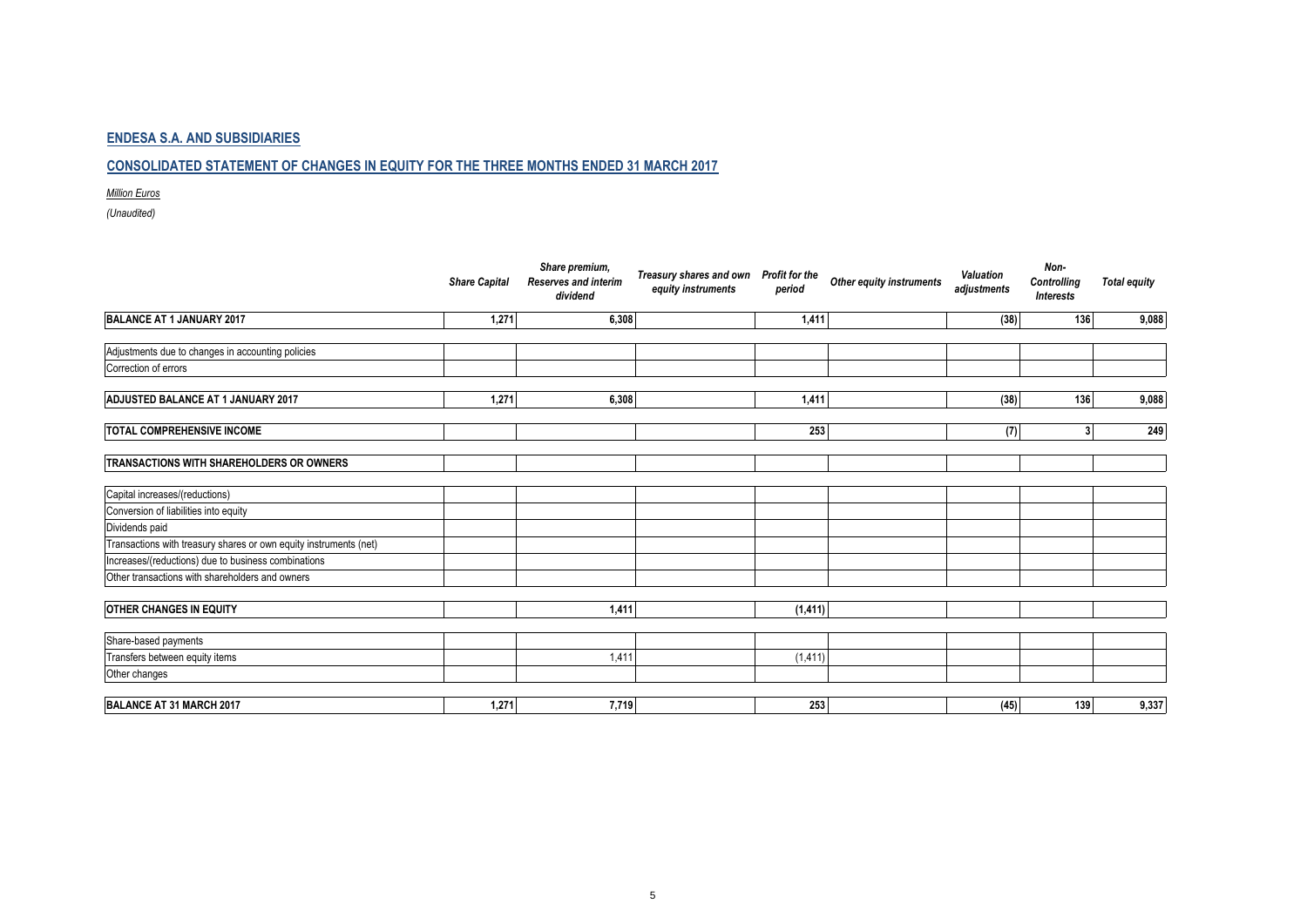### **CONSOLIDATED STATEMENT OF CHANGES IN EQUITY FOR THE THREE MONTHS ENDED 31 MARCH 2016**

*Million Euros*

|                                                                   | <b>Share Capital</b> | Share premium,<br><b>Reserves and interim</b><br>dividend | Treasury shares and own<br>equity instruments | <b>Profit for the</b><br>period | Other equity instruments | Valuation<br>adjustments | Non-<br>Controlling<br>Interests | <b>Total equity</b> |
|-------------------------------------------------------------------|----------------------|-----------------------------------------------------------|-----------------------------------------------|---------------------------------|--------------------------|--------------------------|----------------------------------|---------------------|
| BALANCE AT 1 JANUARY 2016                                         | 1,271                | 6,799                                                     |                                               | 1.086                           |                          | (120)                    | 3 <sup>1</sup>                   | 9,039               |
|                                                                   |                      |                                                           |                                               |                                 |                          |                          |                                  |                     |
| Adjustments due to changes in accounting policies                 |                      |                                                           |                                               |                                 |                          |                          |                                  |                     |
| Correction of errors                                              |                      |                                                           |                                               |                                 |                          |                          |                                  |                     |
| ADJUSTED BALANCE AT 1 JANUARY 2016                                | 1,271                | 6,799                                                     |                                               | 1,086                           |                          | (120)                    | 3 <sup>1</sup>                   | 9,039               |
| <b>TOTAL COMPREHENSIVE INCOME</b>                                 |                      |                                                           |                                               | 342                             |                          | (1)                      |                                  | 341                 |
| <b>TRANSACTIONS WITH SHAREHOLDERS OR OWNERS</b>                   |                      |                                                           |                                               |                                 |                          |                          |                                  |                     |
| Capital increases/(reductions)                                    |                      |                                                           |                                               |                                 |                          |                          |                                  |                     |
| Conversion of liabilities into equity                             |                      |                                                           |                                               |                                 |                          |                          |                                  |                     |
| Dividends paid                                                    |                      |                                                           |                                               |                                 |                          |                          |                                  |                     |
| Transactions with treasury shares or own equity instruments (net) |                      |                                                           |                                               |                                 |                          |                          |                                  |                     |
| Increases/(reductions) due to business combinations               |                      |                                                           |                                               |                                 |                          |                          |                                  |                     |
| Other transactions with shareholders and owners                   |                      |                                                           |                                               |                                 |                          |                          |                                  |                     |
| <b>OTHER CHANGES IN EQUITY</b>                                    |                      | 1,086                                                     |                                               | (1,086)                         |                          |                          |                                  |                     |
|                                                                   |                      |                                                           |                                               |                                 |                          |                          |                                  |                     |
| Share-based payments                                              |                      |                                                           |                                               |                                 |                          |                          |                                  |                     |
| Transfers between equity items                                    |                      | 1,086                                                     |                                               | (1,086)                         |                          |                          |                                  |                     |
| Other changes                                                     |                      |                                                           |                                               |                                 |                          |                          |                                  |                     |
| BALANCE AT 31 MARCH 2016                                          | 1,271                | 7,885                                                     |                                               | 342                             |                          | (121)                    | 3 <sup>1</sup>                   | 9,380               |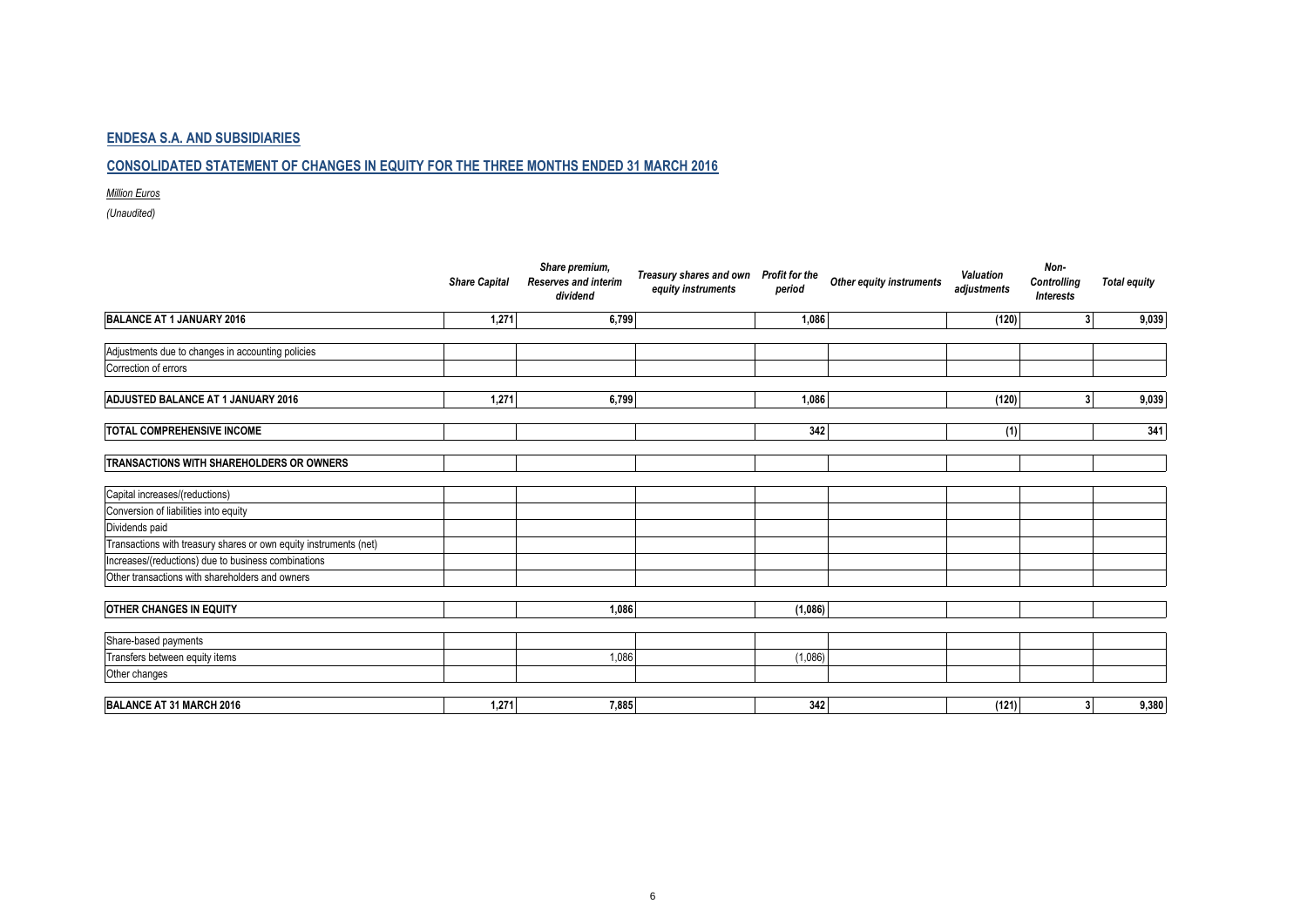#### **BREAKDOWN CONSOLIDATED STATEMENT OF FINANCIAL POSITION AT 31 MARCH 2017**

*Million Euros*

*(Unaudited)*

|                                                              | <b>Generation and Supply</b> | <b>Distribution</b> | <b>Structure</b> | Consolidation<br><b>Adjustments and</b><br><b>Eliminations</b> | Total    |
|--------------------------------------------------------------|------------------------------|---------------------|------------------|----------------------------------------------------------------|----------|
|                                                              | 31.03.17                     | 31.03.17            | 31.03.17         | 31.03.17                                                       | 31.03.17 |
| <b>ASSETS</b>                                                |                              |                     |                  |                                                                |          |
| Non-current assets                                           | 13,353                       | 12,967              | 25,476           | (26, 220)                                                      | 25,576   |
| Property, plant and equipment                                | 9,941                        | 11,763              | 71               | (3)                                                            | 21,772   |
| Investment property                                          |                              | 3                   | 17               |                                                                | 20       |
| Intangible assets                                            | 886                          | 148                 | 142              |                                                                | 1,176    |
| Goodwill                                                     | 381                          | 76                  |                  |                                                                | 461      |
| Investments accounted for using the equity method            | 199                          | 23                  |                  |                                                                | 222      |
| Non-current financial assets                                 | 1,313                        | 551                 | 25,081           | (26, 237)                                                      | 708      |
| Deferred tax assets                                          | 633                          | 403                 | 161              | 20                                                             | 1,217    |
| <b>Current assets</b>                                        | 4,321                        | 1,148               | 2,039            | (2, 185)                                                       | 5,323    |
| Inventories                                                  | 1,242                        | 66                  |                  |                                                                | 1,308    |
| Trade and other receivables                                  | 2,778                        | 812                 | 278              | (614)                                                          | 3,254    |
| Current financial assets                                     | 80                           | 264                 | 1,590            | (1,571)                                                        | 363      |
| Cash and cash equivalents                                    | 221                          | 6                   | 171              |                                                                | 398      |
| Non-current assets held for sale and discontinued operations |                              |                     |                  |                                                                |          |
| <b>TOTAL ASSETS</b>                                          | 17,674                       | 14,115              | 27,515           | (28, 405)                                                      | 30,899   |

#### **EQUITY AND LIABILITIES**

| Equity                                                                                                             | 4,972  | 1,913  | 17,266 | (14, 814) | 9,337  |
|--------------------------------------------------------------------------------------------------------------------|--------|--------|--------|-----------|--------|
| Of the Parent Company                                                                                              | 4,835  | 1,909  | 17,268 | (14, 814) | 9,198  |
| Of non-controlling interests                                                                                       | 137    |        | (2)    |           | 139    |
| Non-current liabilities                                                                                            | 8,534  | 10,109 | 7,324  | (11, 423) | 14,544 |
| Deferred income                                                                                                    | 50     | 4,682  |        | (27)      | 4,705  |
| Non-current provisions                                                                                             | 2,005  | 1,116  | 399    | 105       | 3,625  |
| Non-current interest-bearing loans and borrowings                                                                  | 5,627  | 3,529  | 6,866  | (11, 498) | 4,524  |
| Other non-current liabilities                                                                                      | 166    | 436    |        | (2)       | 606    |
| Deferred tax liabilities                                                                                           | 686    | 346    | 53     |           | 1,084  |
| <b>Current liabilities</b>                                                                                         | 4,168  | 2,093  | 2,925  | (2, 168)  | 7,018  |
| Current interest-bearing loans and borrowings                                                                      | 424    |        | 2,515  | (1, 566)  | 1,378  |
| <b>Current provisions</b>                                                                                          | 446    | 64     | 55     |           | 565    |
| Trade payables and other current liabilities                                                                       | 3,298  | 2,024  | 355    | (602)     | 5,075  |
| Liabilities directly associated with non-current assets classified as held for<br>sale and discontinued operations |        |        |        |           |        |
| <b>TOTAL EQUITY AND LIABILITIES</b>                                                                                | 17,674 | 14,115 | 27,515 | (28, 405) | 30,899 |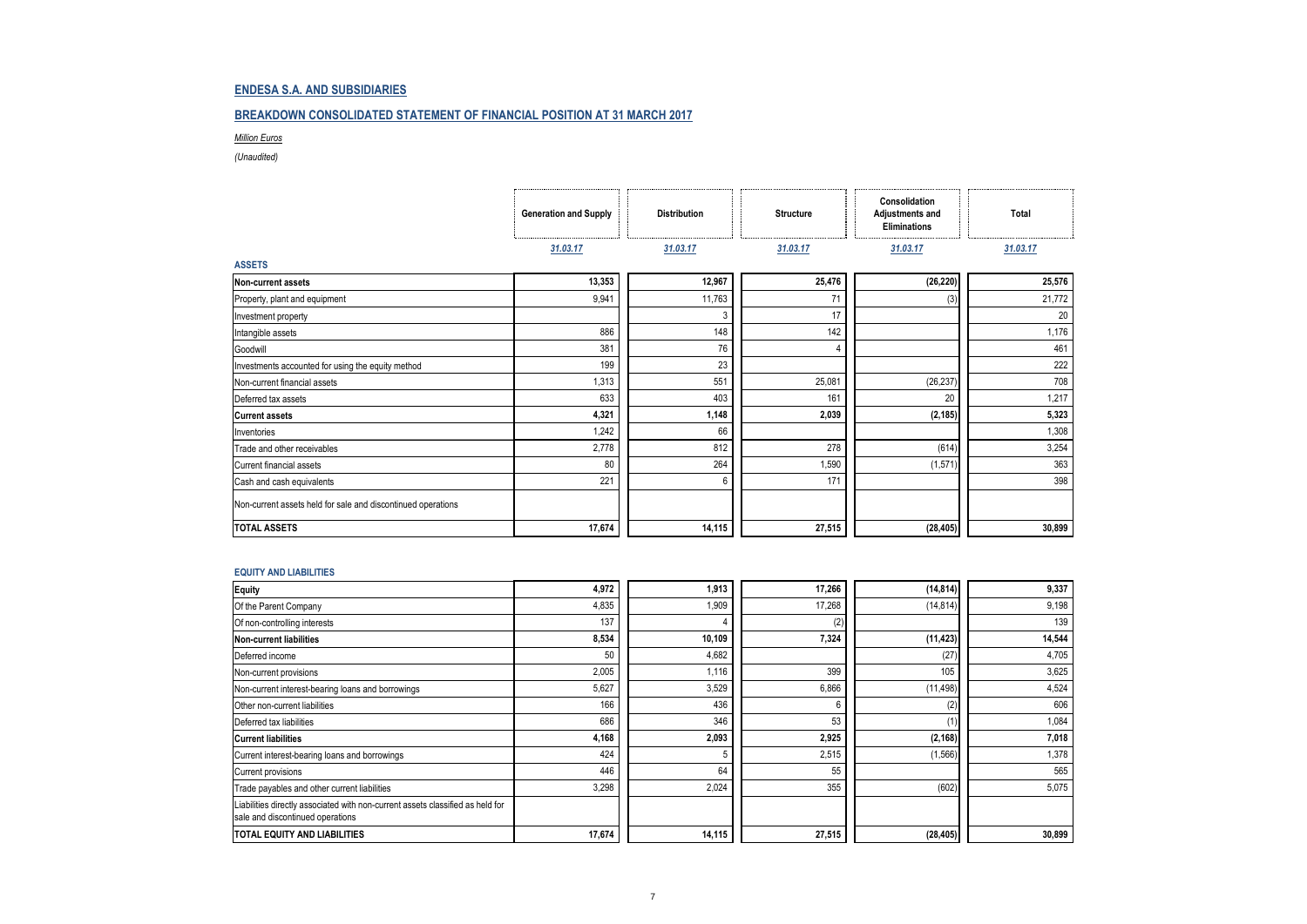#### **BREAKDOWN CONSOLIDATED STATEMENT OF FINANCIAL POSITION AT 31 DECEMBER 2016**

*Million Euros*

|                                                              | <b>Generation and Supply</b> | <b>Distribution</b> | <b>Structure</b> | Consolidation<br>Adjustments and<br><b>Eliminations</b> | Total    |
|--------------------------------------------------------------|------------------------------|---------------------|------------------|---------------------------------------------------------|----------|
|                                                              | 31.12.16                     | 31.12.16            | 31.12.16         | 31.12.16                                                | 31.12.16 |
| <b>ASSETS</b>                                                |                              |                     |                  |                                                         |          |
| Non-current assets                                           | 13,566                       | 12,922              | 25,421           | (26, 380)                                               | 25,529   |
| Property, plant and equipment                                | 10,073                       | 11,809              | 11               | (2)                                                     | 21,891   |
| Investment property                                          |                              | 3                   | 17               |                                                         | 20       |
| Intangible assets                                            | 901                          | 150                 | 121              |                                                         | 1,172    |
| Goodwill                                                     | 298                          | $\overline{2}$      |                  |                                                         | 300      |
| Investments accounted for using the equity method            | 186                          | 22                  |                  |                                                         | 208      |
| Non-current financial assets                                 | 1,480                        | 528                 | 25,105           | (26, 399)                                               | 714      |
| Deferred tax assets                                          | 628                          | 408                 | 167              | 21                                                      | 1,224    |
| <b>Current assets</b>                                        | 4,080                        | 1,219               | 2,726            | (2, 590)                                                | 5,435    |
| Inventories                                                  | 1,154                        | 48                  |                  |                                                         | 1,202    |
| Trade and other receivables                                  | 2,680                        | 888                 | 1,135            | (1,251)                                                 | 3,452    |
| Current financial assets                                     | 68                           | 276                 | 1,358            | (1, 339)                                                | 363      |
| Cash and cash equivalents                                    | 178                          |                     | 233              |                                                         | 418      |
| Non-current assets held for sale and discontinued operations |                              |                     |                  |                                                         |          |
| <b>TOTAL ASSETS</b>                                          | 17,646                       | 14,141              | 28,147           | (28, 970)                                               | 30,964   |

#### **EQUITY AND LIABILITIES**

| <b>Equity</b>                                                                                                      | 4,858  | 1,619  | 17,423 | (14, 812) | 9,088  |
|--------------------------------------------------------------------------------------------------------------------|--------|--------|--------|-----------|--------|
| Of the Parent Company                                                                                              | 4,725  | 1,615  | 17,425 | (14, 813) | 8,952  |
| Of non-controlling interests                                                                                       | 133    |        | (2)    |           | 136    |
| <b>Non-current liabilities</b>                                                                                     | 8,015  | 10,467 | 7,454  | (11, 581) | 14,355 |
| Deferred income                                                                                                    | 50     | 4,689  |        | (27)      | 4,712  |
| Non-current provisions                                                                                             | 2,071  | 1,135  | 406    | 106       | 3,718  |
| Non-current interest-bearing loans and borrowings                                                                  | 5,028  | 3,862  | 6,986  | (11,653)  | 4,223  |
| Other non-current liabilities                                                                                      | 166    | 434    | 10     | (9)       | 601    |
| Deferred tax liabilities                                                                                           | 700    | 347    | 52     |           | 1,101  |
| <b>Current liabilities</b>                                                                                         | 4,773  | 2,055  | 3,270  | (2, 577)  | 7,521  |
| Current interest-bearing loans and borrowings                                                                      | 429    |        | 2,048  | (1, 338)  | 1,144  |
| Current provisions                                                                                                 | 440    | 69     | 58     |           | 567    |
| Trade payables and other current liabilities                                                                       | 3,904  | 1,981  | 1,164  | (1, 239)  | 5,810  |
| Liabilities directly associated with non-current assets classified as held for<br>sale and discontinued operations |        |        |        |           |        |
| TOTAL EQUITY AND LIABILITIES                                                                                       | 17,646 | 14,141 | 28,147 | (28, 970) | 30,964 |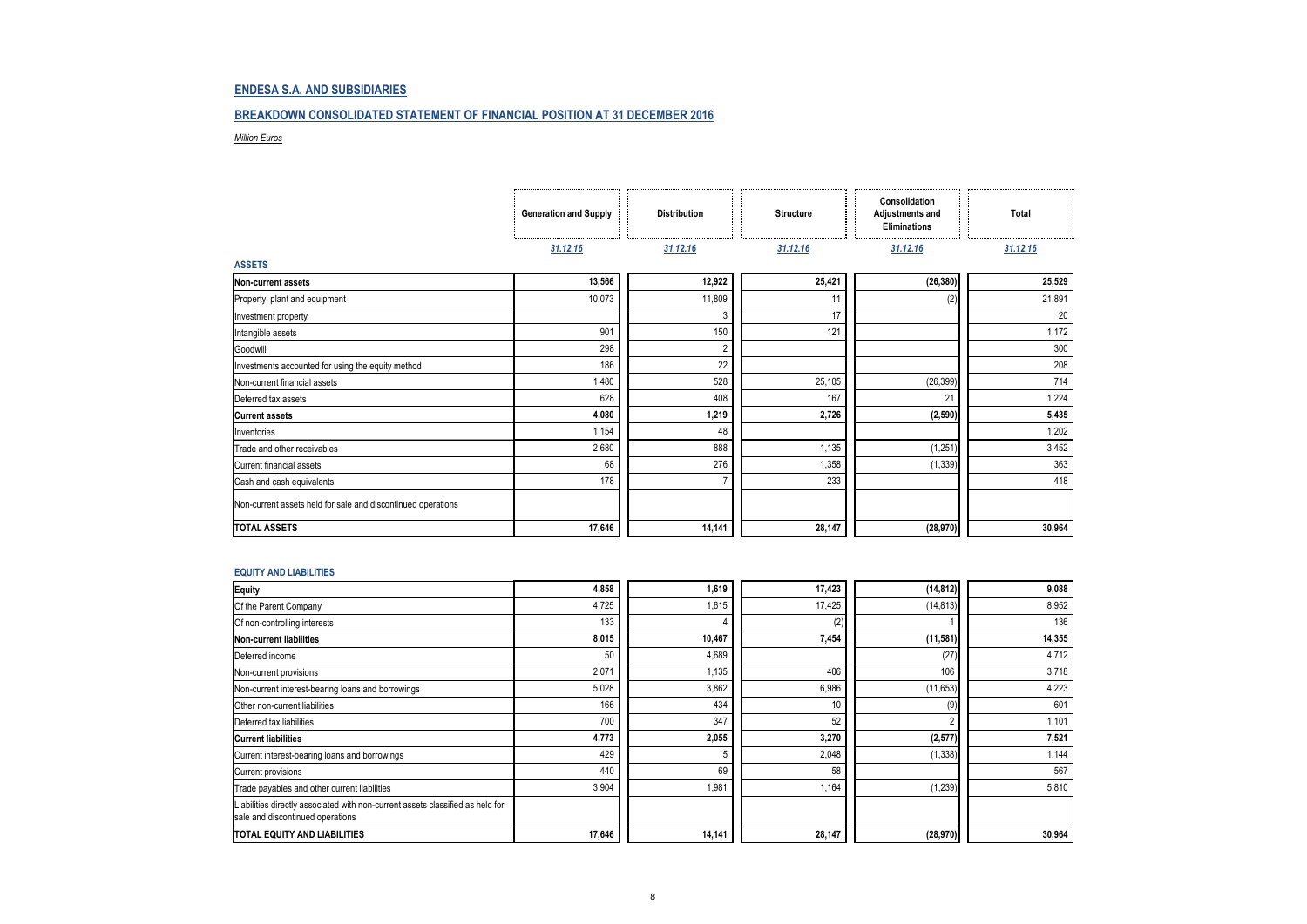#### **BREAKDOWN CONSOLIDATED INCOME STATEMENT FOR THE THREE MONTHS ENDED 31 MARCH 2017**

#### *Million Euros*

|                                                                      | <b>Generation and Supply</b> | <b>Distribution</b> | <b>Structure</b> | Consolidation<br>Adjustments and<br>Eliminations | Total    |
|----------------------------------------------------------------------|------------------------------|---------------------|------------------|--------------------------------------------------|----------|
|                                                                      | 31.03.17                     | 31.03.17            | 31.03.17         | 31.03.17                                         | 31.03.17 |
| <b>INCOME</b>                                                        | 4,641                        | 633                 | 151              | (202)                                            | 5,223    |
| Revenue                                                              | 4,594                        | 565                 | 122              | (161)                                            | 5,120    |
| Other operating revenues                                             | 47                           | 68                  | 29               | (41)                                             | 103      |
| PROCUREMENTS AND SERVICES                                            | 3,978                        | 31                  | 44               | (66)                                             | 3,987    |
| Power purchased                                                      | 1,496                        |                     |                  |                                                  | 1,496    |
| Cost of fuel consumed                                                | 511                          |                     |                  |                                                  | 511      |
| Transmission costs                                                   | 1,501                        |                     |                  | -1                                               | 1,502    |
| Other variable procurements and services                             | 470                          | 31                  | 44               | (67)                                             | 478      |
| CONTRIBUTION MARGIN                                                  | 663                          | 602                 | 107              | (136)                                            | 1,236    |
| Self-constructed assets                                              | 5                            | 26                  |                  |                                                  | 32       |
| Personnel expenses                                                   | 113                          | 67                  | 41               | (1)                                              | 220      |
| Other fixed operating expenses                                       | 294                          | 109                 | 77               | (134)                                            | 346      |
| GROSS PROFIT FROM OPERATIONS (EBITDA)                                | 261                          | 452                 | (10)             | (1)                                              | 702      |
| Depreciation and amortisation, and impairment losses                 | 205                          | 141                 | 16               |                                                  | 362      |
| PROFIT FROM OPERATIONS (EBIT)                                        | 56                           | 311                 | (26)             | (1)                                              | 340      |
| NET FINANCIAL PROFIT/(LOSS)                                          | (32)                         | (23)                | 24               | $\mathbf{3}$                                     | (28)     |
| Financial income                                                     | 16                           | $\overline{4}$      | 72               | (73)                                             | 19       |
| Financial expense                                                    | (48)                         | (27)                | (48)             | 76                                               | (47)     |
| Net exchange differences                                             |                              |                     |                  |                                                  |          |
| Net profit/(loss) of companies accounted for using the equity method | 13                           | $\overline{2}$      |                  |                                                  | 15       |
| Gains/(losses) from other investments                                |                              |                     |                  | (1)                                              | (1)      |
| Gains/(losses) on disposal of assets                                 | (4)                          |                     |                  |                                                  | (4)      |
| PROFIT/(LOSS) BEFORE TAX                                             | 33                           | 290                 | (2)              |                                                  | 322      |
| Income Tax Expense                                                   | (2)                          | 69                  |                  | (1)                                              | 66       |
| PROFIT AFTER TAX FOR THE PERIOD FROM CONTINUING OPERATIONS           | 35                           | 221                 | (2)              | $\overline{2}$                                   | 256      |
| PROFIT AFTER TAX FOR THE PERIOD FROM DISCONTINUED OPERATIONS         |                              |                     |                  |                                                  |          |
| PROFIT FOR THE PERIOD                                                | 35                           | 221                 | (2)              | $\overline{2}$                                   | 256      |
| Parent Company                                                       | 32                           | 221                 | (2)              | $\overline{2}$                                   | 253      |
| Non-controlling interests                                            | $\overline{3}$               |                     |                  |                                                  | 3        |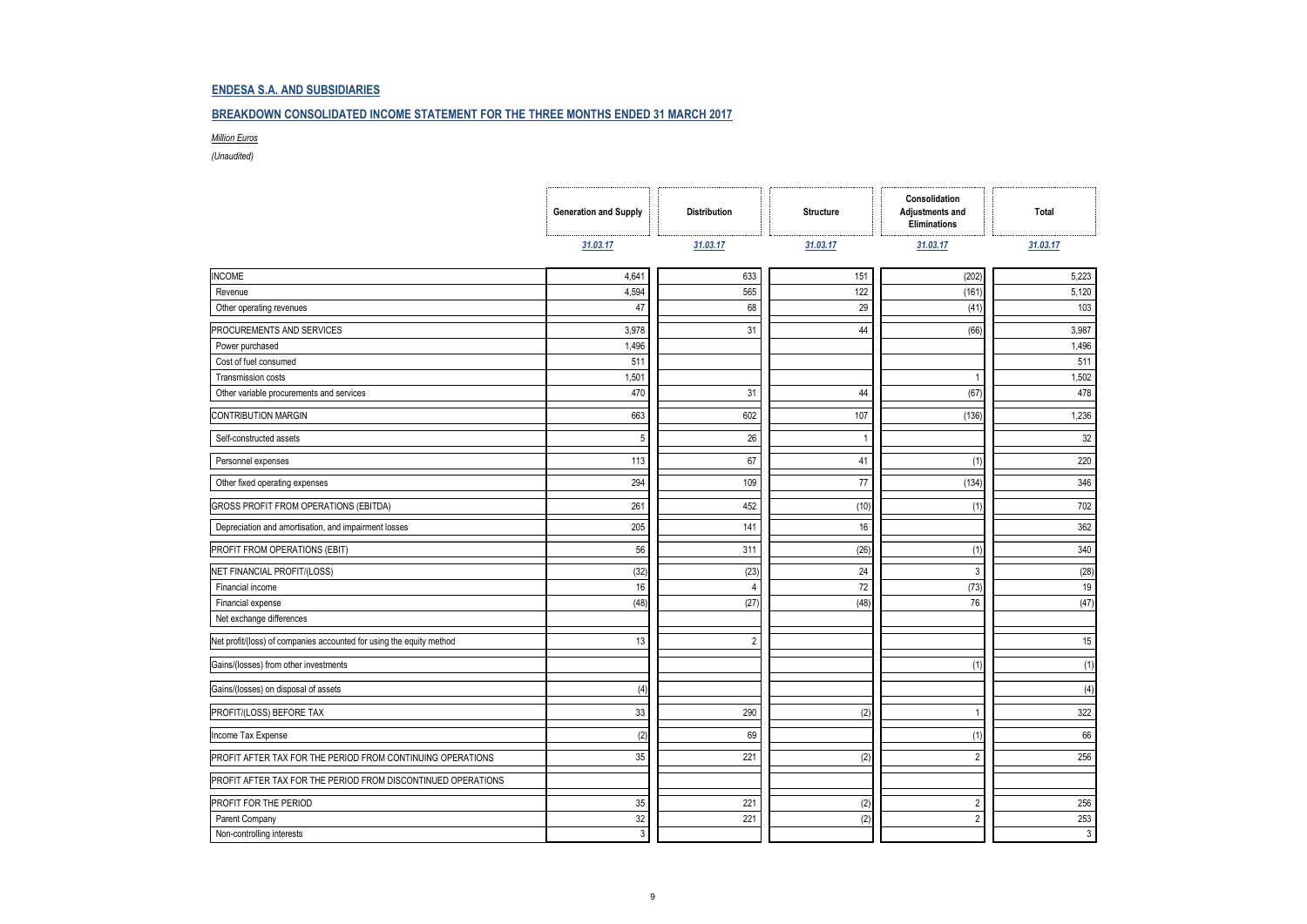#### **BREAKDOWN CONSOLIDATED INCOME STATEMENT FOR THE THREE MONTHS ENDED 31 MARCH 2016**

#### *Million Euros*

|                                                                      | <b>Generation and Supply</b> | <b>Distribution</b> | <b>Structure</b> | Consolidation<br>Adjustments and<br>Eliminations | Total    |
|----------------------------------------------------------------------|------------------------------|---------------------|------------------|--------------------------------------------------|----------|
|                                                                      | 31.03.16                     | 31.03.16            | 31.03.16         | 31.03.16                                         | 31.03.16 |
| <b>INCOME</b>                                                        | 4,286                        | 632                 | 80               | (120)                                            | 4,878    |
| Revenue                                                              | 4,109                        | 557                 | 42               | (72)                                             | 4,636    |
| Other operating revenues                                             | 177                          | 75                  | 38               | (48)                                             | 242      |
| PROCUREMENTS AND SERVICES                                            | 3,556                        | 30                  | 54               | (72)                                             | 3,568    |
| Power purchased                                                      | 1,106                        |                     |                  |                                                  | 1,106    |
| Cost of fuel consumed                                                | 337                          |                     |                  |                                                  | 337      |
| Transmission costs                                                   | 1,552                        |                     |                  | -1                                               | 1,553    |
| Other variable procurements and services                             | 561                          | 30                  | 54               | (73)                                             | 572      |
| CONTRIBUTION MARGIN                                                  | 730                          | 602                 | 26               | (48)                                             | 1,310    |
| Self-constructed assets                                              |                              | 23                  |                  |                                                  | 23       |
| Personnel expenses                                                   | 108                          | 64                  | 40               | (10)                                             | 202      |
| Other fixed operating expenses                                       | 262                          | 82                  | 33               | (47)                                             | 330      |
| GROSS PROFIT FROM OPERATIONS (EBITDA)                                | 360                          | 479                 | (47)             | 9                                                | 801      |
| Depreciation and amortisation, and impairment losses                 | 170                          | 156                 | $6\phantom{1}6$  | -1                                               | 333      |
| PROFIT FROM OPERATIONS (EBIT)                                        | 190                          | 323                 | (53)             | 8                                                | 468      |
| NET FINANCIAL PROFIT/(LOSS)                                          | (44)                         | (35)                | 29               | (1)                                              | (51)     |
| Financial income                                                     | 8                            | $\overline{1}$      | 84               | (75)                                             | 18       |
| Financial expense                                                    | (52)                         | (36)                | (54)             | 74                                               | (68)     |
| Net exchange differences                                             |                              |                     | (1)              |                                                  | (1)      |
| Net profit/(loss) of companies accounted for using the equity method | 20                           | $\overline{2}$      | $\,6\,$          |                                                  | 28       |
| Gains/(losses) from other investments                                | (1)                          | (1)                 |                  |                                                  | (1)      |
| Gains/(losses) on disposal of assets                                 | (5)                          |                     |                  |                                                  | (5)      |
| PROFIT/(LOSS) BEFORE TAX                                             | 160                          | 289                 | (17)             |                                                  | 439      |
| Income Tax Expense                                                   | 30                           | 72                  | (6)              |                                                  | 97       |
| PROFIT AFTER TAX FOR THE PERIOD FROM CONTINUING OPERATIONS           | 130                          | 217                 | (11)             | 6                                                | 342      |
| PROFIT AFTER TAX FOR THE PERIOD FROM DISCONTINUED OPERATIONS         |                              |                     |                  |                                                  |          |
| PROFIT FOR THE PERIOD                                                | 130                          | 217                 | (11)             | 6                                                | 342      |
| Parent Company                                                       | 130                          | 217                 | (11)             | 6                                                | 342      |
| Non-controlling interests                                            |                              |                     |                  |                                                  |          |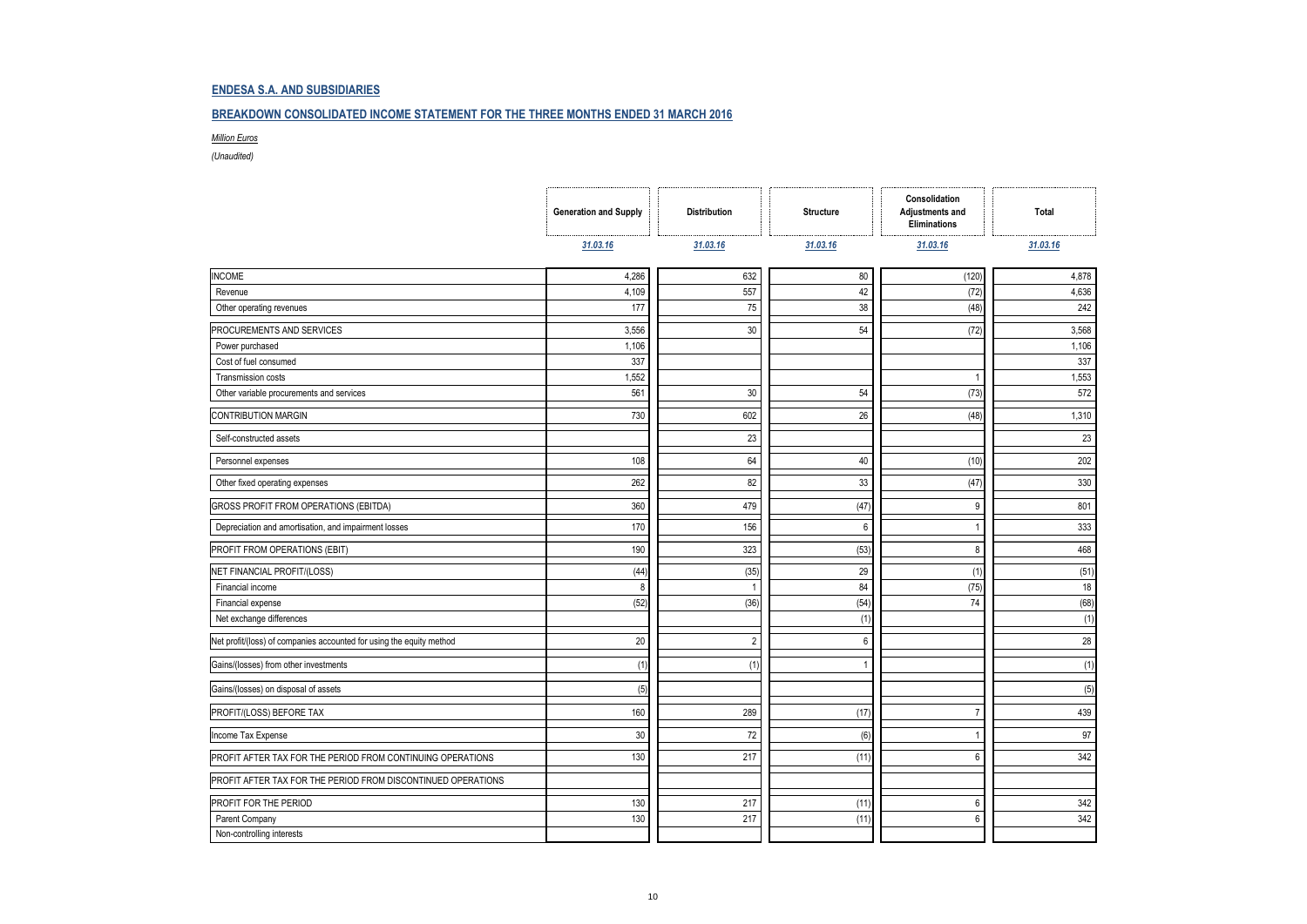

## **ENDESA, S.A. and Subsidiaries**

## **Consolidated Management Report for the three-month period ended 31 March 2017**

(Translation from the original issued in Spanish. In the event of discrepancy, the Spanish-language version prevails)

**Madrid, 9 May 2017**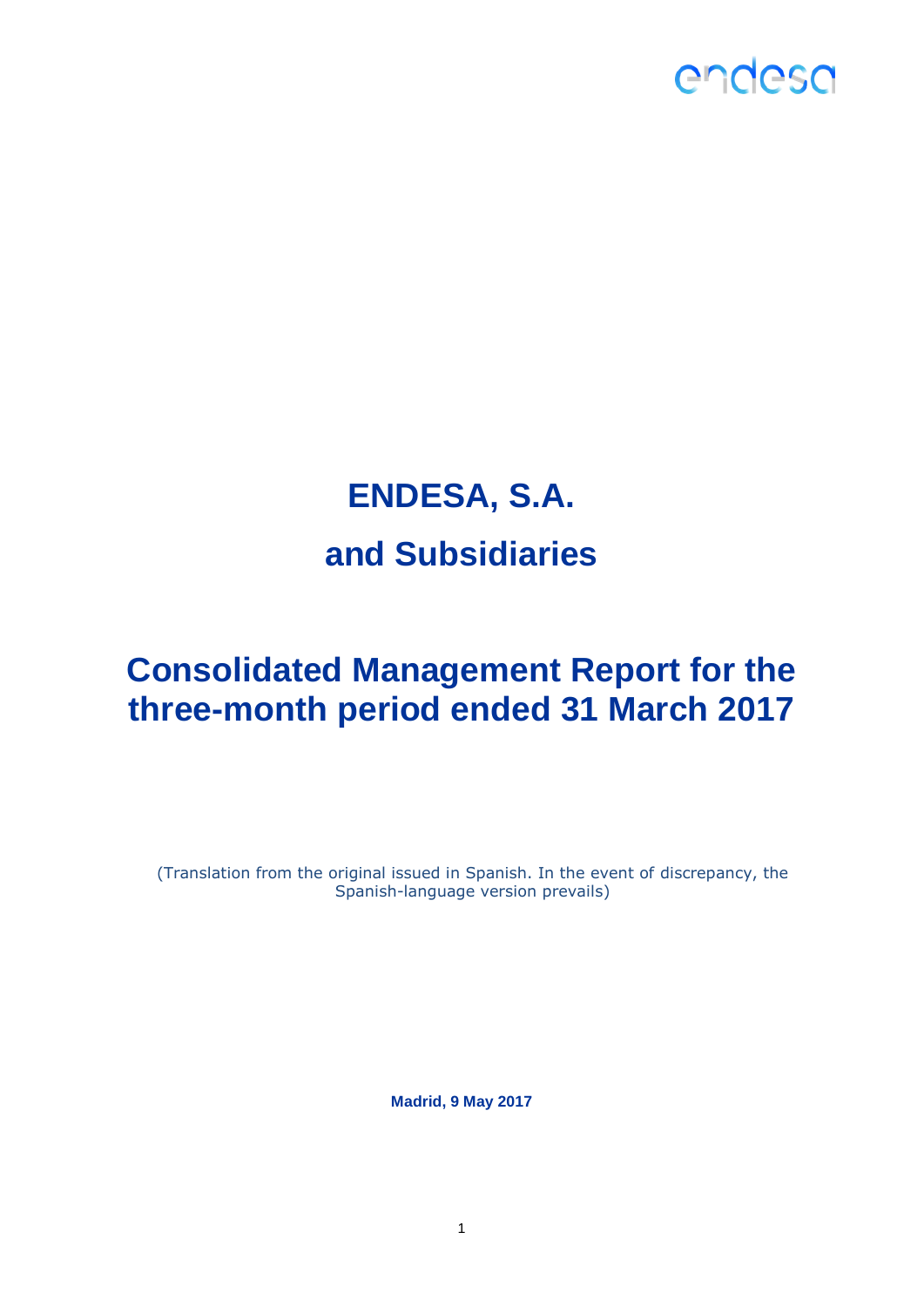## **ENDESA, S.A. AND SUBSIDIARIES CONSOLIDATED MANAGEMENT REPORT** FOR THE THREE-MONTH PERIOD ENDED **31 MARCH 2017**

## Index.

| 2.3. Acquisition of a branch of systems and telecommunications business  11 |
|-----------------------------------------------------------------------------|
|                                                                             |
|                                                                             |
|                                                                             |
|                                                                             |
|                                                                             |
|                                                                             |
|                                                                             |
|                                                                             |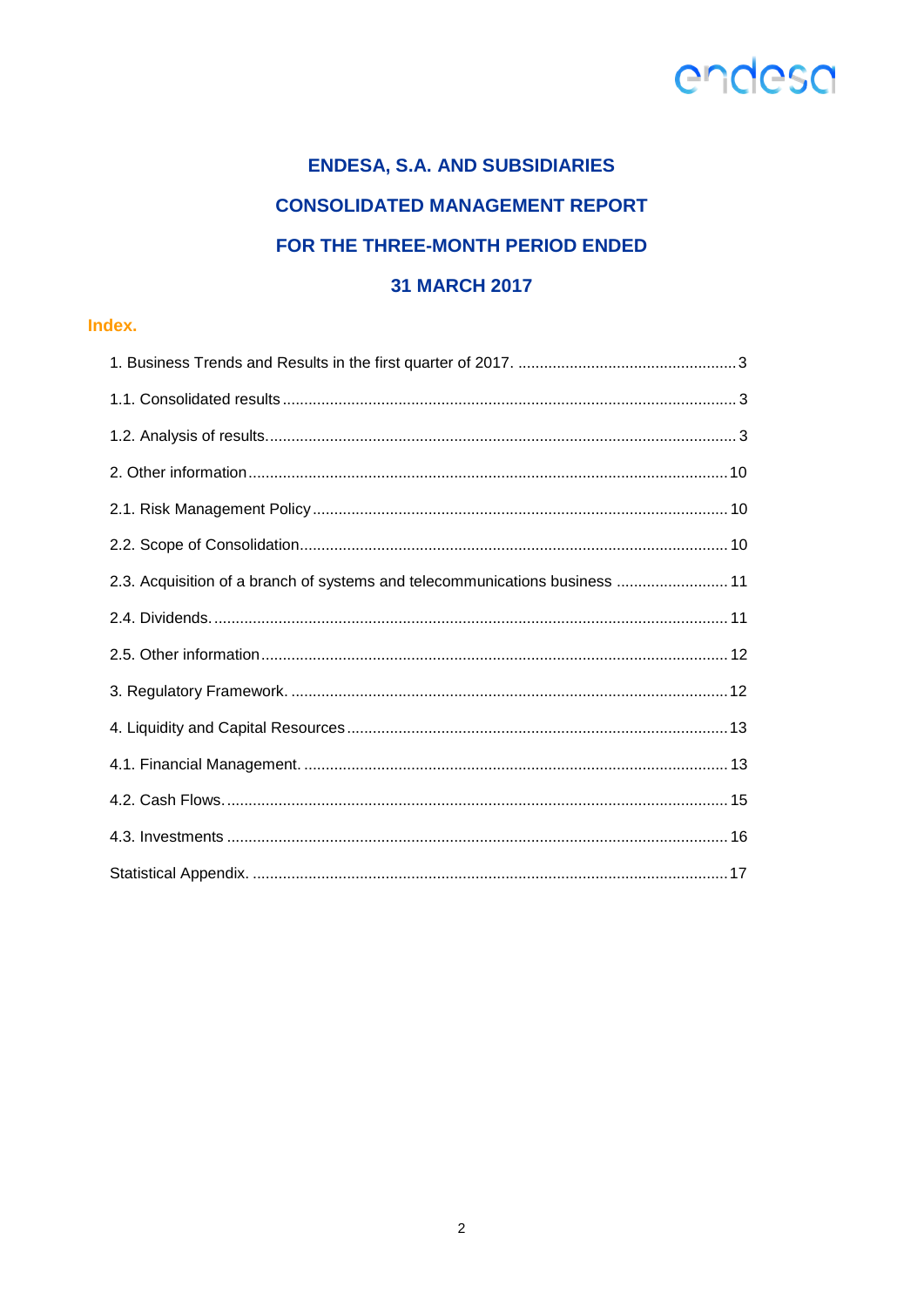

## **CONSOLIDATED MANAGEMENT REPORT FOR**

## **THE THREE-MONTH PERIOD ENDED**

## **31 MARCH 2017**

### <span id="page-15-0"></span>**1. Business Trends and Results in the first quarter of 2017.**

### <span id="page-15-1"></span>**1.1. Consolidated results.**

#### **ENDESA reports a first quarter 2017 net income of €253 million (-26.0%).**

ENDESA reported a net income of €253 million in the first quarter of 2017, a 26.0% decrease compared to the €342 million posted in the first quarter of 2016.

The table below presents the distribution of the net income among ENDESA businesses during the first quarter 2017 and its variation compared with the same period in the previous year:

| Millions of Euros             |                       | <b>Net Income</b>     |        |                            |
|-------------------------------|-----------------------|-----------------------|--------|----------------------------|
|                               | January-March<br>2017 | January-March<br>2016 | % Var. | % Contribution to<br>Total |
| Generation and Suppliy<br>(1) | 32                    | 130                   | (75.4) | 12.6                       |
| <b>Distribution</b>           | 221                   | 217                   | 1.8    | 87.4                       |
| Structure and Other<br>(2)    |                       | (5)                   | N/A    |                            |
| <b>TOTAL</b>                  | 253                   | 342                   | (26.0) | 100.0                      |

(1) Includes the net income generated by ENEL Green Power España, S.L.U. (EGPE) in the first quarter of 2017 and 2016 amounting respectively to €18 million and €4 million (refer to Section 2.2 of the present Consolidated Management Report).

<span id="page-15-2"></span>(2) Structure, Services and Adjustments.

### **1.2. Analysis of results.**

The table below presents the distribution of the EBITDA and EBIT among the ENDESA businesses and its variation compared with the same period in the previous year:

Millions of Euros

|                        |     |                               | Gross Profit from Operations (EBITDA) (3) |        |                               | Profit from Operations (EBIT) (4) |                               |        |                               |  |
|------------------------|-----|-------------------------------|-------------------------------------------|--------|-------------------------------|-----------------------------------|-------------------------------|--------|-------------------------------|--|
|                        |     | January-<br><b>March 2017</b> | Januarv-<br><b>March 2016</b>             | % Var. | %<br>Contribution<br>to Total | January-<br><b>March 2017</b>     | January-<br><b>March 2016</b> | % Var. | %<br>Contribution<br>to Total |  |
| Generation and Suppliy | (1) | 261                           | 360                                       | (27.5) | 37.2                          | 56                                | 190                           | (70.5) | 16.5                          |  |
| <b>Distribution</b>    |     | 452                           | 479                                       | (5.6)  | 64.4                          | 311                               | 323                           | (3.7)  | 91.5                          |  |
| Structure and Other    | (2) | (11)                          | (38)                                      | (71.1) | (1.6)                         | (27)                              | (45)                          | (40.0) | (8.0)                         |  |
| <b>TOTAL</b>           |     | 702                           | 801                                       | (12.4) | 100.0                         | 340                               | 468                           | (27.4) | 100.0                         |  |

(1) The first quarter of 2017 includes the EBITDA and EBIT generated by ENEL Green Power España, S.L.U. (EGPE) amounting respectively to €57 million and €27 million (refer to Section 2.2 of the present Consolidated Management Report).

(2) Structure, Services and Adjustments.

(3) EBITDA = Income - Procurements and Services + Self-constructed assets - Personnel Expenses - Other Fixed Operating Expenses. (3) EBITDA = Income - Procurements and Services + Services States (4) EBIT = EBITDA - Depreciation and amortisation, and impairment losses.

The first quarter 2017 EBITDA includes the contribution of ENEL Green Power España, S.L.U. (EGPE) amounting to €57 million after assuming control on 27 July 2016. Additionally, the following effects should be considered to analyse EBITDA performance during the first quarter of 2017:

- Higher cost of energy purchases (+35.3%) primarily resulting from increased electricity prices on the wholesale market, whose arithmetic mean prices were at 55.6 €/MWh (+81.3%).
- Increased fuel consumption (+51.6%) arising from greater thermal production in the period and higher fuel prices, together with the consequentially increased tax on the value of electricity production.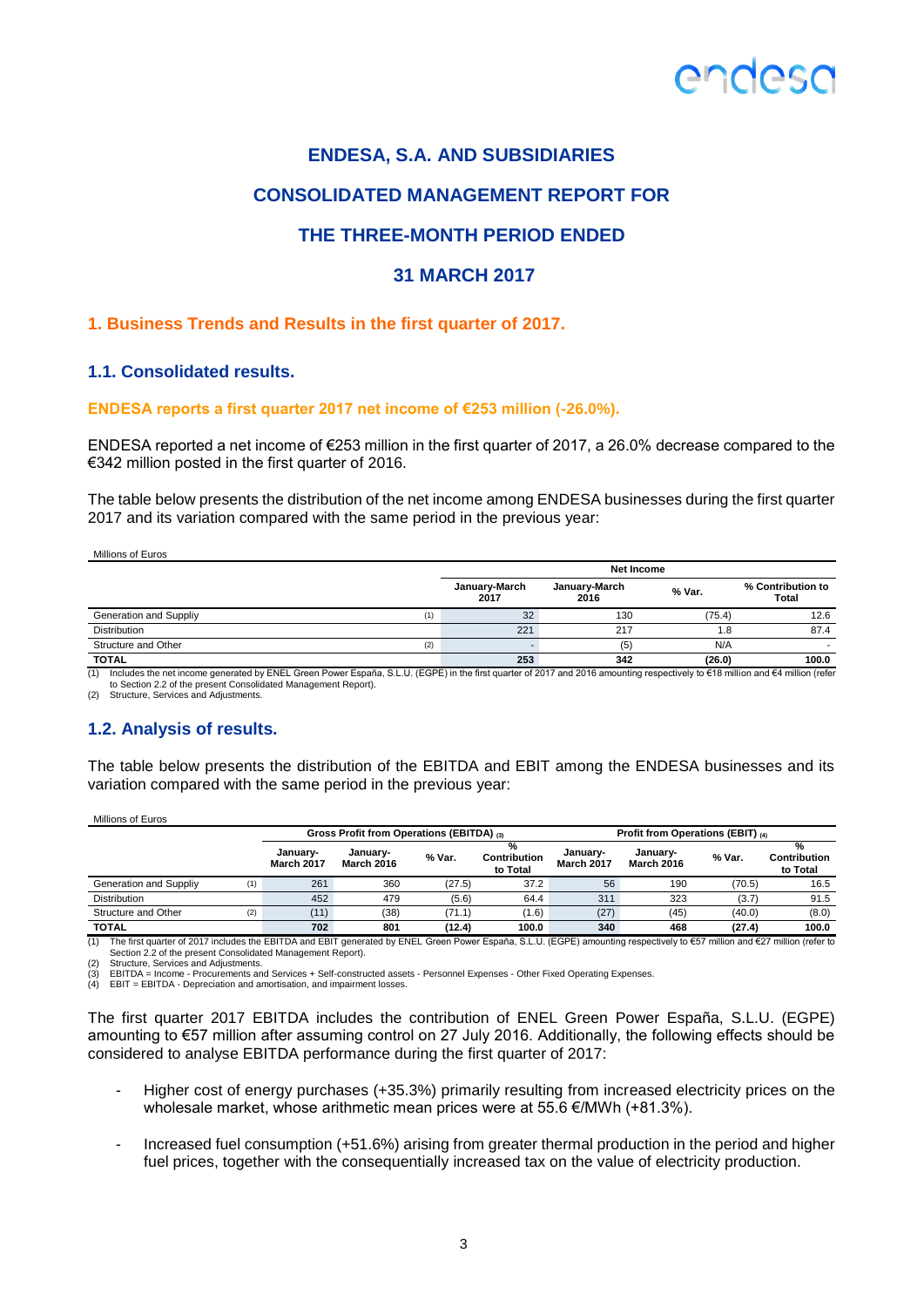Containment of other fixed operating expenses that, considering the incorporation of ENEL Green Power España, S.L.U. (EGPE) on 27 July 2016, went virtually unchanged.

The EBIT for January-March 2017 was €340 million, a 27.4% decrease (€128 million) compared with the same period in the previous year, primarily as a result of the 12.4% contraction in the EBITDA.

During the first quarter of 2017, the item "Depreciation and amortisation, and impairment losses" posted an increase of €29 million (+8.7%), amounting to €362 million, and includes yet not is not restricted to the contribution of the full consolidation of ENEL Green Power España, S.L.U. (EGPE) amounting to €30 million. During the period, ENDESA has also re-evaluated the useful service life of assets in operation, resulting in the modification of the depreciation policy for its hydropower, wind power and solar power facilities, which in turn reduced the depreciation expense for the first quarter 2017 by approximately  $\epsilon$ 16 million.

### **1.2.1. Income.**

Income in the first quarter of 2017 totalled €5,223 million, 345 million (+7.1%) higher than income posted in the first quarter last year. Of this amount, revenue from sales accounted for €5,120 million (+10.4%), while other operating income accounted for €103 million (-57.4%).

The table below presents the distribution of the sales and other operating income among ENDESA businesses and its variation compared with the same period in the previous year:

Millions of Euros

|                       |     | <b>Sales</b>                  |                               |           | Other operating income        |                               |                               |        |                               |
|-----------------------|-----|-------------------------------|-------------------------------|-----------|-------------------------------|-------------------------------|-------------------------------|--------|-------------------------------|
|                       |     | January-<br><b>March 2017</b> | Januarv-<br><b>March 2016</b> | %<br>Var. | %<br>Contribution<br>to Total | Januarv-<br><b>March 2017</b> | January-<br><b>March 2016</b> | % Var. | %<br>Contribution<br>to Total |
| Generation and Supply | (1) | 4.594                         | 4.109                         | 11.8      | 89.7                          | 47                            | 177                           | (73.4) | 45.6                          |
| <b>Distribution</b>   |     | 565                           | 557                           | 1.4       | 11.1                          | 68                            | 75                            | (9.3)  | 66.0                          |
| Structure and Other   | (2) | (39)                          | (30)                          | 30.0      | (0.8)                         | (12)                          | (10)                          | 20.0   | (11.6)                        |
| <b>TOTAL</b>          |     | 5,120                         | 4.636                         | 10.4      | 100.0                         | 103                           | 242                           | (57.4) | 100.0                         |

(1) The first quarter 2017 includes the sales of ENEL Green Power España, S.L.U. (EGPE) amounting to €82 million and other operating income of €1 million.

(2) Structure, Services and Adjustments.

The estimated mainland energy demand during the first quarter of 2017 is 0.2% greater than the demand for the same period in 2016. Correcting for the effect of working days and temperature, the electricity energy demand in January-March 2017 increased by 1.1% compared with the posted demand from the first quarter of the year before. The electricity demand in Non-mainland Territories closed out the first quarter 2017 with a 1.5% increase in the Balearic Islands and a 1.7% increase in the Canary Islands compared with January-March 2016 (-0.6% and +0.5% respectively, corrected for the effect of working days and temperature).

Higher prices characterised the first quarter in 2017, during which the arithmetic mean price in the wholesale electricity market was 55.6 €/MWh (+81.3%), primarily as a result of less wind and hydroelectric power production, in which regard the accumulated renewable generation during the period covered less than 40% of the mainland electricity demand (38.3%).

In this environment, ENDESA's mainland electricity production under the ordinary arrangement during the first quarter 2017 was 14,922 GWh, i.e., 20.2% higher than the first quarter 2016 as detailed below: coal-fired plants (+1,814 GWh, +54.6%), combined cycles plants (+824 GWh, +278.4%), nuclear power plants (+723 GWh, +11.2%) and hydroelectric power plants (-850 GWh, -36.4%). Nuclear and hydroelectric technologies accounted for 58.1% of Endesa's mainland generation mix under the ordinary arrangement, compared with 59.0% for the rest of the sector (70.9% and 72.4% respectively in the first quarter of 2016).

ENDESA production in the first quarter of 2017 through renewable technologies other than hydroelectric was 994 GWh, and production in Non-mainland Territories was 3,064 GWh (+112 GWh, +3.8%).

As of 31 March 2017, ENDESA's market share reached 35.6% for ordinary mainland generation, 43.3% for generation and 35.3% for sales to customers in the deregulated market.

During the first quarter of 2017, the gas demand was 8.4% higher than the previous period of the year before and, as of 31 March 2017, ENDESA's market share reached 17.6% for sales to customers in the deregulated market.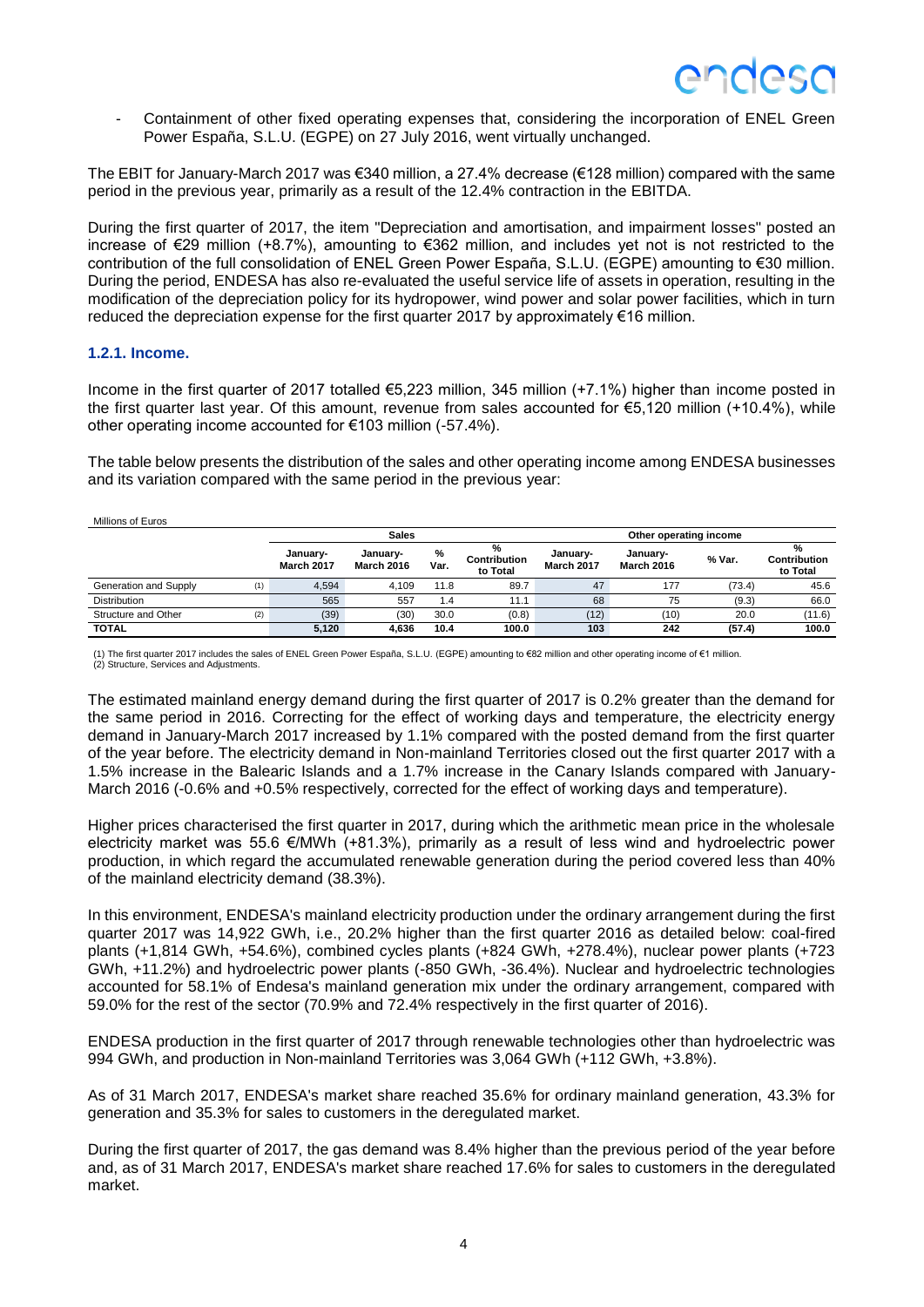## ANNASI

#### **Sales.**

The table below presents the detail of ENDESA sales in the first quarter 2017 and its variation compared with the same period in the previous year:

|                                                      |                          | <b>Sales</b>          |                   |        |  |  |
|------------------------------------------------------|--------------------------|-----------------------|-------------------|--------|--|--|
|                                                      | January-March<br>2017(1) | January-March<br>2016 | <b>Difference</b> | % Var. |  |  |
| Electricity sales                                    | 3,710                    | 3.295                 | 415               | 12.6   |  |  |
| <b>Deregulated Market Sales</b>                      | 2.134                    | 2.062                 | 72                | 3.5    |  |  |
| Supply to Deregulated Market Customers outside Spain | 254                      | 239                   | 15                | 6.3    |  |  |
| Sales at the Regulated Price                         | 682                      | 626                   | 56                | 8.9    |  |  |
| Wholesale market sales                               | 297                      | 154                   | 143               | 92.9   |  |  |
| Non-mainland Compensation                            | 313                      | 210                   | 103               | 49.0   |  |  |
| <b>Other Electricity Sales</b>                       | 30                       | 4                     | 26                | 650.0  |  |  |
| Gas sales                                            | 745                      | 685                   | 60                | 8.8    |  |  |
| Regulated Revenue from Electricity Distribution      | 511                      | 506                   | 5                 | 1.0    |  |  |
| Other sales and services rendered                    | 154                      | 150                   | 4                 | 2.7    |  |  |
| <b>TOTAL</b>                                         | 5,120                    | 4,636                 | 484               | 10.4   |  |  |

(1) The first quarter 2017 includes the sales of ENEL Green Power España, S.L.U. (EGPE) amounting to €82 million.

#### **Electricity sales to deregulated market customers.**

ENDESA had 5,440,079 customers in the deregulated market as of 31 March 2017, which is a 0.3% increase compared with the amount of customers at 31 December 2016.

ENDESA sold a total of 20,075 GWh to these customers in the first quarter 2017, an increase of 1.2% compared with the first quarter of 2016.

In economic terms, sales in the Spanish regulated market during the first quarter of 2017 rose to €2,134 million, an increase of €72 million (+3.5%) compared with the first quarter of 2016 because of the increase in the physical units sold and the average sale price to the end customer.

In turn, the revenues from sales to customers in deregulated markets outside Spain rose to €254 million, a €15 million (+6.3%) increase over the first quarter 2016.

#### **Electricity sales at a regulated price.**

ENDESA sold 3,561 GWh through its reference retailer company in the first quarter 2017, 7.3% less than the January-March period in 2016.

These sales entailed an income of €682 million in the first quarter 2017, which is 8.9% higher than the figure in the first quarter of 2016 as a result of the increased average sales price, which offset the reduction in units sold.

#### **Gas sales**

ENDESA had 1,289,491 customers in the deregulated market as of 31 March 2017, which is a 1.1% increase compared with the amount of customers at 31 December 2016.

ENDESA sold 24,503 GWh to customers in the natural gas market in the first quarter of 2017, which represents a 5.2% increase on the first quarter 2016 figure.

In economic terms, revenue from gas sales during the first quarter of 2017 rose to €745 million, an increase of €60 million (+8.8%) compared with the first quarter of 2016, primarily because of the increase in units sold.

#### **Non-mainland Territories Compensations.**

During the first quarter of 2017, the compensations for generation surcharges in Non-mainland Territories rose to €313 million, representing an increase of €103 million (+49.0%) compared to the first quarter of 2016, primarily because of the increase in production and sales, and fuel costs because of the performance of raw material prices.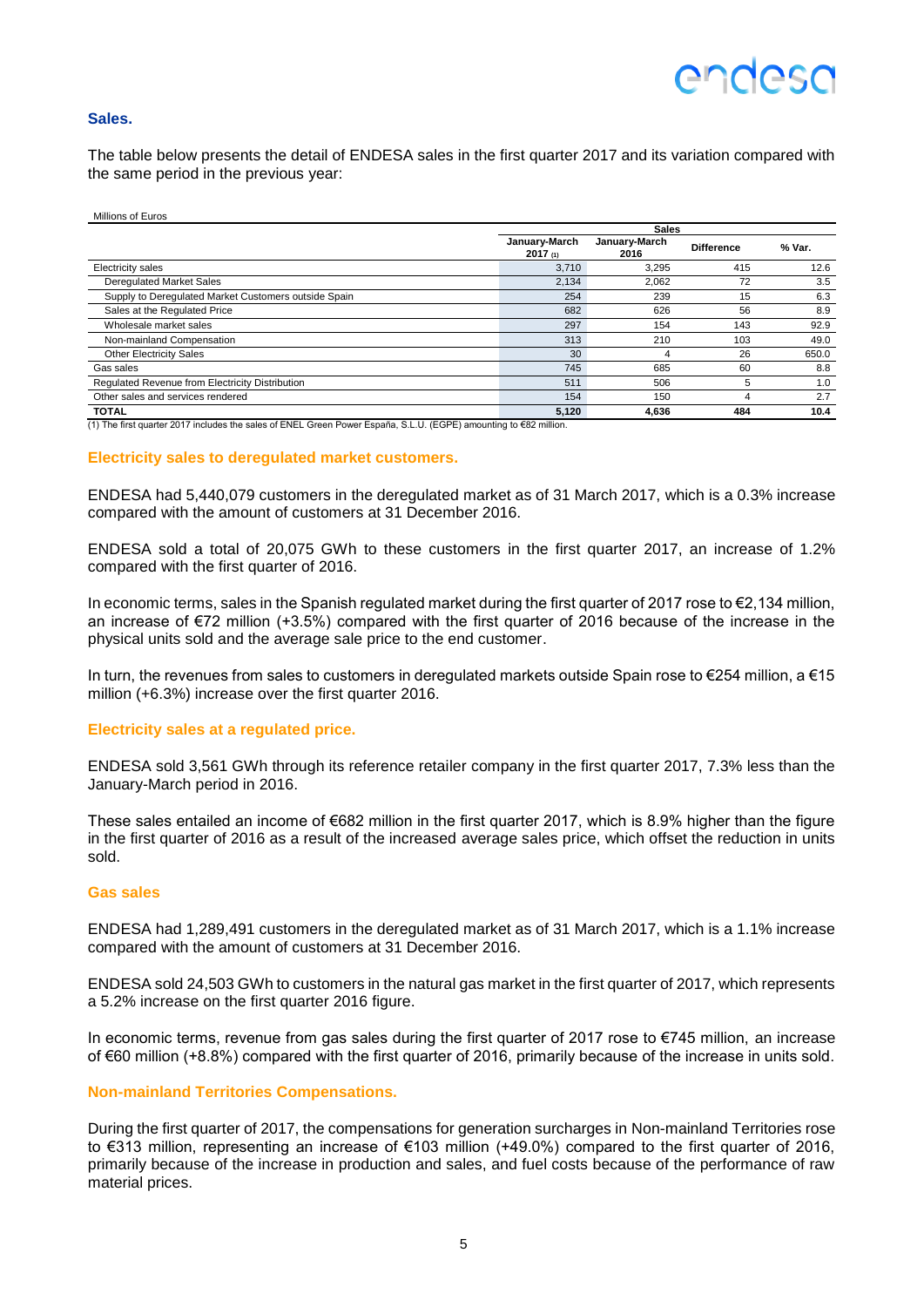### **Electricity distribution.**

During the first quarter of 2017, ENDESA distributed 29,119 GWh in the Spanish market, which is a 1.8% increase compared with the first quarter of 2016.

Regulated revenue from distribution during the first quarter of 2017 rose to €511, which is €5 million higher (+1.0%) than the amount posted for the first quarter of 2016.

### **Other operating income.**

In January-March 2017, the amount for other operating income was €103 million, which is €139 million (- 57.4%) lower than the amount posted for the first quarter of 2016.

In the first quarter of 2017, there was a reduction of €144 (-95.3%) in revenue from the valuation and liquidation of fuel stock derivatives, which is offset with less expenses from the valuation and liquidation of fuel stock derivatives of €146 million (-71.2%) posted under "Other Variable Procurements and Services".

#### **1.2.2. Operating expenses.**

Operating expenses for January-March 2017 amounted to €4,915 million, which is 10.9% compared to the same period the previous year.

The breakdown of operating expenses for the first quarter 2017 is as follows:

| Millions of Euros                                    |                          |                           |                   |        |  |  |  |
|------------------------------------------------------|--------------------------|---------------------------|-------------------|--------|--|--|--|
|                                                      |                          | <b>Operating Expenses</b> |                   |        |  |  |  |
|                                                      | January-March<br>2017(1) | January-March<br>2016     | <b>Difference</b> | % Var. |  |  |  |
| Procurements and services                            | 3,987                    | 3,568                     | 419               | 11.7   |  |  |  |
| <b>Power Purchases</b>                               | 1,496                    | 1,106                     | 390               | 35.3   |  |  |  |
| Cost of fuel consumed                                | 511                      | 337                       | 174               | 51.6   |  |  |  |
| <b>Transmission costs</b>                            | 1,502                    | 1,553                     | (51)              | (3.3)  |  |  |  |
| Other variable procurements and services             | 478                      | 572                       | (94)              | (16.4) |  |  |  |
| Personnel expenses                                   | 220                      | 202                       | 18                | 8.9    |  |  |  |
| Other fixed operating expenses                       | 346                      | 330                       | 16                | 4.8    |  |  |  |
| Depreciation and amortisation, and impairment losses | 362                      | 333                       | 29                | 8.7    |  |  |  |
| <b>TOTAL</b>                                         | 4,915                    | 4,433                     | 482               | 10.9   |  |  |  |

(1) The first quarter 2017 includes the operating expenses of ENEL Green Power España, S.L.U. (EGPE) amounting to €56 million.

#### **Procurements and services.**

Procurements and services (variable costs) totalled €3,987 million in the first quarter of 2017, 11.7% more than in the same period last year.

The following table contains the breakdown by ENDESA businesses and their change compared with the same period last year:

| Millions of Euros            |                       |                               |         |                            |
|------------------------------|-----------------------|-------------------------------|---------|----------------------------|
|                              |                       | Procurements and Services (3) |         |                            |
|                              | January-March<br>2017 | January-March<br>2016         | $%$ chg | % Contribution to<br>Total |
| Generation and Supply<br>(1) | 3,978                 | 3.556                         | 11.9    | 99.8                       |
| <b>Distribution</b>          | 31                    | 30                            | 3.3     | 0.8                        |
| Structure and Other<br>(2)   | (22)                  | (18)                          | 22.2    | (0.6)                      |
| <b>TOTAL</b>                 | 3,987                 | 3,568                         | 11.7    | 100.0                      |

(1) The first quarter 2017 includes the procurements and services expenses of ENEL Green Power España, S.L.U. (EGPE) amounting to €7 million.

Structure, Services and Adjustments.

(3) Procurements and Services = Power Purchases + Cost of Fuel Consumed + Transmission Costs + Other Variable Procurements and Services.

The performance regarding these costs for the first quarter 2017 was:

Power purchases increased by  $€390$  million (+35.3%) to  $€1,496$  million, primarily because of the increase in the arithmetic mean price in the wholesale electricity market (55.6 €/MWh, +81.3%) and gas acquired for its sale to the end customer.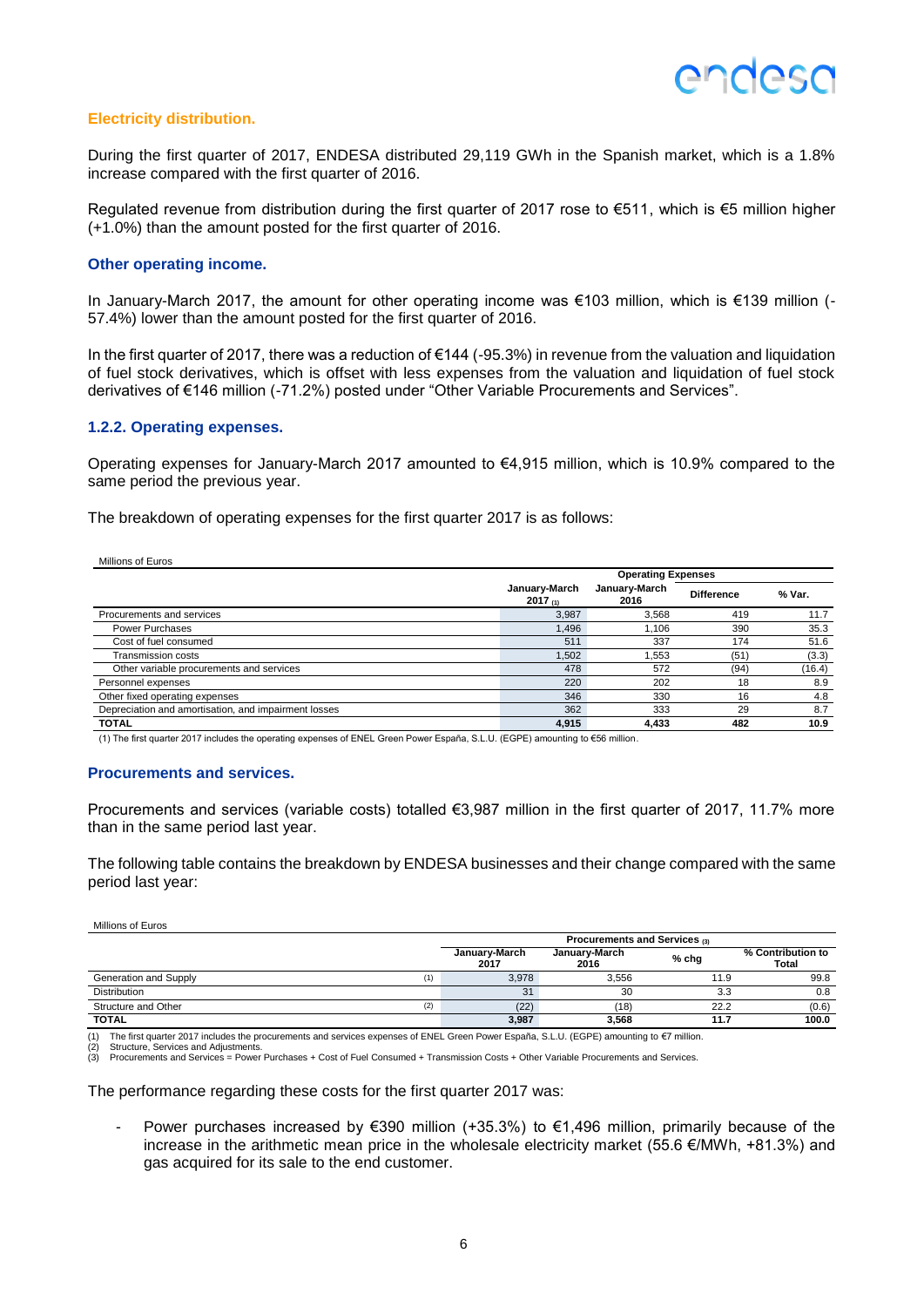- Cost of Fuel consumed amounted to  $€511$  million, with an increase of 51.6% ( $€174$  million) because of higher thermal production in the period and an increase in the average acquisition price.
- The heading "Other Variable Procurements and Services" amounted to €478 million, a decrease of 94 million (-16.4%) compared with the same period in 2016. This variation primarily entails:
	- o The €146 million decrease (-71.2%) in expenses for fuel stock derivatives, offset by a €144 million reduction in revenue because of this same concept (-95.3%), which are recorded under "Other Operating Income".
	- $\circ$  The €15 million increase in the costs of carbon dioxide (CO<sub>2</sub>) emission rights, mostly because of greater thermal production.
	- $\circ$  The  $\epsilon$ 42 million increase in the electricity production tax because of the increased production during the period, of which €6 million correspond to ENEL Green Power España, S.L.U. (EGPE).

The following table contains the breakdown of the contribution margin by ENDESA businesses and their variation compared with the same period last year:

Millions of Euros

|                                                                                                                               | Contribution Margin (3) |                       |        |                                   |
|-------------------------------------------------------------------------------------------------------------------------------|-------------------------|-----------------------|--------|-----------------------------------|
|                                                                                                                               | January-March<br>2017   | January-March<br>2016 | % Var. | % Contribution to<br><b>Total</b> |
| Generation and Supply<br>(1)                                                                                                  | 663                     | 730                   | (9.2)  | 53.6                              |
| <b>Distribution</b>                                                                                                           | 602                     | 602                   |        | 48.7                              |
| Structure and Other<br>(2)                                                                                                    | (29)                    | (22)                  | 31.8   | (2.3)                             |
| <b>TOTAL</b>                                                                                                                  | 1.236                   | 1.310                 | (5.6)  | 100.0                             |
| (4) The first supplex 0047 includes the contribution mornin of FNFL Organ Douge Foncile C LIL (FCDF) amounting to C70 million |                         |                       |        |                                   |

he first quarter 2017 includes the contribution margin of ENEL Green Power España, S.L.U. (EGPE) amounting to €76 million.

Structure, Services and Adjustments. (3) Contribution Margin = Income - Procurements and Services.

### **Personnel and other fixed operating expenses.**

Fixed costs in the first quarter of 2017 totalled €566 million, thus €34 million (+6.4%) higher compared to the first quarter of 2016.

Personnel expenses during January-March 2017 amounted to €220 million, which is €18 million (+8.9%) higher than the same period in 2016.

The following table contains the breakdown by ENDESA businesses and their change compared with the same period last year:

| Millions of Euros            |                       |                           |         |                                   |
|------------------------------|-----------------------|---------------------------|---------|-----------------------------------|
|                              |                       | <b>Personnel expenses</b> |         |                                   |
|                              | January-March<br>2017 | January-March<br>2016     | $%$ chg | % Contribution to<br><b>Total</b> |
| Generation and Supply<br>(1) | 113                   | 108                       | 4.6     | 51.4                              |
| <b>Distribution</b>          | 67                    | 64                        | 4.6     | 30.4                              |
| Structure and Other<br>(2)   | 40                    | 30                        | 33.3    | 18.2                              |
| <b>TOTAL</b>                 | 220                   | 202                       | 8.9     | 100.0                             |

(1) The first quarter 2017 includes the personnel expenses of ENEL Green Power España, S.L.U. (EGPE) amounting to €4 million and for the staff corresponding to the ICT activities amounting to €7 million. (2) Structure, Services and Adjustments.

The following effects should be considered when examining personnel expenses during the first quarter of 2017:

- Personnel expenses during the first quarter in 2017 and 2016 were affected by the positive updates of the provisions under workforce restructuring and contract suspensions, which respectively amounted to €12 million and €19 million.
- The period comprising January-March 2017 includes the personnel expenses arising upon the incorporation of ENEL Green Power España, S.L.U. (EGPE) and for the staff corresponding to the ICT activities amounting to €4 million and €7 million respectively.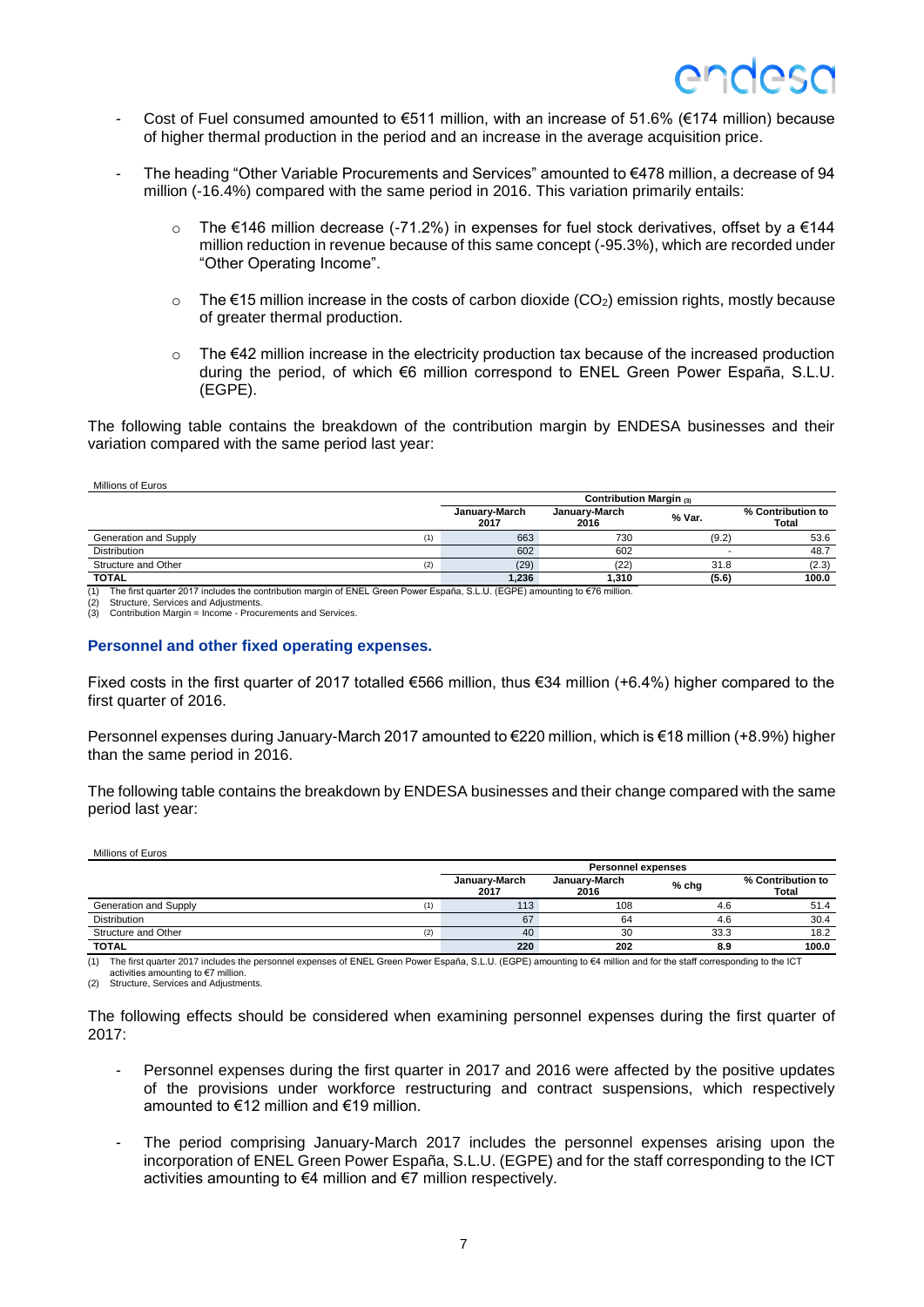There was also a net reversion of €3 million in the first quarter of 2016 corresponding to provisions for indemnities and occupational risks.

Isolating these effects, personnel expenses in the first quarter of 2017 would have decreased by €3 million (- 1.3%).

Other fixed operating expenses in January-March 2017 stood at €346 million, up by €16 million (+4.8%). The following table contains the breakdown by ENDESA businesses and their change compared with the same period last year:

| Millions of Euros |
|-------------------|
|-------------------|

|                                                                                                                                            | Other fixed operating expenses |                       |         |                            |  |
|--------------------------------------------------------------------------------------------------------------------------------------------|--------------------------------|-----------------------|---------|----------------------------|--|
|                                                                                                                                            | January-March<br>2017          | January-March<br>2016 | $%$ chg | % Contribution to<br>Total |  |
| Generation and Supply                                                                                                                      | 294                            | 262                   | 12.2    | 85.0                       |  |
| <b>Distribution</b>                                                                                                                        | 109                            | 82                    | 32.9    | 31.5                       |  |
| Structure and Other<br>(2)                                                                                                                 | (57)                           | (14                   | 307.1   | (16.5)                     |  |
| <b>TOTAL</b>                                                                                                                               | 346                            | 330                   | 4.8     | 100.0                      |  |
| (1) The first quarter 2017 includes the Other Fixed Operating Expenses of ENEL Green Power España, S.L.U. (EGPE) amounting to €15 million. |                                |                       |         |                            |  |

(2) Structure, Services and Adjustments.

Isolating the effect of the first quarter 2017 incorporation of ENEL Green Power España, S.L.U. (EGPE), other fixed operating expenses remained virtually unchanged (+0.3%) compared with the first quarter of 2016.

#### **Depreciation and amortisation, and impairment losses.**

The following table contains the breakdown of the "Depreciation and amortisation, and impairment losses" by ENDESA businesses and their change compared with the same period last year:

| Millions of Euros            |                                                      |                       |         |                            |  |  |
|------------------------------|------------------------------------------------------|-----------------------|---------|----------------------------|--|--|
|                              | Depreciation and amortisation, and impairment losses |                       |         |                            |  |  |
|                              | January-March<br>2017                                | January-March<br>2016 | $%$ chg | % Contribution to<br>Total |  |  |
| Generation and Supply<br>(1) | 205                                                  | 170                   | 20.6    | 56.6                       |  |  |
| <b>Distribution</b>          | 141                                                  | 156                   | (9.6)   | 39.0                       |  |  |
| Structure and Other<br>(2)   | 16                                                   |                       | 128.6   | 4.4                        |  |  |
| <b>TOTAL</b>                 | 362                                                  | 333                   | 8.7     | 100.0                      |  |  |

(1) The first quarter 2017 includes the Depreciation and amortisation, and impairment losses of ENEL Green Power España, S.L.U. (EGPE) amounting to €30 million. (2) Structure, Services and Adjustments.

Depreciation and amortisation, and impairment losses totalled €362 million in the first quarter of 2017, €29 million (+8.7%) higher than the first quarter in 2016.

In the first quarter of 2017, ENDESA concluded its analysis on the useful service life of its assets in operation. As a result thereof and in light of the current circumstances, the depreciation policy has been amended as follows:

- The best current useful service life estimate of wind and solar power facilities was extended to 30 years from the previously considered 25 years.
- Regarding hydroelectric power plants, depreciation of the civil engineering cost will now be over a term of 100 years (initially 65 years), and the electromechanical equipment thereof will be over 50 years (initially 35 years), both with the limit on the concession term.

Effective as of 1 January 2017, both measures have had a favourable impact on the first quarter depreciation expense in 2017 of €5 million and €11 million, respectively.

Without considering the reduction in the depreciation expense due to the extended useful service lives of the assets, depreciation and amortisation, and impairment losses in the first quarter of 2017 would have increased by 13.5% (€45 million) primarily as a result of the integration of ENEL Green Power España, S.L.U. (€30 million) and the incorporation of the assets in the ICT branch ( $\epsilon$ 8 million).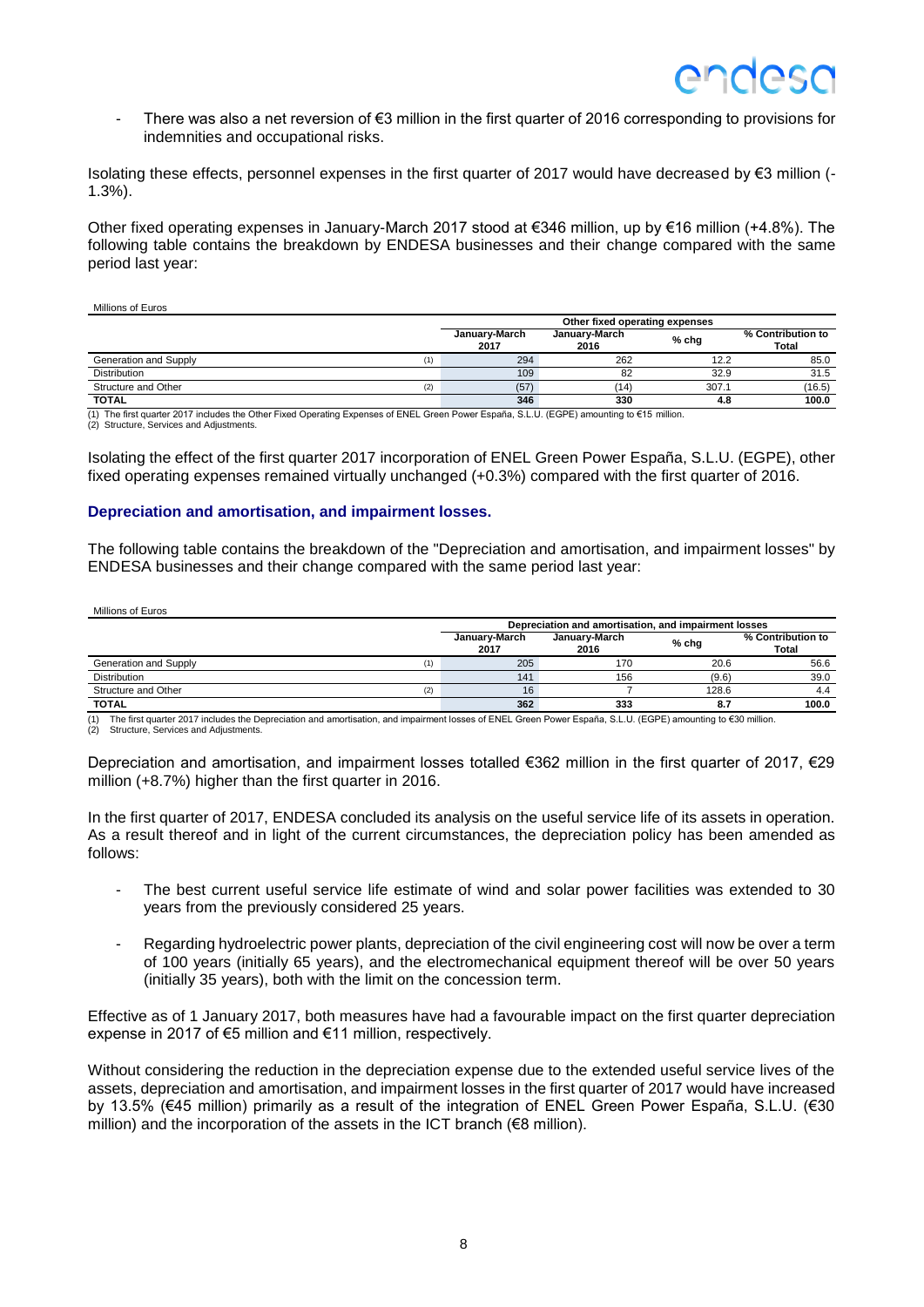## ANNASI

### **1.2.3. Net financial result.**

The net financial loss of the first quarter of 2017 was  $\epsilon$ 28 million, thus a  $\epsilon$ 23 million (-45.1%) reduction compared with the same period in the previous year.

The breakdown of the net financial result is:

Millions of Euros

|                          | <b>Net Financial Results</b> |                       |                   |         |  |
|--------------------------|------------------------------|-----------------------|-------------------|---------|--|
|                          | January-March<br>2017(1)     | January-March<br>2016 | <b>Difference</b> | $%$ chg |  |
| Financial income         | 19                           | 18                    |                   | 5.6     |  |
| Financial expenses       | (47)                         | (68)                  |                   | (30.9)  |  |
| Net exchange differences |                              |                       |                   | N/A     |  |
| TOTAL                    | (28)                         | (51)                  | 23                | (45.1)  |  |

(1) The first quarter 2017 includes the Net Financial Results of ENEL Green Power España, S.L.U. (EGPE) amounting to negative €2 million.

In the first quarter of 2017, the net financial expenses amounted to €28 million, i.e., €22 million (-44.0%) less than the same period in the previous year, but there was no net exchange differences compared with the  $\epsilon_1$ million exchange loss generated in the first quarter of 2016.

The following effects should be considered when examining net financial expense during the first quarter of 2017:

- The performance in the long-term interest rates during the first quarter of 2017 and 2016 entailed an adjustment in the provisions to account for obligations arising from the ongoing workforce restructuring and contract suspension provisions, which had a positive impact of €12 million and negative impact of €25 million respectively.
- In the first quarter 2017, net financial expenses also include the effect of incorporating ENEL Green Power España, S.L.U. (EGPE) amounting to €2 million.
- In the first quarter of 2016, €12 million was recognised for revenues associated with the adjustment of interests for financing the deficit of income in regulated activities in Spain.

Without considering the effects indicated in the paragraphs above, the net financial expenses would have increased by €1 million (+2.7%) because of the increase in the average gross financial debt in both periods, which grew from €5,060 million in January-March 2016 to €5,856 million in January-March 2017, has been offset by the lower average cost of the gross financial debt, wich dropped from 2.6% in January-March 2016 to 2.4% in January-March 2017.

#### **1.2.4. Net profit (loss) of companies accounted for using the equity method.**

In the first quarter of 2017, companies accounted for using the equity method contributed a net profit of €15 million, compared to a net profit of €28 million in the first quarter of 2016.

In January-March 2016, this heading included the net result contributed by the 40% holding in ENEL Green Power España, S.L.U. (EGPE) and the 50% holding in ENEL Insurance, N.V., amounting to respective profits of €4 million and €6 million.

On 24 May 2016, ENDESA sold its stake in ENEL Insurance, N.V. and, on 27 July 2016, ENDESA acquired 60% of ENEL Green Power España, S.L.U. (EGPE), which is now consolidated through global integration.

#### **1.2.5. Gains (loss) on the sale of assets.**

In the first quarter of 2017 and 2016, this heading primarily included the expense for factoring transaction commissions.

### **1.2.6. Income Tax.**

In the first quarter of 2017, the expense for Income Tax amounted to €66 million, which is €31 million (-32.0%) lower than the amount posted for the first quarter of 2016.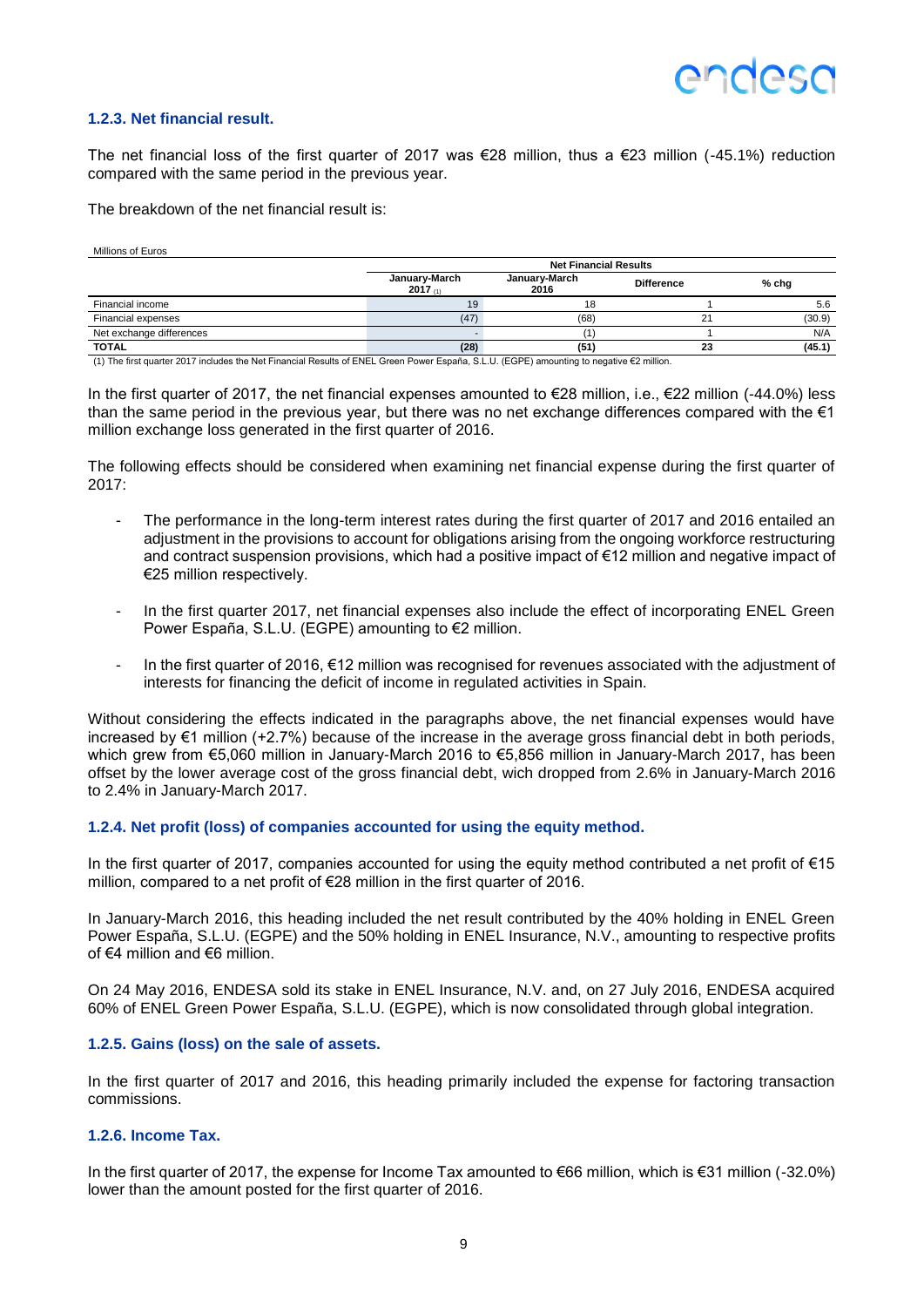<span id="page-22-0"></span>The effective rate in January-March 2017 was 20.5% (22.1% in January-March 2016).

## <span id="page-22-1"></span>**2. Other information.**

### **2.1. Risk Management Policy.**

During the first quarter of 2017, ENDESA followed the same general risk policy described in its annual consolidated financial statements for the year ended 31 December 2016.

In this context, the financial instruments and types of hedges are the same as those described in these consolidated financial statements.

<span id="page-22-2"></span>The risks that could affect ENDESA operations are also the same as those described in the consolidated management report for the fiscal year ending on 31 December 2016.

### **2.2. Scope of Consolidation.**

On 27 July 2016, ENDESA Generación S.A.U., a fully owned subsidiary of ENDESA S.A. (ENDESA), acquired ENEL Green Power International B.V, 60% of the share capital of ENEL Green Power España, S.L.U. (EGPE), thus increasing its previous stake in share capital from 40%.

On the date of execution of the purchase, ENDESA assumed control over ENEL Green Power España, S.L.U. (EGPE) compared to the significant influence that it had previously held as a result of holding 40% of the latter's share capital.

As a result thereof, the Consolidated Income Statement for the first quarter of 2017 includes the income and expenses corresponding to the consolidation of 100% of the stake in ENEL Green Power España, S.L.U. (EGPE).

The contribution of ENEL Green Power España, S.L.U. (EGPE) to the net result of the first quarter of 2017 rose to €18 million is as follows:

| Millions of Euros |
|-------------------|
|                   |

|                       | Contribution of ENEL Green Power España,<br>S.L.U. (EGPE) |  |  |
|-----------------------|-----------------------------------------------------------|--|--|
| January-March<br>2017 | January-March<br>2016                                     |  |  |
| N/A                   |                                                           |  |  |
| 18                    | N/A                                                       |  |  |
| 83                    | N/A                                                       |  |  |
| 76                    | N/A                                                       |  |  |
| 57                    | N/A                                                       |  |  |
| 27                    | N/A                                                       |  |  |
| (2)                   | N/A                                                       |  |  |
|                       | N/A                                                       |  |  |
| (5)                   |                                                           |  |  |
| (3)                   |                                                           |  |  |
| 18                    |                                                           |  |  |
|                       |                                                           |  |  |

(1) Corresponding to the 40% stake that ENDESA, S.A. held through ENDESA Generación, S.A.U. until the date when it assumed control.<br>(2) EBITDA = Income - Procurements and Services + Self-constructed assets - Personnel Expe

(3) EBIT = EBITDA - Depreciation and amortisation, and impairment losses.

In the first quarter of 2017, the key operational data of ENEL Green Power España, S.L.U. (EGPE) are as follows:

|                                     | January-March<br>2017 |
|-------------------------------------|-----------------------|
| <b>Electricity Generation (GWh)</b> | 994                   |
| Net Installed Capacity (MW) (1)     | 1.675                 |
| Electricity sales (GWh)             | 994                   |

<span id="page-22-3"></span>(1) As of 31 March 2017.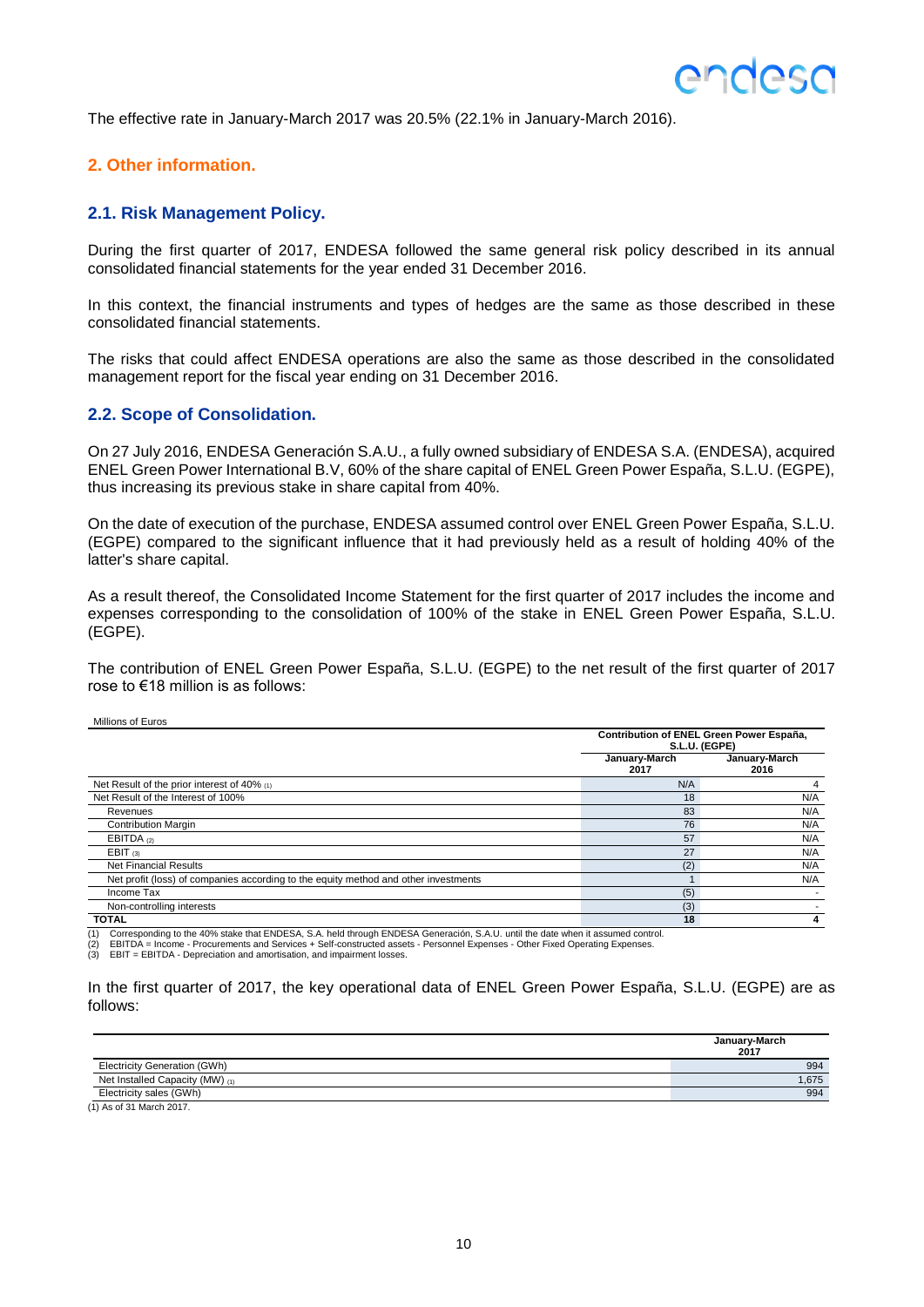### **2.3. Acquisition of a branch of systems and telecommunications business.**

On 29 December 2016, ENDESA, S.A., acting through its fully owned subsidiary ENDESA Servicios, S.L.U., and ENEL Iberoamérica, S.L.U. entered into an Assignment Contract for the Branch of the IT and Telecommunications Activity so that the latter may acquire the ICT activities within the ENDESA sphere.

The operation entailed the transfer of materials, human resources and contracts with third parties affected in the implementation of these activities.

The effective date of the transaction was 1 January 2017 and entailed a reorganisation of systems and telecommunications support activities at ENDESA with a view to rendering them more adaptable to the needs of its corporate perimeter, simplifying internal and administrative management procedures.

The price stipulated for purchasing this activity branch was €246 million and payment thereof was settled on the date when the contract was formalised. The transaction was recognised through the acquisition method and assigned to the following items in the Consolidated Financial Statements:

| Millions of Euros                   |                |
|-------------------------------------|----------------|
| <b>Non-current assets</b>           | 95             |
| Property, plant and equipment       | 64             |
| Intangible assets                   | 31             |
| <b>TOTAL ASSETS</b>                 | 95             |
|                                     |                |
| <b>Non-current liabilities</b>      | 8              |
| Non-current provisions              | 8              |
| <b>Current Liabilities</b>          | $\overline{2}$ |
| Trade and other current liabilities | 2              |
| <b>TOTAL LIABILITIES</b>            | 10             |
|                                     |                |
| Fair Value of Net Assets Acquired   | 85             |

The difference between the cost of combining the businesses and the fair value of the recognised assets and liabilities indicated above generated a provisional goodwill of €161 million because of the synergies to secure in transactions based on aspects such as the prospects of greater autonomy for ENDESA in the future management of ICT activities, simplification and improvement of operations and management and a reduction in expected costs.

### <span id="page-23-0"></span>**2.4. Dividends.**

In its session held on 22 November 2016, the Board of Directors of ENDESA, S.A. approved the following shareholder remuneration policy for 2016-2019:

- 2016: the ordinary dividend per share distributed against the year will be the equivalent to 100% of net profit attributable to the parent company set down in the consolidated annual financial statements provided that this amount is higher than the result of applying a minimum 5% increase to the ordinary dividend paid with a charge to the prior year.
- 2017 to 2019: the ordinary dividend per share to be distributed in these years will be the equivalent to 100% of ordinary net profit attributable to the parent company set down in the consolidated annual financial statements of the Group headed by this company. Specifically, for 2017, this ordinary dividend will be at least the same as €1.32 gross per share.

The General Shareholders' Meeting of ENDESA, S.A. held on 26 April 2017 approved the distribution of a total dividend to its shareholders charged against the 2016 profit of a gross figure of €1.333 per share, amounting to €1,411 million, which is equal to the consolidated net profit of ENDESA for the year ending on 31 December 2016.

<span id="page-23-1"></span>In consideration of the gross interim dividend of €0.7 per share (€741 million) paid out on 2 January 2017, the gross supplementary dividend (final dividend) charged against 2016 results is €0.633 per share (€670 million) and will be paid out on 3 July 2017.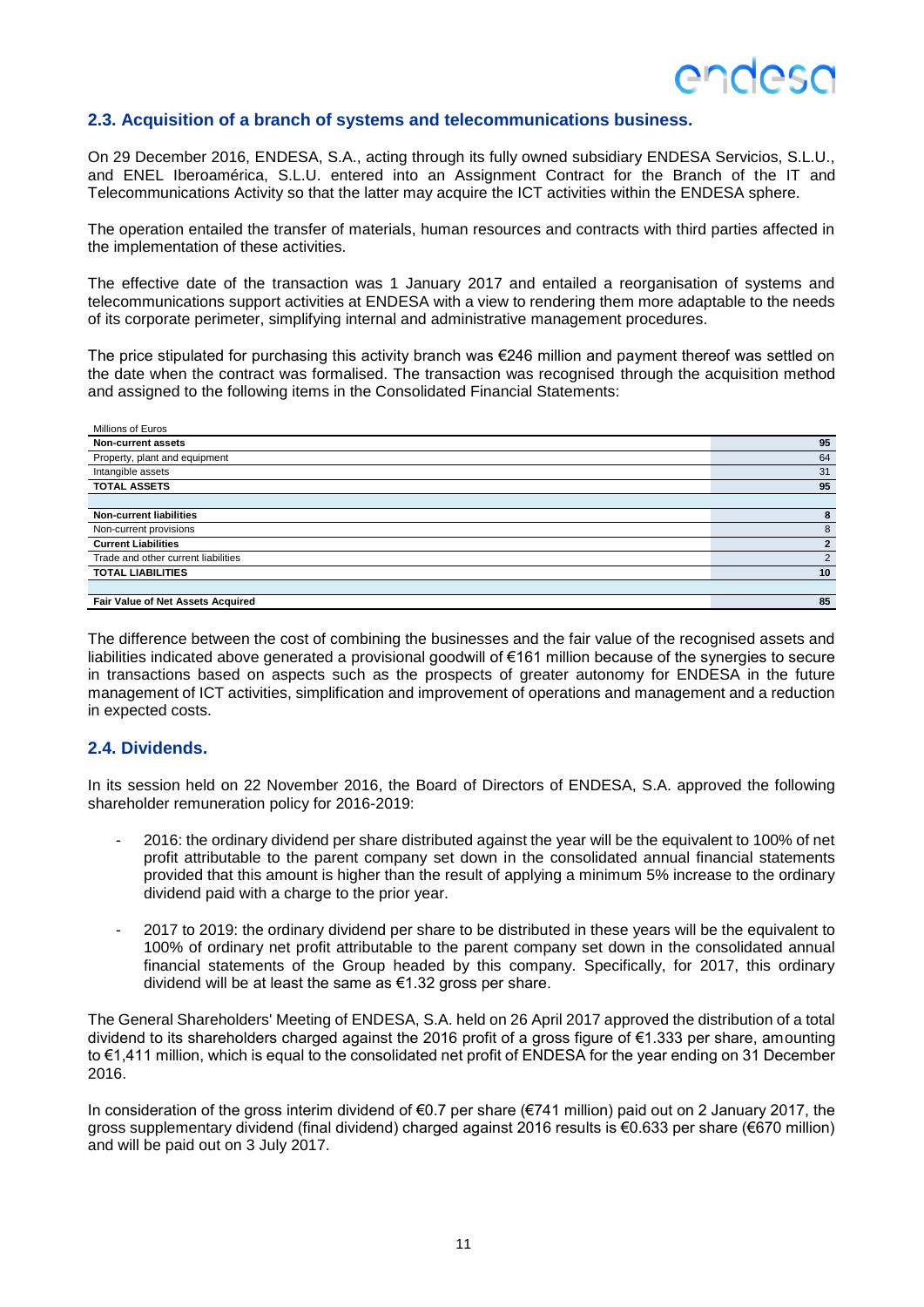## **2.5. Other information.**

There were no one-off events involving significant amounts during the first quarter of 2017 other than those referred to herein.

Therefore, no new significant contingent liabilities arose during the period ended 31 March 2017 other than those described in the Consolidated Financial Statements for the year ended 31 December 2016.

## <span id="page-24-0"></span>**3. Regulatory Framework.**

From a regulatory perspective, the main highlights during the period were as follows:

## **2017 electricity tariff**

On 29 December 2016 the Official State Gazette (BOE) published Order ETU/1976/2016 of 23 December, which establishes the access tariffs for 2017.

In accordance with this Order, the access tariffs remained unchanged.

### **Natural gas tariff for 2017**

Order ETU/1977/2016 of 23 December kept the access tariffs virtually unchanged in comparison with the 2016 tariffs, and updated the last resort tariffs with an average reduction of 9% as a result of lower raw material costs.

## **Energy efficiency**

Law 18/2014 of 15 October, approving urgent measures to boost growth, competitiveness and efficiency, with regard to energy efficiency, created the Energy Efficiency National Fund with the aim of achieving energy savings.

Order IET/258/2017 of 24 March entailed a contribution by ENDESA to the Energy Efficiency National Fund of €29.3 million, corresponding to its 2017 obligations.

### **Renewable energy auction.**

On 1 April 2017 the Official State Gazette (BOE) published Royal Decree 359/2017 of 31 March, establishing a call for assigning the specific remuneration system for new renewable energy production facilities through an auction with a maximum installed power limit of 3,000 MW. This is a technology neutral auction.

In turn, Order ETU/315/2017 of 6 April, which was published in the Official State Gazette (BOE) on 8 April 2017, regulates the specific remuneration system's assignment procedure for the auction, the remuneration parameters of the reference standard facility and standard facilities, and characteristics of the auction.

<span id="page-24-1"></span>Finally, the Resolutions on 10 April 2017 of the Secretary of State for Energy, published in the Official State Gazette (BOE) on 12 April 2017, approved the call for an auction of up to 2,000 MW, which is scheduled for 17 May 2017, and the rules and procedures thereof.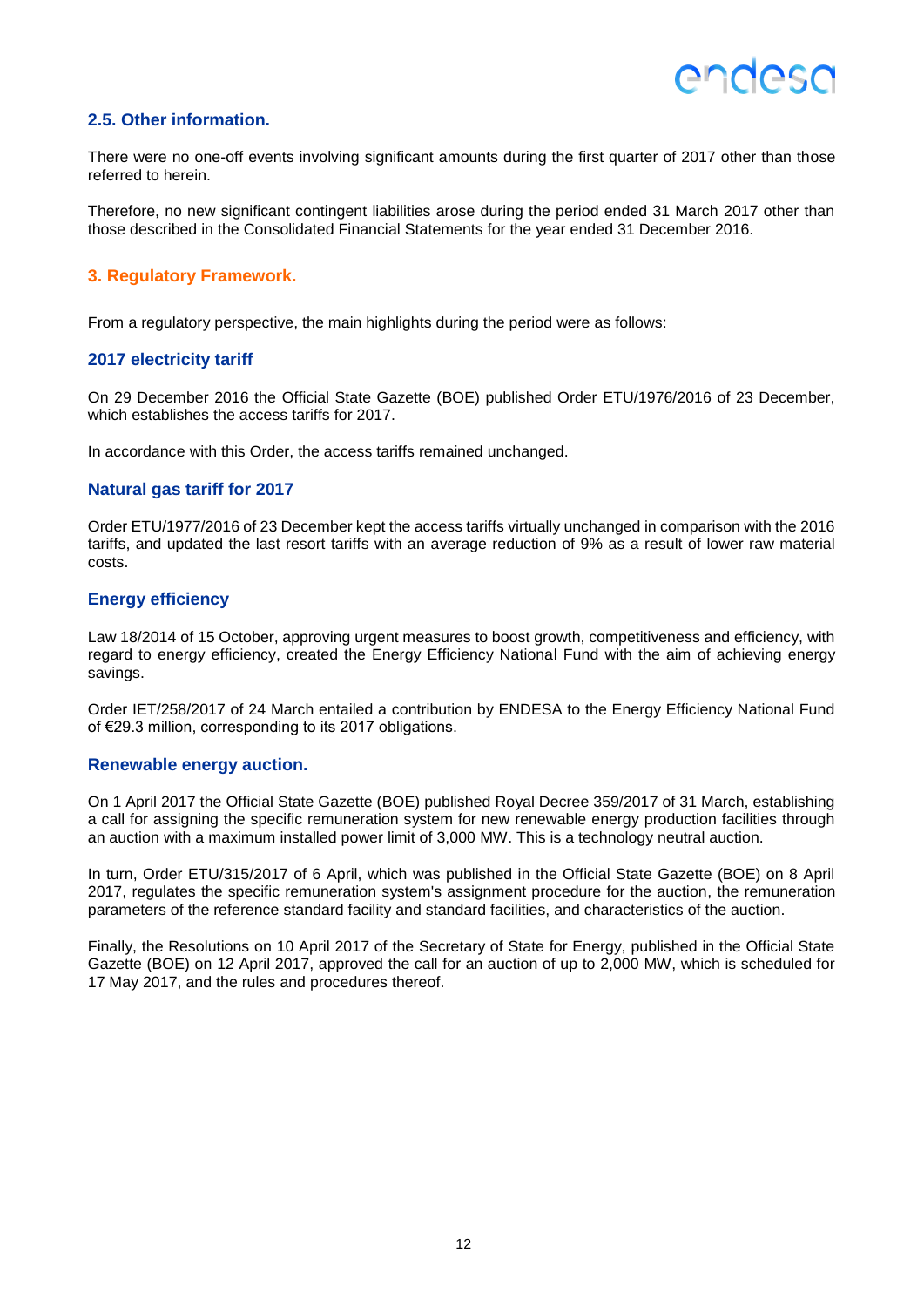## ANNASI

## **4. Liquidity and Capital Resources**

## <span id="page-25-0"></span>**4.1. Financial Management.**

### **Financial debt**

The reconciliation of ENDESA's gross and net financial debt at 31 March 2017 and 31 December 2016 is as follows:

Millions of Euros

|                                            | <b>Financial debt</b> |                  |                   |         |  |
|--------------------------------------------|-----------------------|------------------|-------------------|---------|--|
|                                            | 31 March<br>2017      | 31 December 2016 | <b>Difference</b> | $%$ chg |  |
| Non-current Financial debt                 | 4.524                 | 4.223            | 301               |         |  |
| <b>Current Financial debt</b>              | 1.378                 | 1.144            | 234               | 20.5    |  |
| <b>Gross Financial Debt</b>                | 5,902                 | 5,367            | 535               | 10.0    |  |
| Cash and cash equivalents                  | (398)                 | (418)            | 20                | (4.8)   |  |
| Derivatives recognised as financial assets | (9)                   | '11.             |                   | (18.2)  |  |
| Net financial debt                         | 5,495                 | 4,938            | 557               | 11.3    |  |

As of 31 March 2017, ENDESA had net financial debt of Euro €5,495 million, an increase of €557 million compared to the debt at 31 December 2016.

When assessing net debt, it must be borne in mind that on 2 January 2017 ENDESA paid shareholders an interim dividend against 2016 results of €0.7 per share (gross), hence a payout of €741 million.

The structure of ENDESA's gross financial debt at 31 March 2017 and December 2016 was as follows:

Millions of Euros

|                             | <b>Gross Financial Debt</b> |                     |                   |                          |  |  |
|-----------------------------|-----------------------------|---------------------|-------------------|--------------------------|--|--|
|                             | 31 March<br>2017            | 31 December<br>2016 | <b>Difference</b> | $%$ chg                  |  |  |
| Euro                        | 5,902                       | 5.367               | 535               | 10,0                     |  |  |
| <b>TOTAL</b>                | 5.902                       | 5.367               | 535               | 10.0                     |  |  |
| Fixed rate                  | 3,654                       | 3,661               |                   | (0.2)                    |  |  |
| Floating rate               | 2,248                       | 1.706               | 542               | 31.8                     |  |  |
| <b>TOTAL</b>                | 5.902                       | 5.367               | 535               | 10.0                     |  |  |
| Average life (years)<br>(1) | 6.4                         | 6.5                 |                   |                          |  |  |
| Average Cost (%)<br>(2)     | 2.4                         | 2.5                 | ۰                 | $\overline{\phantom{a}}$ |  |  |

(1) Average life (years) = (Principal \* Number of Valid Days) / (Valid Principal at the Close of the Period \* Number of Days in the Period).<br>(2) Average Cost (%) = (Cost of the Financial Debt) / Average Gross Financial Deb

As of 31 March 2017, the gross financial debt at fixed interest rates accounted for 62% while 38% was at floating rates.

As of this date, the entire gross financial debt is in euros.

#### **Main financial transactions.**

Within the framework of the financial transaction (ENDESA Network Modernisation) concluded with the European Investment Bank (EIB) in 2014, Tranches B and C (each one of €150 million) were available on 18 January 2017 and 20 February 2017, thus completing the provision of the transaction for a total amount of €600 million. Both provisions are at floating rate, with a 12-year maturity which may be repaid from 2021.

During January-March 2017, ENDESA in turn concluded agreements with different financial institutions for the extension to 3 years with a possibility of extending to 5 years of most of its credit lines for €1,985 million.

In the first quarter of 2017, ENDESA maintained the Euro Commercial Paper (EPC) emissions programme through International ENDESA, B.V., and the active balance thereof as of 31 March 2017 is €1,200 million, and its renewal is backed by irrevocable bank credit lines.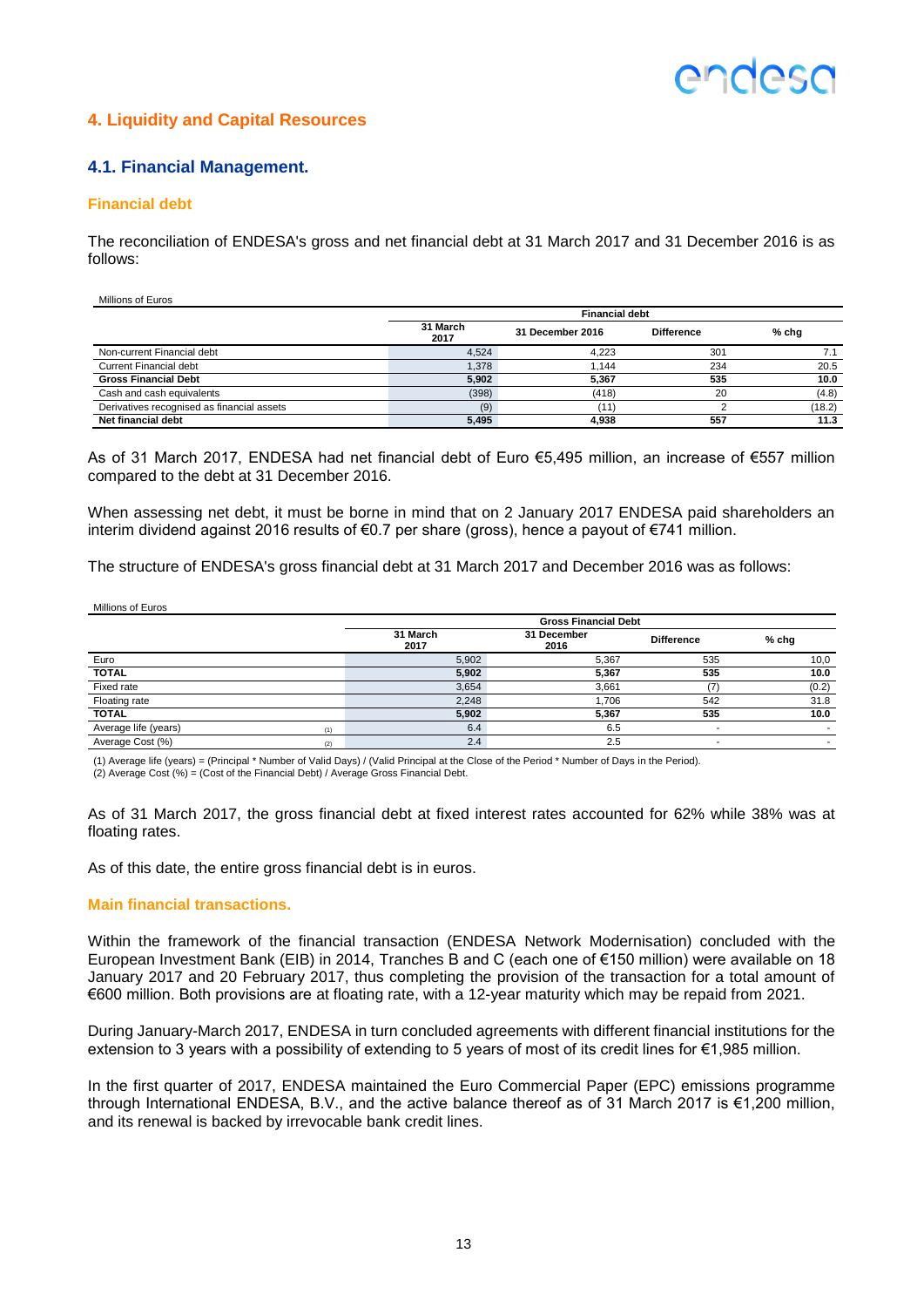## **Liquidity.**

As of 31 March 2017, ENDESA liquidity rose to €3,464 million (€3,620 million at 31 December 2016) as detailed below:

Millions of Euros

|                                                   | Liquidity        |                     |                   |         |  |  |
|---------------------------------------------------|------------------|---------------------|-------------------|---------|--|--|
|                                                   | 31 March<br>2017 | 31 December<br>2016 | <b>Difference</b> | $%$ chg |  |  |
| Cash and cash equivalents                         | 398              | 418                 | (20)              | (4.8)   |  |  |
| Unconditional availability in lines of credit (1) | 3.066            | 3.202               | (136)             | (4.2)   |  |  |
| <b>TOTAL</b>                                      | 3,464            | 3.620               | (156)             | (4.3)   |  |  |
| Coverage of Maturities (months) (2)               | 35               |                     |                   |         |  |  |

(1) As of 31 March 2017 and 31 December 2016, €1,000 million correspond to the credit line available with ENEL Finance International, N.V.<br>(2) Coverage of maturities = maturity period (months) for vegetative debt that cou

Treasury investments considered as "Cash and Cash Equivalents" are high liquidity and entail no risk of changes in value, mature within 3 months from their contract date and accrue interest at the market rates for such instruments.

#### **Leverage.**

The consolidated leverage level at 31 March 2017 and 31 December 2016 is:

Millions of Euros

|                                                                                                                                                                                                                                                                                                                                                           |     | Leverage         |                     |  |  |
|-----------------------------------------------------------------------------------------------------------------------------------------------------------------------------------------------------------------------------------------------------------------------------------------------------------------------------------------------------------|-----|------------------|---------------------|--|--|
|                                                                                                                                                                                                                                                                                                                                                           |     | 31 March<br>2017 | 31 December<br>2016 |  |  |
| <b>Net Financial Debt:</b>                                                                                                                                                                                                                                                                                                                                |     | 5,495            | 4,938               |  |  |
| Non-current Financial debt                                                                                                                                                                                                                                                                                                                                |     | 4,524            | 4,223               |  |  |
| <b>Current Financial Debt</b>                                                                                                                                                                                                                                                                                                                             |     | 1,378            | 1,144               |  |  |
| Cash and cash equivalents                                                                                                                                                                                                                                                                                                                                 |     | (398)            | (418)               |  |  |
| Derivatives recognised as financial assets                                                                                                                                                                                                                                                                                                                |     | (9)              | (11)                |  |  |
| Equity:                                                                                                                                                                                                                                                                                                                                                   |     | 9,337            | 9,088               |  |  |
| Of the Parent Company                                                                                                                                                                                                                                                                                                                                     |     | 9,198            | 8,952               |  |  |
| Of non-controlling interests                                                                                                                                                                                                                                                                                                                              |     | 139              | 136                 |  |  |
| Leverage (%)                                                                                                                                                                                                                                                                                                                                              | (1) | 58.9             | 54.3                |  |  |
| $\lambda$ and $\lambda$ are $\lambda$ and $\lambda$ are $\lambda$ and $\lambda$ are $\lambda$ and $\lambda$ are $\lambda$ and $\lambda$ are $\lambda$ and $\lambda$ are $\lambda$ and $\lambda$ are $\lambda$ and $\lambda$ are $\lambda$ and $\lambda$ are $\lambda$ and $\lambda$ are $\lambda$ and $\lambda$ are $\lambda$ and $\lambda$ are $\lambda$ |     |                  |                     |  |  |

 $(*)$  Leverage = Net Financial Debt / Equity.

#### **Credit rating.**

On the date of the present Consolidated Management Report, ENDESA's credit ratings were as follows:

|                      |                        |                | <b>Credit rating</b> |            |                         |         |
|----------------------|------------------------|----------------|----------------------|------------|-------------------------|---------|
|                      | 31 March<br>$2017$ (*) |                |                      |            | 31 December<br>2016 (*) |         |
|                      | Long term              | Short term     | Outlook              | Long term  | Short term              | Outlook |
| Standard & Poor's    | <b>BBB</b>             | $A-2$          | Positive             | <b>BBB</b> | $A-2$                   | Stable  |
| Moody's              | Baa2                   | $P-2$          | <b>Stable</b>        | Baa2       | $P-2$                   | Stable  |
| <b>Fitch Ratings</b> | BBB+                   | F <sub>2</sub> | <b>Stable</b>        | BBB+       | F <sub>2</sub>          | Stable  |

(\*) On the respective presentation dates of the Consolidated Management Report.

<span id="page-26-0"></span>ENDESA's credit rating is restricted to the rating of its parent company ENEL according to the methods employed by rating agencies and, as of 31 March 2017, has been classified as "investment grade" by all the rating agencies.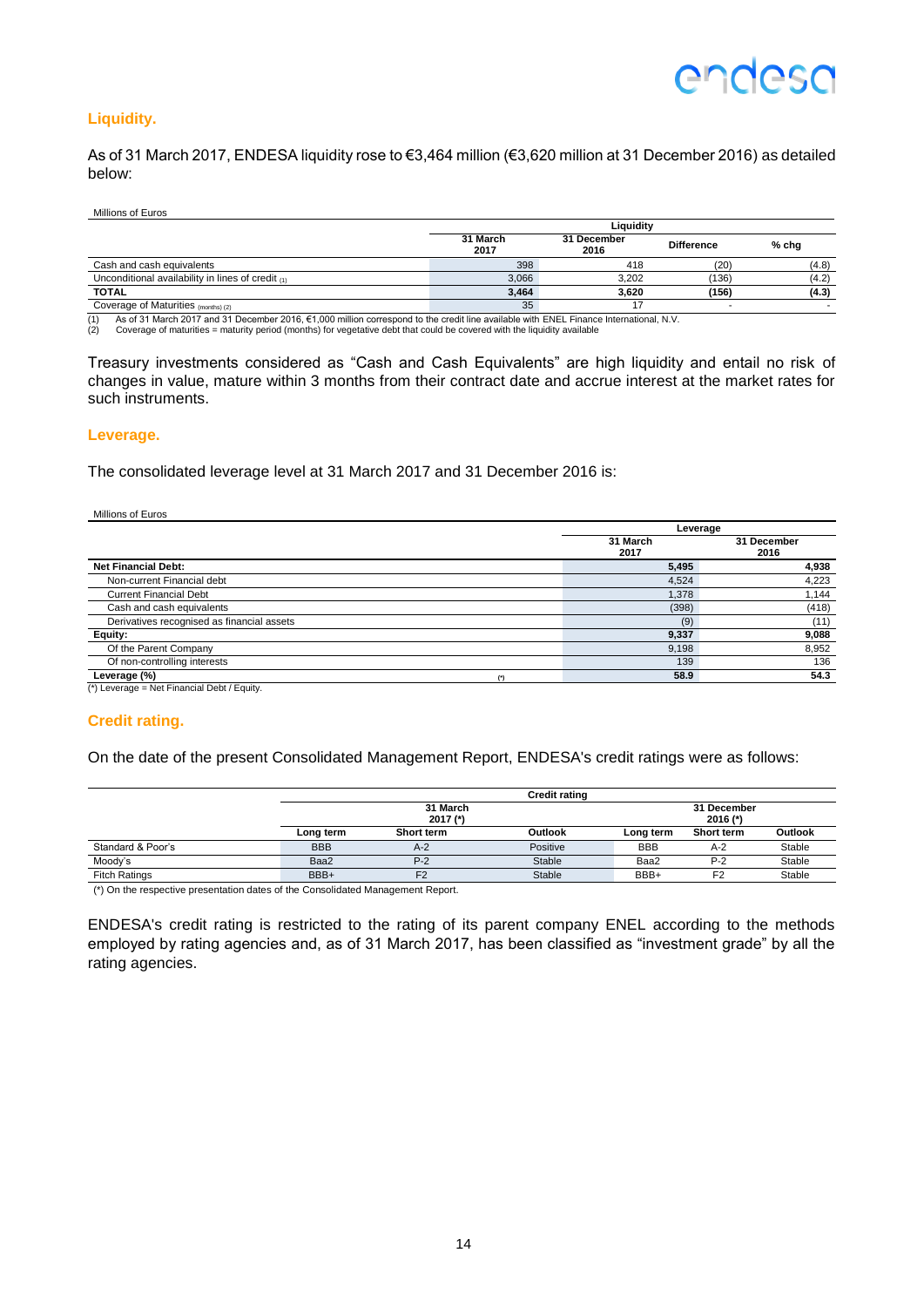## **4.2. Cash Flows.**

As of 31 March 2017, the amount for cash and cash equivalents stood at €398 million.

ENDESA's net cash flows in the first quarters of 2017 and 2016, classified by activities (operation, investment and financing) were:

Millions of Euros

|                                                                                                                                                                                        | <b>Net Cash Flows</b>    |                       |  |
|----------------------------------------------------------------------------------------------------------------------------------------------------------------------------------------|--------------------------|-----------------------|--|
|                                                                                                                                                                                        | January-March<br>2017(n) | January-March<br>2016 |  |
| Net cash flows from/(used in) operating activities                                                                                                                                     | 536                      | 665                   |  |
| Net cash flows from/(used in) investment activities                                                                                                                                    | (356)                    | (405)                 |  |
| Net cash flows from/(used in) financing activities                                                                                                                                     | (200)                    | (393)                 |  |
| (4) The Base accounts of AAR beliefs and seeds from free about the second of the second of and the Control Based Control of TNPL Accord Based Control of TNPL According to CAAP (2000) |                          |                       |  |

(1) The first quarters of 2017 includes net cash flows from/(used in) operating, investment and financing activities of ENEL Green Power España, S.L.U. (EGPE) amounting to €63 million, €55 million (negative) and €2 million (negative), respectively.

In the first quarter of 2017, the net investments necessary for developing ENDESA businesses and the payment of dividends to shareholders were covered with the net cash flows from operating activities and an increase in the net financial debt.

### **Cash flow from operating activities.**

In January-March 2017, net cash flow from operating activities stood at €536 million, €129 million less than the same period in 2016 (€665 million in January-March 2016) primarily because of the downturn in gross profit during the period (€117 million).

As of 31 March 2017 and 31 December 2016, the working capital comprised the following items:

| Millions of Euros                                             |                        |                     |  |
|---------------------------------------------------------------|------------------------|---------------------|--|
|                                                               | <b>Working Capital</b> |                     |  |
|                                                               | 31 March<br>2017       | 31 December<br>2016 |  |
| <b>Current Assets (1)</b>                                     | 4,924                  | 5,015               |  |
| Inventories                                                   | 1,308                  | 1,202               |  |
| Trade and other accounts receivable                           | 3,254                  | $3,452$ (3)         |  |
| Current financial assets                                      | 362                    | 361                 |  |
|                                                               |                        |                     |  |
| Current Liabilities (2)                                       | 5,640                  | 6,377               |  |
| Current provisions                                            | 565                    | 567                 |  |
| Trade and other current liabilities<br>.<br>$\cdots$ $\cdots$ | 5,075<br>.             | $5,810_{(4)}$       |  |

(1) Excluding "Cash and Cash Equivalents" and Financial Derivative Assets corresponding to financial debt.<br>(2) Excluding "Current Financial Debt" and Financial Derivative Liabilities corresponding to financial debt.<br>(3) A

(4) As of 31 December 2016, including the interim dividend of the 2016 result of €741 million. This amount was paid on 2 January 2017.

#### **Net cash flows in investment activities.**

During the first quarter of 2017, the net cash flows applied to investment activities were €356 million (compared with €405 million in the first quarter of 2016) and mainly include net cash payments applied to the acquisition of property, plant and equipment amounting to €321 million (compared with €324 million in January-March 2016) (Refer to section 4.3 Investments in the present Consolidated Management Report).

#### **Net cash flows in financing activities.**

<span id="page-27-0"></span>In the first quarter of 2017, the net cash flows applied to financing activities amounted to €200 million (compared with €393 million in the first quarter of 2016) and primarily include the payment of €741 million corresponding to the interim dividend against 2016 (€424 million in January-March 2016) (refer to Section 2.4 Dividends in the present Consolidated Management Report).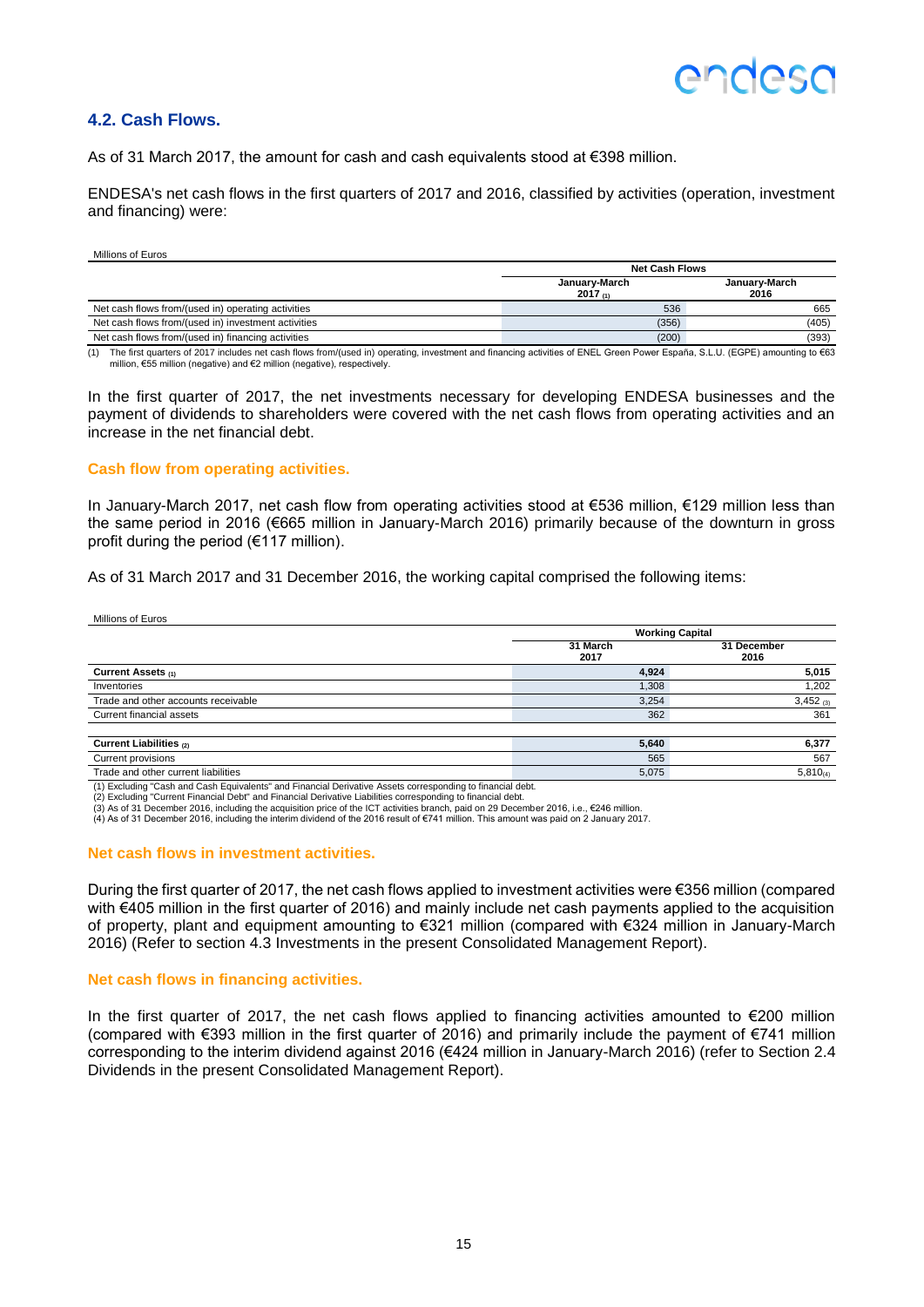## **ANNASI**

### **4.3. Investments.**

In the first quarter of 2017, ENDESA made gross investments of €261 million, of which €241 million were related to property, plant and equipment and intangible assets, and the remaining €20 million to financial investments, as follows:

#### Millions of Euros

|                                     | <b>Gross investment</b>     |                       |         |  |
|-------------------------------------|-----------------------------|-----------------------|---------|--|
|                                     | January-March<br>$2017$ (1) | January-March<br>2016 | $%$ chg |  |
| Generation and Supply               | 41                          | 58                    | (29.3)  |  |
| <b>Distribution</b>                 | 90                          | 105                   | (14.3)  |  |
| Others                              | 64                          |                       | N/A     |  |
| TOTAL PROPERTY, PLANT AND EQUIPMENT | 195                         | 163                   | 19.6    |  |
| Generation and Supply               | 8                           | 6                     | 33.3    |  |
| <b>Distribution</b>                 | 4                           | 5                     | (20.0)  |  |
| Others                              | 34                          | 3                     | 1,033.3 |  |
| <b>TOTAL INTANGIBLE ASSETS</b>      | 46                          | 14                    | 228.6   |  |
| <b>FINANCIAL</b>                    | 20                          | 58                    | (65.5)  |  |
| <b>TOTAL INVESTMENTS</b>            | 261                         | 235                   | 11.1    |  |

(1) The first quarter 2017 includes investments made by ENEL Green Power España, S.L.U. (EGPE) amounting to €3 million.

#### **Property, plant and equipment**

Gross investments in generation in the first quarter of 2017 mostly correspond to investments made on plants that were already operating at 31 December 2016, prominently including the €7 million investment in the Litoral power plant to adapt it to European environmental legislation and also entailed extending its useful service life.

Gross investments in distribution related to grid extensions and expenditure aimed at optimising the grid to improve the efficiency and quality of service. It also included investment for the widespread installation of remote management smart meters and their operating systems.

Gross investments in supply correspond primarily to the development of the activity concerning Value Added Products and Services (VAPS).

In the first quarter of 2017, there were also gross investments of €64 million corresponding to ICT activities.

#### **Investment in Intangible Assets.**

The gross investments in the first quarter of 2017 primarily correspond to computer software and ongoing investments in ICT activities.

### **Financial investments.**

The gross investments in the first quarter of 2017 include, primarily, the contribution of €7 million to Nuclenor, S.A.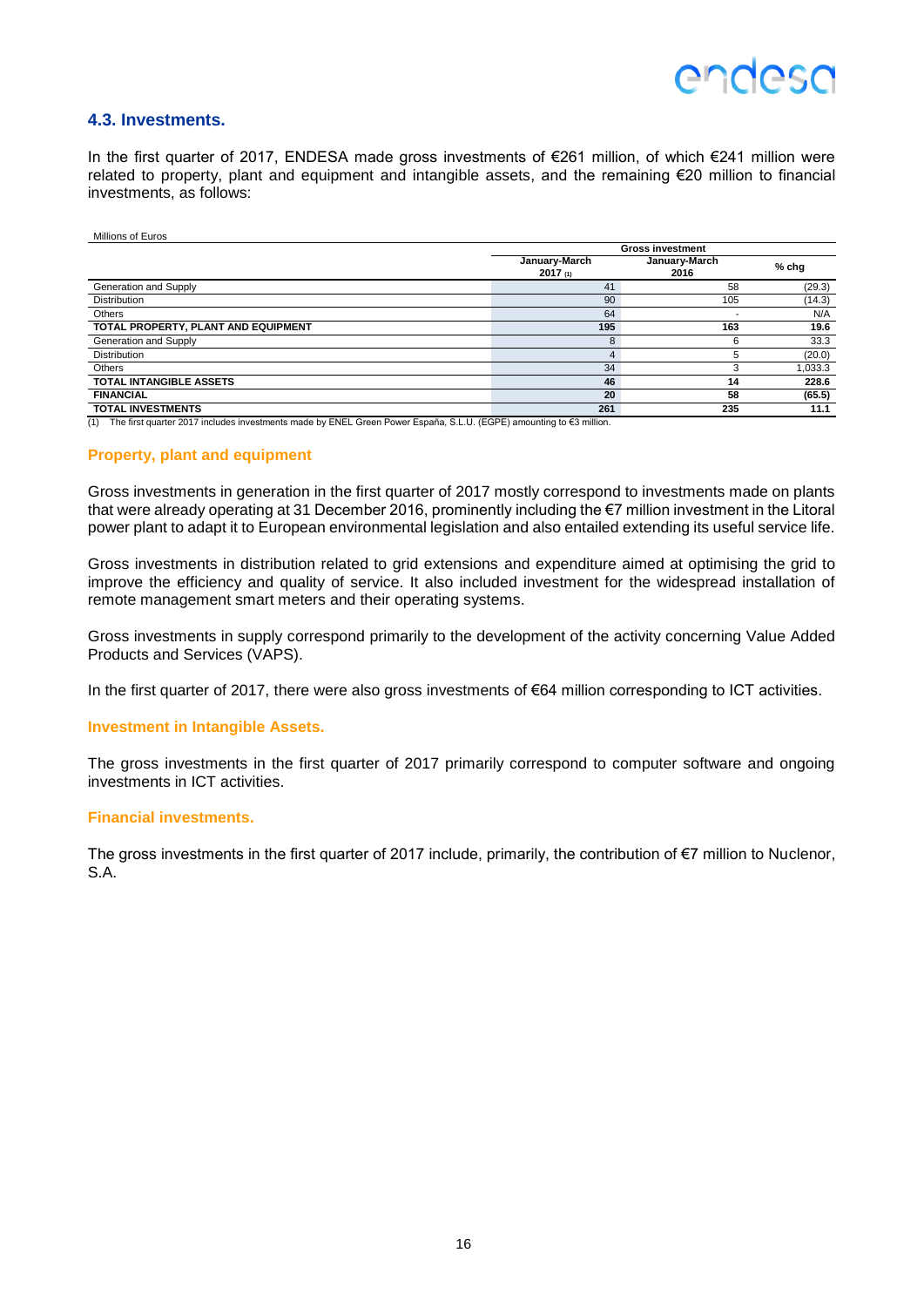**<sup>2016</sup> % chg**

## **Statistical Appendix.**

## **Industrial data.**

GWh

| <b>Electricity Generation</b>             | January-March<br>2017 | January-March<br>2016 | $%$ chg |
|-------------------------------------------|-----------------------|-----------------------|---------|
| <b>Mainland</b>                           | 14.922                | 12.411                | 20.2    |
| Nuclear                                   | 7.184                 | 6.461                 | 11.2    |
| Coal                                      | 5,135                 | 3,321                 | 54.6    |
| Hydroelectric                             | 1,483                 | 2.333                 | (36.4)  |
| Combined cycle (CCGT)                     | 1.120                 | 296                   | 278.4   |
| <b>Non-Mainland Territories</b>           | 3.064                 | 2.952                 | 3.8     |
| (1)<br><b>Renewables and Cogeneration</b> | 994                   |                       | N/A     |
| (2)<br><b>TOTAL</b>                       | 18.980                | 15.363                | 23.5    |

(1) Corresponding to the first quarter 2017 energy generated by ENEL Green Power España, S.L.U. (EGPE). (2) At busbar cost.

| <b>MW</b>                       |                   |                     |         |
|---------------------------------|-------------------|---------------------|---------|
| <b>Gross Installed Capacity</b> | 31 March:<br>2017 | 31 December<br>2016 | $%$ chg |
| Hydroelectric                   | 4.765             | 4.765               |         |
| <b>Conventional Thermal</b>     | 8,094             | 8.130               | (0.4)   |
| <b>Thermal Nuclear</b>          | 3.443             | 3.443               |         |
| Combined Cycle                  | 5,678             | 5,678               |         |

**TOTAL 23,655 23,691 (0.2)**

M<sub>MA</sub>

| <b>IVIVV</b>                  |                   |                     |         |
|-------------------------------|-------------------|---------------------|---------|
| <b>Net Installed Capacity</b> | 31 March:<br>2017 | 31 December<br>2016 | $%$ chg |
| Hydroelectric                 | 4.721             | 4,721               |         |
| <b>Conventional Thermal</b>   | 7.585             | 7.585               |         |
| <b>Thermal Nuclear</b>        | 3.318             | 3.318               |         |
| <b>Combined Cycle</b>         | 5.445             | 5.445               |         |
| Renewables and Cogeneration   | 1.675             | 1.675               |         |
| <b>TOTAL</b>                  | 22,744            | 22,744              | ۰       |

Renewables and Cogeneration and the computation of the control of the control of the control of the control of the control of the control of the control of the control of the control of the control of the control of the co

| GWh                      |                       |                       |         |
|--------------------------|-----------------------|-----------------------|---------|
| <b>Electricity sales</b> | January-March<br>2017 | January-March<br>2016 | $%$ chg |
| Regulated price          | 3,561                 | 3.842                 | (7.3)   |
| Deregulated market       | 20,075                | 19.835                | 1.2     |
| <b>TOTAL</b>             | 23,636                | 23,677                | (0.2)   |

| Thousands                             |                   |                     |         |
|---------------------------------------|-------------------|---------------------|---------|
| Number of Customers (Electricity) (1) | 31 March:<br>2017 | 31 December<br>2016 | $%$ chg |
| <b>Requlated Market Customers</b>     | 5.484             | 5.593               | (1.9)   |
| Mainland Spain                        | 4,601             | 4,692               | (1.9)   |
| Non-Mainland Territories              | 883               | 901                 | (2.0)   |
| <b>Deregulated Market Customers</b>   | 5.440             | 5.423               | 0.3     |
| Mainland Spain                        | 4,503             | 4.505               | -       |
| Non-Mainland Territories              | 749               | 744                 | 0.7     |
| Outside Spain                         | 188               | 174                 | 8.1     |
| <b>TOTAL</b>                          | 10,924            | 11.016              | (0.8)   |

(1) Supply points.

| Percentage (%)                  |     |                       |                       |
|---------------------------------|-----|-----------------------|-----------------------|
| <b>Electricity Demand Trend</b> | (1) | January-March<br>2017 | January-March<br>2016 |
| Mainland                        | (2) | 0.2                   | 1.3)                  |
| Non-Mainland Territories        |     | 1.6                   | (1.0)                 |

(1) Source: Red Eléctrica de España, S.A. (REE).

(2) Corrected for working days and temperature effects, the mainland demand trend is +1.1% in the first quarter of 2017 and -0.6% in the first quarter of 2016<br>(3) Corrected for working days and temperature effects, the evo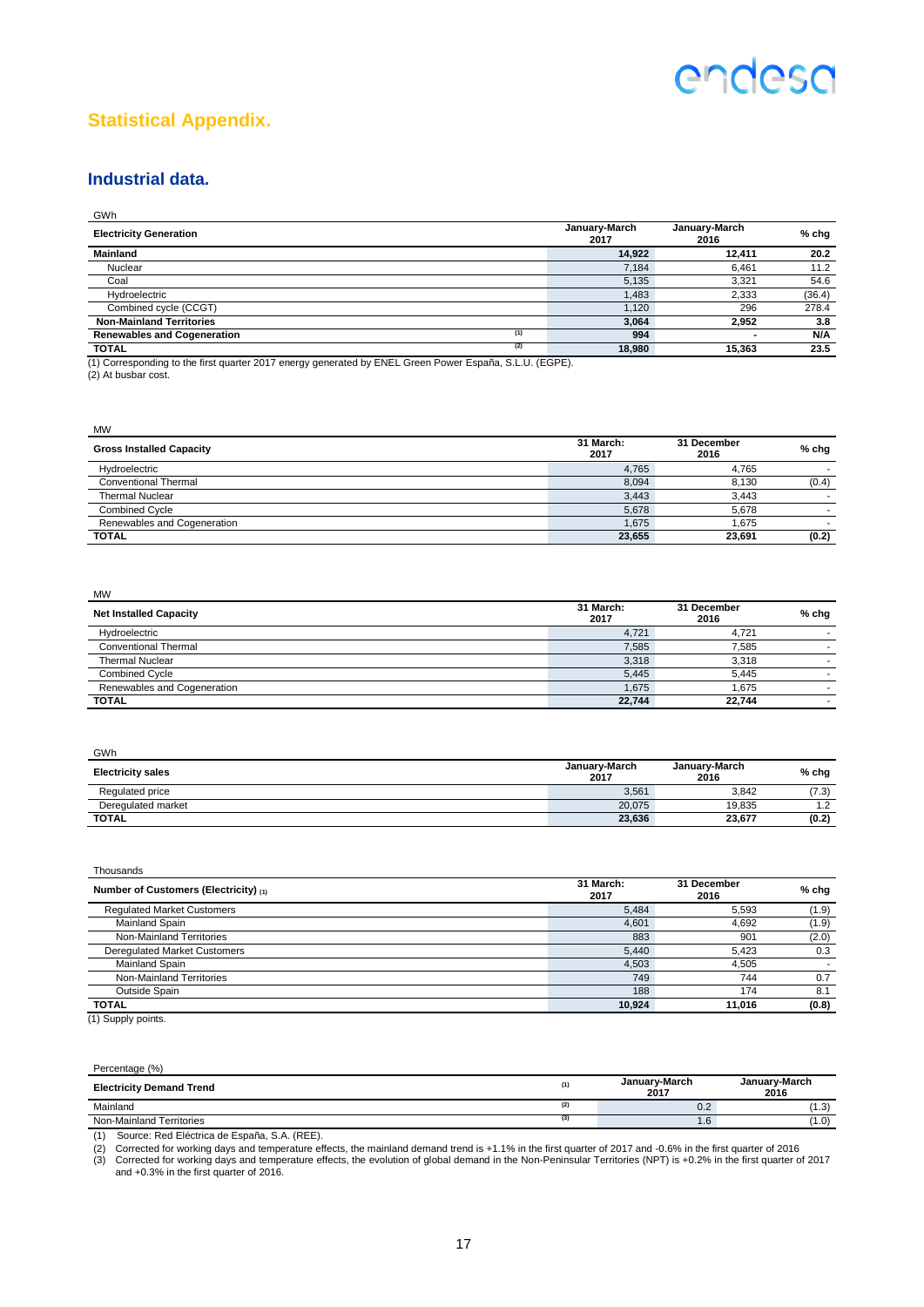## Percentage (%)

| <b>Market Share (Electricity)</b>   | (1) | 31 March<br>2017 | 31 December<br>2016 |
|-------------------------------------|-----|------------------|---------------------|
| <b>Ordinary Mainland Generation</b> |     | 35.6             | 35.                 |
| Renewable Generation                | (2) | 3.9              | 3.5                 |
| Distribution                        |     | 43.3             | 43.7                |
| Retail                              |     | 35.3             | 35.3                |
| (1) Source: Endesa data.            |     |                  |                     |

(2) Excluding hydroelectric.

GWh

| Gas sales                                                                                                                                                                                                                               | January-March<br>2017 | January-March<br>2016 | % chg  |
|-----------------------------------------------------------------------------------------------------------------------------------------------------------------------------------------------------------------------------------------|-----------------------|-----------------------|--------|
| Deregulated market                                                                                                                                                                                                                      | 15,001                | 14.859                | 1.0    |
| <b>Regulated Market</b>                                                                                                                                                                                                                 | 677                   | 687                   | (1.5)  |
| <b>International Market</b>                                                                                                                                                                                                             | 7,507                 | 5.594                 | 34.2   |
| Wholesale                                                                                                                                                                                                                               | 1.318                 | 2.141                 | (38.4) |
| (1)<br><b>TOTAL</b>                                                                                                                                                                                                                     | 24.503                | 23.281                | 5.2    |
| $\mathcal{L}$ and $\mathcal{L}$ are the contract of the contract of the contract of the contract of the contract of the contract of the contract of the contract of the contract of the contract of the contract of the contract of the |                       |                       |        |

(1) Excluding own generation consumption.

| Thousands                           |     |                  |                     |         |
|-------------------------------------|-----|------------------|---------------------|---------|
| <b>Customers (Gas)</b>              | (1) | 31 March<br>2017 | 31 December<br>2016 | $%$ chg |
| <b>Requlated Market Customers</b>   |     | 257              | 262                 | (1.9)   |
| <b>Mainland Spain</b>               |     | 228              | 233                 | (2.1)   |
| Non-Mainland Territories            |     | 29               | 29                  |         |
| <b>Deregulated Market Customers</b> |     | 1.290            | 1.276               | 1.1     |
| <b>Mainland Spain</b>               |     | 1,199            | 1.167               | 2.7     |
| Non-Mainland Territories            |     | 60               | 86                  | (30.2)  |
| Outside Spain                       |     | 31               | 23                  | 34.8    |
| <b>TOTAL</b>                        |     | 1.547            | 1.538               | 0.6     |

(1) Supply points.

| Percentage (%)                   |     |                       |                       |
|----------------------------------|-----|-----------------------|-----------------------|
| <b>Gas Demand Trend</b>          | (1) | January-March<br>2017 | January-March<br>2016 |
| Domestic market                  |     | 8.4                   | (4.3)                 |
| Domestic Conventional            |     | 7.2                   | (2.5)                 |
| Electricity sector               |     | 16.5                  | (5.1)                 |
| $(4)$ $0$ , $\cdots$ $0$ , $(1)$ |     |                       |                       |

(1) Source: Enagás, S.A.

| Percentage (%)            |     |                  |                  |
|---------------------------|-----|------------------|------------------|
| <b>Market Share (Gas)</b> | (1) | 31 March<br>2017 | 31 December 2016 |
| Deregulated market        |     | 17.6             | 16.9             |
| $(4)$ Course: Endeca data |     |                  |                  |

(1) Source: Endesa data.

| GWh                            |     |                       |                       |         |
|--------------------------------|-----|-----------------------|-----------------------|---------|
| <b>Distributed Energy</b>      | (1) | January-March<br>2017 | January-March<br>2016 | $%$ chg |
| Business in Spain and Portugal |     | 29.119                | 28.602                | 1.8     |
| <b>TOTAL</b>                   |     | 29.119                | 28.602                | 1.8     |
| $(1)$ At hushar cost           |     |                       |                       |         |

(1) At busbar cost.

| km                                         |                  |                     |       |
|--------------------------------------------|------------------|---------------------|-------|
| <b>Distribution and Transmission Grids</b> | 31 March<br>2017 | 31 December<br>2016 | % chg |
| Business in Spain and Portugal             | 316.890          | 316.562             | 0.1   |

| Percentage (%)                                |                       |                       |
|-----------------------------------------------|-----------------------|-----------------------|
| <b>Energy losses</b>                          | January-March<br>2017 | January-March<br>2016 |
| Spain and Portugal<br>Rueingee in L<br>ະລລ ມມ | ت. ۲                  | 12.8                  |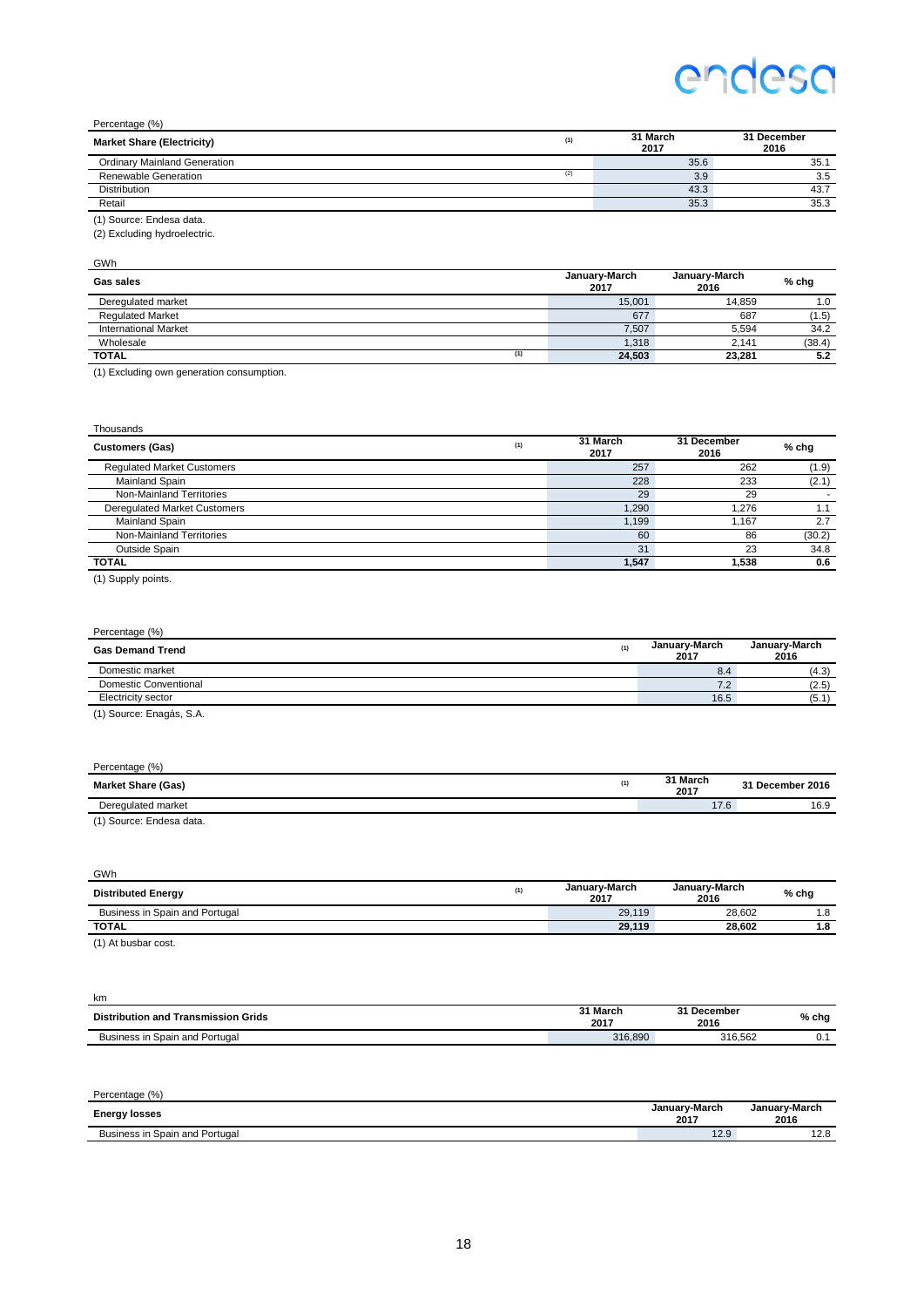## **Workforce.**

Number of employees

|                         | <b>Period-end headcount</b> |       |       |       |                     |       |
|-------------------------|-----------------------------|-------|-------|-------|---------------------|-------|
|                         | 31 March<br>2017            |       |       |       | 31 December<br>2016 |       |
|                         | Men                         | Women | Total | Men   | Women               | Total |
| Generation and Supply   | 4.087                       | 982   | 5.069 | 4.140 | 989                 | 5,129 |
| <b>Distribution</b>     | 2.612                       | 446   | 3,058 | 2.707 | 467                 | 3,174 |
| Structure and Other (1) | 920                         | 816   | 1.736 | 679   | 712                 | 1,391 |
| <b>TOTAL EMPLOYEES</b>  | 7,619                       | 2,244 | 9,863 | 7.526 | 2.168               | 9.694 |

(1) Structure and Services.

#### Number of employees

|                                                                                                                                                                  | Average headcount        |       |       |       |                       |       |
|------------------------------------------------------------------------------------------------------------------------------------------------------------------|--------------------------|-------|-------|-------|-----------------------|-------|
|                                                                                                                                                                  | January-March<br>2017(1) |       |       |       | January-March<br>2016 |       |
|                                                                                                                                                                  | Men                      | Women | Total | Men   | Women                 | Total |
| Generation and Supply                                                                                                                                            | 4.105                    | 979   | 5.084 | 4.127 | 965                   | 5,092 |
| <b>Distribution</b>                                                                                                                                              | 2.632                    | 449   | 3.081 | 2.962 | 481                   | 3,443 |
| Structure and Other (2)                                                                                                                                          | 915                      | 818   | 1.733 | 697   | 696                   | 1.393 |
| <b>TOTAL EMPLOYEES</b>                                                                                                                                           | 7.652                    | 2.246 | 9.898 | 7.786 | 2.142                 | 9.928 |
| (1) The first quarter 2017 includes the average workforce of ENEL Green Power España, S.L.U. (EGPE) (169 employees) and Eléctrica del Ebro, S.A. (20 employees). |                          |       |       |       |                       |       |

(2) Structure and Services.

## **Financial Data.**

#### Millions of Euros

|                                                             |          | <b>Consolidated Income Statement</b> |                       |        |  |  |
|-------------------------------------------------------------|----------|--------------------------------------|-----------------------|--------|--|--|
|                                                             |          | January-March<br>2017                | January-March<br>2016 | % chg  |  |  |
| Revenue                                                     |          | 5,120                                | 4.636                 | 10.4   |  |  |
| <b>Contribution Margin</b>                                  | (1)      | 1,236                                | 1,310                 | (5.6)  |  |  |
| <b>EBITDA</b>                                               |          | 702                                  | 801                   | (12.4) |  |  |
| <b>EBIT</b>                                                 |          | 340                                  | 468                   | (27.4) |  |  |
| Net Income                                                  | $\Delta$ | 253                                  | 342                   | (26.0) |  |  |
| (4)<br>Contribution Margin Income Dreauramento and Convices |          |                                      |                       |        |  |  |

(1) Contribution Margin = Income - Procurements and Services. (2) EBITDA = Income - Procurements and Services + Self-constructed assets - Personnel Expenses - Other Fixed Operating Expenses.

(3) EBIT = EBITDA - Depreciation and amortisation, and impairment losses. (4) Net Income: Parent Company Period Result.

| Euros                          |                       |                       |         |
|--------------------------------|-----------------------|-----------------------|---------|
| <b>Assessment Parameters</b>   | January-March<br>2017 | January-March<br>2016 | $%$ chg |
| Earnings per Share             | 0.24                  | 0.32                  | (26.0)  |
| Cash Flow per Share<br>(2)     | 0.51                  | 0.63                  | (19.4)  |
| Book value of equity per share | 8.69                  | $8.46$ (4)            |         |

(1) Earnings per Share = Parent Company Period Result / No. Shares.

(2) Cash Flow per Share = Net Cash Flow of the Operating Activities / No. Shares.

(3) Equity attributable to shareholders of the Parent Company/ No. shares.

(4) As of 31 December 2016.

#### Millions of Euros

|                    | <b>Consolidated Statement of Financial Position</b> |                  |                     |         |  |  |
|--------------------|-----------------------------------------------------|------------------|---------------------|---------|--|--|
|                    |                                                     | 31 March<br>2017 | 31 December<br>2016 | $%$ chg |  |  |
| Total assets       |                                                     | 30.899           | 30.964              | (0.2)   |  |  |
| Equity             |                                                     | 9,337            | 9.088               | 2.7     |  |  |
| Net financial debt |                                                     | 5.495            | 4.938               | 11.3    |  |  |

 $(1)$  Net financial debt = Non-current financial liabilities + Current financial liabilities – Cash and cash equivalents – Financial derivatives recognised as financial assets.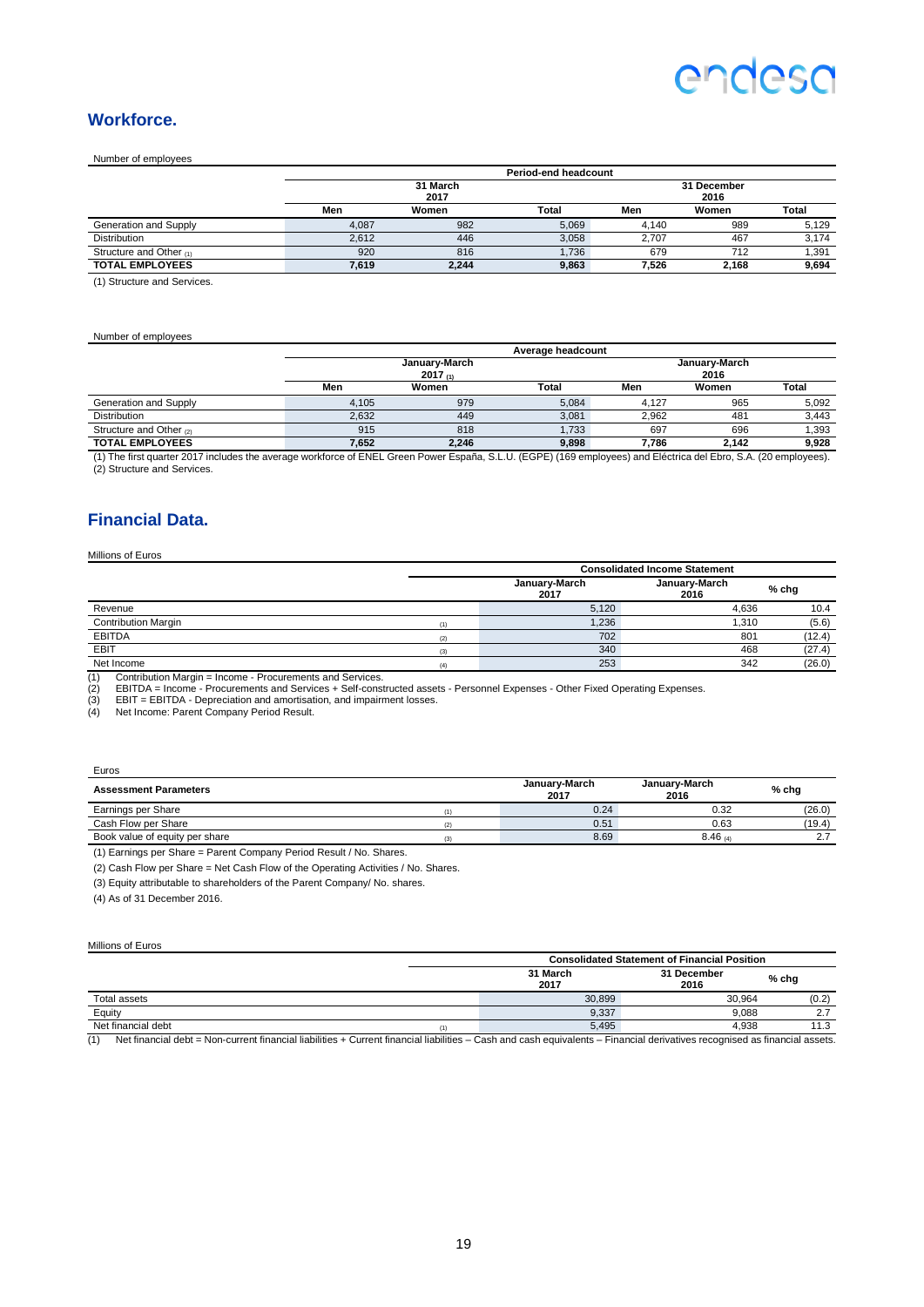#### **Millions of Euros**

|                                                      |       | Leverage         |                     |  |
|------------------------------------------------------|-------|------------------|---------------------|--|
|                                                      |       | 31 March<br>2017 | 31 December<br>2016 |  |
| <b>Net Financial Debt:</b>                           |       | 5,495            | 4,938               |  |
| Non-current Financial Debt:                          |       | 4,524            | 4,223               |  |
| <b>Current Financial Debt</b>                        |       | 1,378            | 1,144               |  |
| Cash and cash equivalents                            |       | (398)            | (418)               |  |
| Fianncial Derivatives recognised as financial assets |       | (9)              | (11)                |  |
| Equity:                                              |       | 9,337            | 9,088               |  |
| Of the Parent Company                                |       | 9,198            | 8,952               |  |
| Of non-controlling interests                         |       | 139              | 136                 |  |
| Leverage (%)                                         | $(*)$ | 58.9             | 54.3                |  |
| $(*)$ Leverage = Net Financial Debt / Fourty         |       |                  |                     |  |

(\*) Leverage = Net Financial Debt / Equity

| <b>Financial Indicators</b> |     | 31 March<br>2017 | 31 December<br>2016 |
|-----------------------------|-----|------------------|---------------------|
| <b>Liquidity Ratio</b>      | (1) | 0.76             | 0.72                |
| Solvency Ratio              | (2) | 0.93             | 0.92                |
| Debt Ratio                  | (3) | 37.05            | 35.21               |
| Debt Coverage Ratio         | (4) | 1.96             | 1.44                |

(1) Liquidity = Current Assets / Current Liabilities.<br>(2) Solvency = (Equity + Non-current Liabilities) / Non-current Assets.<br>(3) Debt = Net Financial Debt / (Equity + Net Financial Debt) (%).<br>(4) Debt Coverage = Net Finan

#### **Rating.**

Percentage (%)

|                      | 31 March 2017 m |            |          | 31 December 2016 $\epsilon$ |            |         |
|----------------------|-----------------|------------|----------|-----------------------------|------------|---------|
|                      | Long term       | Short term | Outlook  | Long term                   | Short term | Outlook |
| Standard & Poor's    | <b>BBB</b>      | A-2        | Positive | <b>BBB</b>                  | A-2        | Stable  |
| Moody's              | Baa2            | $P-2$      | Stable   | Baa2                        | P-2        | Stable  |
| <b>Fitch Ratings</b> | BBB+            | 口り         | Stable   | BBB+                        | ∼          | Stable  |

(\*) On the respective presentation dates of the Consolidated Management Report.

### **Stock market information.**

| Listing price trend compared to the previous period | January-March<br>2017 | January-March<br>2016 |  |
|-----------------------------------------------------|-----------------------|-----------------------|--|
| ENDESA, S.A.                                        | 9.5                   | (8.9)                 |  |
| IBEX-35                                             | 11.9                  | (8.6)                 |  |
| Euro Stoxx 50                                       | 6.4                   | (8.0)                 |  |
| <b>Euro Stoxx Utilities</b>                         | 7.9                   | (5.5)                 |  |

| Stock market data            |                         | 31 March<br>2017 | 31 December<br>2016 | $%$ chg |
|------------------------------|-------------------------|------------------|---------------------|---------|
| Market cap                   | (Millions of Euros) (1) | 23,324           | 21.307              | 9.5     |
| Number of Outstanding Shares |                         | 1,058,752.117    | 1,058,752.117       |         |
| Nominal share value          | (Euros)                 | 1.2              | 1.2                 |         |
| Cash                         | (Thousands of Euros)    | 2,226,766        | 10,783,803          | (79.4)  |
|                              | (2)                     |                  |                     |         |
| <b>Continuous Market</b>     | (shares)                |                  |                     |         |
| Trading volume               | (3)                     | 111,215,914      | 596,186,291         | (81.3)  |
| Average daily trading volume | (4)                     | 1,711,014        | 2,319,791           | (26.2)  |
| <b>PER</b>                   | (5)                     | 23.1             | 15.1                |         |
| Price / Book value           | (6)                     | 2.5              | 2.3                 |         |

(1) Market Cap = Number of Shares at the Close of the Period \* Listing Price at the Close of the Period.<br>(2) Cash = Sum of all the operations made over the value in the reference period. (Source: Madrid Stock Exchange).<br>(3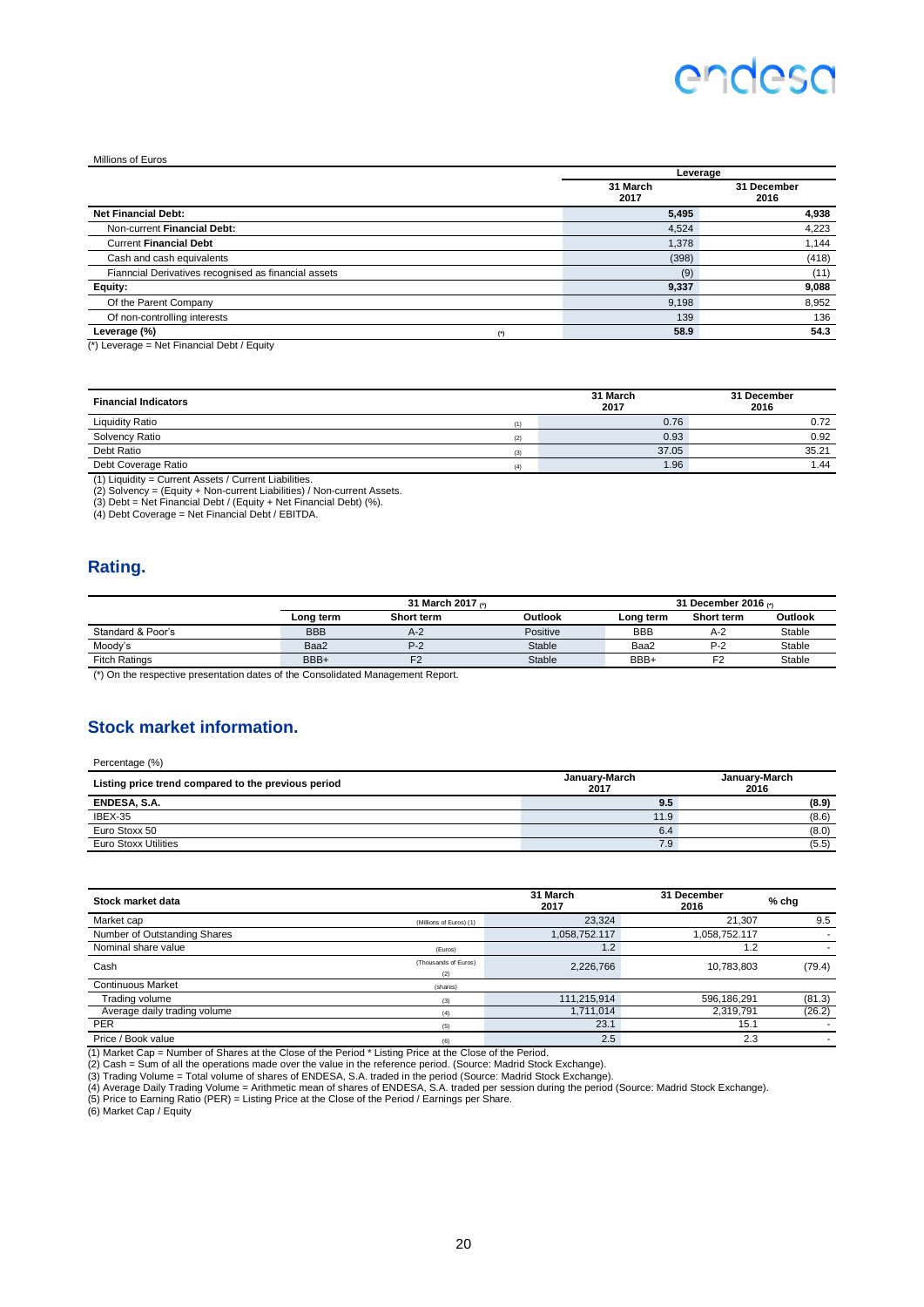| Euros                           |                       |                          |        |
|---------------------------------|-----------------------|--------------------------|--------|
| <b>Listing price for ENDESA</b> | January-March<br>2017 | January-December<br>2016 | % Var. |
| High                            | 22.030                | 20.975                   | 5.0    |
| Low                             | 18.950                | 15.735                   | 20.4   |
| Period Average                  | 20.035                | 18.151                   | 10.4   |
| Period Close                    | 22.030                | 20.125                   | 9.5    |

## **Dividends.**

|                                |           | 2016          | 2015          | % Var. |
|--------------------------------|-----------|---------------|---------------|--------|
| Share capital                  | (1)       | 1,270.50      | 1,270.50      |        |
| Number of shares               |           | 1,058,752,117 | 1,058,752,117 |        |
| <b>Consolidated Net Profit</b> | (1)       | 1.411         | 1,086         | 29.9   |
| Individual Net Profit          | (1)       | 1.419         | 1.135         | 25.0   |
| Earnings per Share             | (2)(3)(4) | 1.333         | 1.026         | 29.9   |
| Gross Dividend per Share       | (2)       | $1.333_{(5)}$ | 1.026 (6)     | 29.9   |
| <b>Consolidated Pay-Out</b>    | (%)(7)    | 100.0         | 100.0         |        |
| Individual Pay-Out             | $(\%)(8)$ | 99.4          | 95.7          |        |

(1) Millions of euros. (2) Data in euros

(3) Corresponding to the Consolidated Financial Statements.<br>(4) Earnings per Share = Profit for the year of the Parent Company / No. Shares.<br>(5) Gross interim dividend of €0.7 per share, paid out on 2 January 2017 plus th

2017.<br>(6) Gross interim dividend of €0.4 per share, paid out on 4 January 2016 plus the gross supplementary dividend of €0.626 per share paid out on 1 July 2016.<br>(7) Consolidated Payout = (Gross Dividend per Share \*